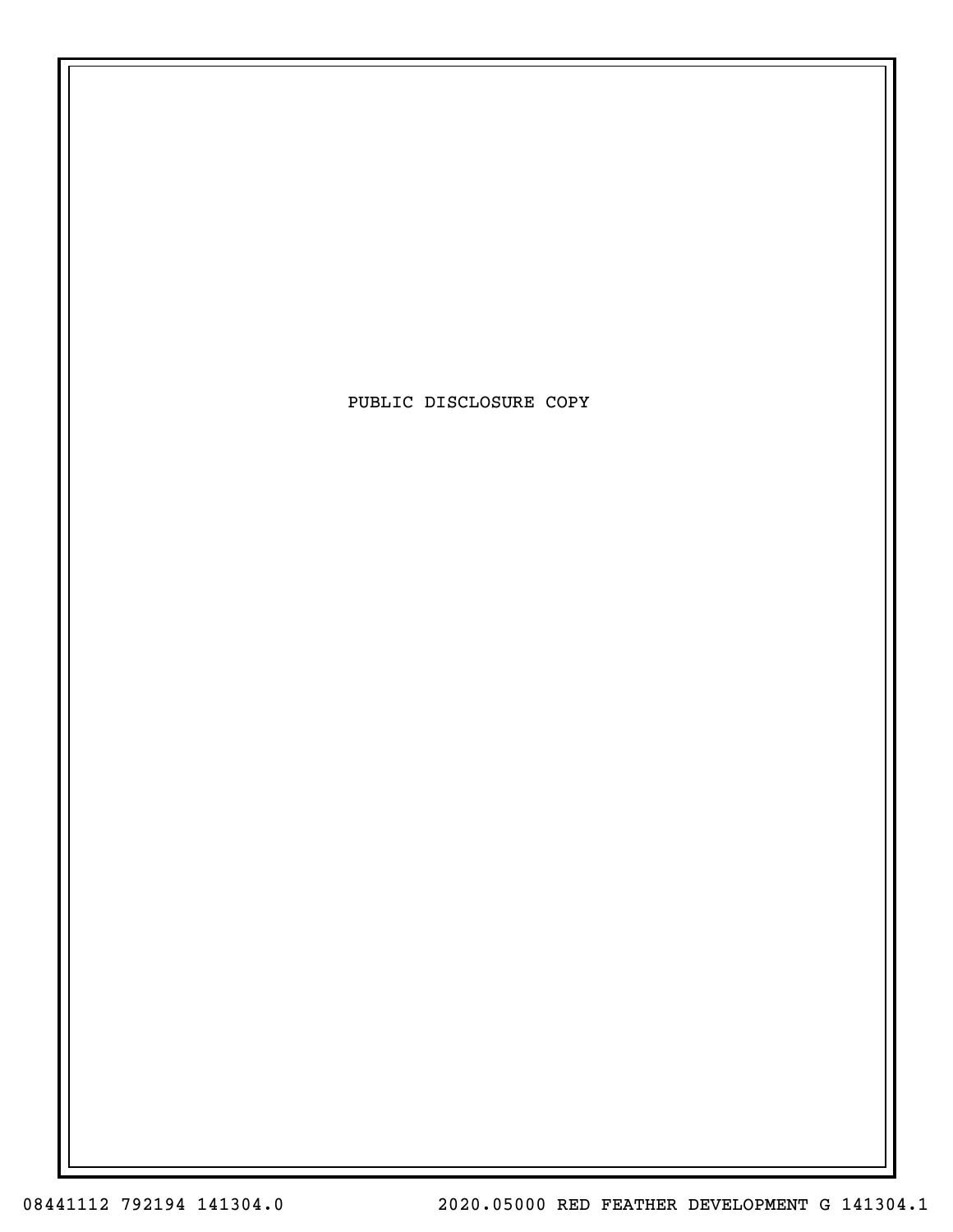| Form |  |
|------|--|

Department of the Treasury Internal Revenue Service

## **Return of Organization Exempt From Income Tax** \*\* PUBLIC DISCLOSURE COPY \*\*

**Under section 501(c), 527, or 4947(a)(1) of the Internal Revenue Code (except private foundations) 2020**

**| Do not enter social security numbers on this form as it may be made public.**

**| Go to www.irs.gov/Form990 for instructions and the latest information. Inspection**



|                         |                             | A For the 2020 calendar year, or tax year beginning                                                                                                                                                                                 | and ending |                                                                              |                                                           |
|-------------------------|-----------------------------|-------------------------------------------------------------------------------------------------------------------------------------------------------------------------------------------------------------------------------------|------------|------------------------------------------------------------------------------|-----------------------------------------------------------|
| В                       | Check if<br>applicable:     | C Name of organization                                                                                                                                                                                                              |            | D Employer identification number                                             |                                                           |
|                         | <b>Address</b><br>change    | RED FEATHER DEVELOPMENT GROUP                                                                                                                                                                                                       |            |                                                                              |                                                           |
|                         | Name<br>change              | 91-1632134                                                                                                                                                                                                                          |            |                                                                              |                                                           |
|                         | Initial<br>return           | E Telephone number                                                                                                                                                                                                                  |            |                                                                              |                                                           |
|                         | Final<br>return/            | $406 - 585 - 7188$                                                                                                                                                                                                                  |            |                                                                              |                                                           |
|                         | termin-<br>ated             | City or town, state or province, country, and ZIP or foreign postal code                                                                                                                                                            |            | G Gross receipts \$                                                          | 1,391,162.                                                |
|                         | Amended<br> return          | 59771-0907<br>BOZEMAN, MT                                                                                                                                                                                                           |            | $H(a)$ is this a group return                                                |                                                           |
|                         | Applica-<br>tion<br>pending | F Name and address of principal officer: JOE SEIDENBERG<br>SAME AS C ABOVE                                                                                                                                                          |            | for subordinates?<br>$H(b)$ Are all subordinates included? $\Box$ Yes $\Box$ | $\overline{\mathsf{Yes} \mathbb{X}}$ No<br><b>No</b>      |
|                         |                             | Tax-exempt status: $\boxed{\mathbf{X}}$ 501(c)(3)<br>$501(c)$ (<br>$\mathcal{A}$ (insert no.)<br>$4947(a)(1)$ or                                                                                                                    | 527        |                                                                              | If "No," attach a list. See instructions                  |
|                         |                             | J Website: WWW.REDFEATHER.ORG                                                                                                                                                                                                       |            | $H(c)$ Group exemption number $\blacktriangleright$                          |                                                           |
|                         |                             | <b>K</b> Form of organization: $\boxed{\mathbf{X}}$ Corporation<br>Association<br>Other $\blacktriangleright$<br>Trust                                                                                                              |            |                                                                              | L Year of formation: $1994$ M State of legal domicile: MT |
|                         | Part I                      | Summary                                                                                                                                                                                                                             |            |                                                                              |                                                           |
|                         | 1.                          | Briefly describe the organization's mission or most significant activities: RED FEATHER DEVELOPMENT GROUP                                                                                                                           |            |                                                                              |                                                           |
|                         |                             | PARTNERS WITH AMERICAN INDIAN NATIONS TO DEVELOP AND IMPLEMENT                                                                                                                                                                      |            |                                                                              |                                                           |
| Governance              | 2                           | Check this box $\blacktriangleright$ $\blacksquare$ if the organization discontinued its operations or disposed of more than 25% of its net assets.                                                                                 |            |                                                                              |                                                           |
|                         | 3                           | Number of voting members of the governing body (Part VI, line 1a)                                                                                                                                                                   |            | 3                                                                            | 8                                                         |
|                         | 4                           |                                                                                                                                                                                                                                     |            | $\overline{4}$                                                               | $\overline{8}$                                            |
| <b>Activities &amp;</b> | 5                           |                                                                                                                                                                                                                                     | 5          | 7                                                                            |                                                           |
|                         | 6                           |                                                                                                                                                                                                                                     | 6          | 244                                                                          |                                                           |
|                         |                             | 7 a Total unrelated business revenue from Part VIII, column (C), line 12                                                                                                                                                            |            | 7a                                                                           | 0.                                                        |
|                         |                             |                                                                                                                                                                                                                                     | 7b         | 0.                                                                           |                                                           |
|                         |                             |                                                                                                                                                                                                                                     |            | <b>Prior Year</b>                                                            | <b>Current Year</b>                                       |
|                         | 8                           | Contributions and grants (Part VIII, line 1h)                                                                                                                                                                                       |            | 683,014.                                                                     | 1,391,092.                                                |
|                         | 9                           | Program service revenue (Part VIII, line 2g)                                                                                                                                                                                        |            | Ο.                                                                           | 0.                                                        |
| Revenue                 | 10                          |                                                                                                                                                                                                                                     |            | 717.                                                                         | $\overline{70}$ .                                         |
|                         | 11                          | Other revenue (Part VIII, column (A), lines 5, 6d, 8c, 9c, 10c, and 11e)                                                                                                                                                            |            | 0.                                                                           | 0.                                                        |
|                         | 12                          | Total revenue - add lines 8 through 11 (must equal Part VIII, column (A), line 12)                                                                                                                                                  |            | 683,731.                                                                     | 1,391,162.                                                |
|                         | 13                          | Grants and similar amounts paid (Part IX, column (A), lines 1-3) <i>managerous</i> contained to the state of the state of the state of the state of the state of the state of the state of the state of the state of the state of t |            | 0.                                                                           | 0.                                                        |
|                         | 14                          | Benefits paid to or for members (Part IX, column (A), line 4)                                                                                                                                                                       |            | 0.                                                                           | 0.                                                        |
|                         | 15                          | Salaries, other compensation, employee benefits (Part IX, column (A), lines 5-10)                                                                                                                                                   |            | 233,407.                                                                     | 303, 297.                                                 |
|                         |                             |                                                                                                                                                                                                                                     |            | 0.                                                                           | 0.                                                        |
| Expenses                |                             | <b>b</b> Total fundraising expenses (Part IX, column (D), line 25)                                                                                                                                                                  |            |                                                                              |                                                           |
|                         |                             |                                                                                                                                                                                                                                     |            | 390, 795.<br>624, 202.                                                       | 891,549.<br>1,194,846.                                    |
|                         | 18                          | Total expenses. Add lines 13-17 (must equal Part IX, column (A), line 25)                                                                                                                                                           |            |                                                                              |                                                           |
|                         | 19                          |                                                                                                                                                                                                                                     |            | 59,529.                                                                      | 196,316.                                                  |
| Assets or<br>1 Balances |                             |                                                                                                                                                                                                                                     |            | <b>Beginning of Current Year</b>                                             | <b>End of Year</b>                                        |
|                         |                             | 20 Total assets (Part X, line 16)                                                                                                                                                                                                   |            | 849,167.                                                                     | 849,593.<br>395,714.                                      |
|                         |                             | 21 Total liabilities (Part X, line 26)                                                                                                                                                                                              |            | 591,591.                                                                     |                                                           |
|                         |                             |                                                                                                                                                                                                                                     |            | 257,576.                                                                     | 453,879.                                                  |

**Part II Signature Block**

Under penalties of perjury, I declare that I have examined this return, including accompanying schedules and statements, and to the best of my knowledge and belief, it is true, correct, and complete. Declaration of preparer (other than officer) is based on all information of which preparer has any knowledge.

| Sign     | Signature of officer                                                                                         |                      |                  | Date                                       |  |  |  |  |  |  |  |
|----------|--------------------------------------------------------------------------------------------------------------|----------------------|------------------|--------------------------------------------|--|--|--|--|--|--|--|
| Here     | JOE SEIDENBERG.<br>EXECUTIVE DIRECTOR                                                                        |                      |                  |                                            |  |  |  |  |  |  |  |
|          | Type or print name and title                                                                                 |                      |                  |                                            |  |  |  |  |  |  |  |
|          | Print/Type preparer's name                                                                                   | Preparer's signature | Date             | <b>PTIN</b><br>Check                       |  |  |  |  |  |  |  |
| Paid     | KIELY S.<br>THOEN, CPA                                                                                       | THOEN,<br>KIELY S.   | 11/12/21 <br>CPA | P01257958<br>self-emploved                 |  |  |  |  |  |  |  |
| Preparer | Firm's name MANDERSON ZURMUEHLEN & CO., P.C.                                                                 |                      |                  | $1$ Firm's EIN $\triangleright$ 81-0385940 |  |  |  |  |  |  |  |
| Use Only | Firm's address P.O. BOX 748                                                                                  |                      |                  |                                            |  |  |  |  |  |  |  |
|          | Phone no. $406 - 782 - 0451$<br><b>BUTTE, MT 59703</b>                                                       |                      |                  |                                            |  |  |  |  |  |  |  |
|          | May the IRS discuss this return with the preparer shown above? See instructions                              |                      |                  | $X \mid Y$ es<br>No                        |  |  |  |  |  |  |  |
|          | Form 990 (2020)<br>LHA For Paperwork Reduction Act Notice, see the separate instructions.<br>032001 12-23-20 |                      |                  |                                            |  |  |  |  |  |  |  |

SEE SCHEDULE O FOR ORGANIZATION MISSION STATEMENT CONTINUATION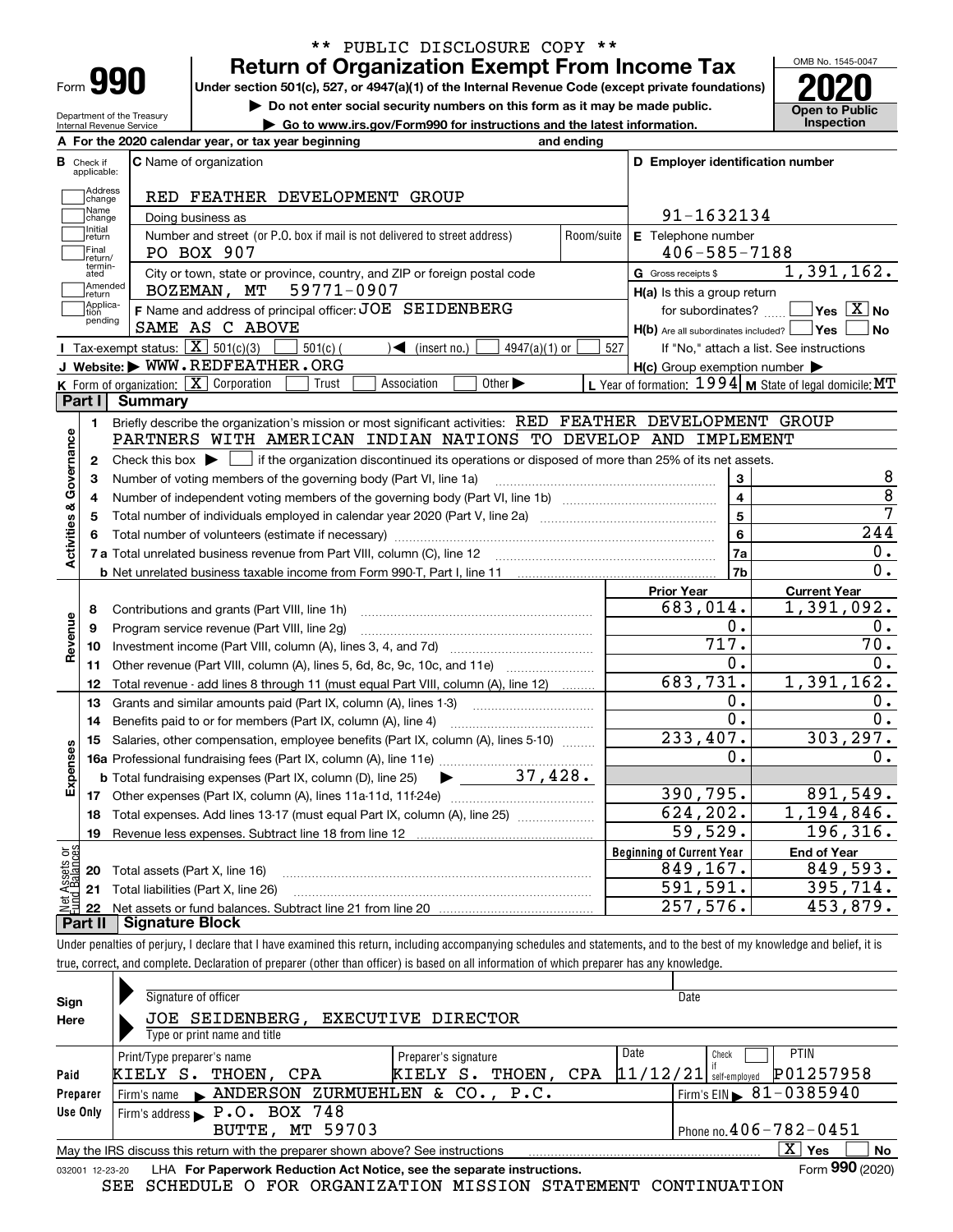|              | 91-1632134<br>RED FEATHER DEVELOPMENT GROUP<br>Page 2<br>Form 990 (2020)                                                                                                                |  |
|--------------|-----------------------------------------------------------------------------------------------------------------------------------------------------------------------------------------|--|
| Part III     | <b>Statement of Program Service Accomplishments</b>                                                                                                                                     |  |
|              |                                                                                                                                                                                         |  |
| 1            | Briefly describe the organization's mission:<br>RED FEATHER DEVELOPMENT GROUP PARTNERS WITH AMERICAN INDIAN NATIONS TO                                                                  |  |
|              | DEVELOP AND IMPLEMENT SUSTAINABLE SOLUTIONS TO THE HOUSING NEEDS                                                                                                                        |  |
|              | WITHIN THEIR COMMUNITIES.                                                                                                                                                               |  |
|              |                                                                                                                                                                                         |  |
| $\mathbf{2}$ | Did the organization undertake any significant program services during the year which were not listed on the                                                                            |  |
|              | $Yes \top X$ No<br>prior Form 990 or 990-EZ?                                                                                                                                            |  |
|              | If "Yes," describe these new services on Schedule O.                                                                                                                                    |  |
| 3            | ∣Yes │X │No<br>Did the organization cease conducting, or make significant changes in how it conducts, any program services?                                                             |  |
| 4            | If "Yes," describe these changes on Schedule O.<br>Describe the organization's program service accomplishments for each of its three largest program services, as measured by expenses. |  |
|              | Section 501(c)(3) and 501(c)(4) organizations are required to report the amount of grants and allocations to others, the total expenses, and                                            |  |
|              | revenue, if any, for each program service reported.                                                                                                                                     |  |
|              | $235,359$ . including grants of \$<br>(Expenses \$<br>) (Revenue \$<br>4a (Code:                                                                                                        |  |
|              | COMMUNITY DEVELOPMENT - INCLUDES EDUCATION ON HOME MAINTENANCE AND                                                                                                                      |  |
|              | IMPROVING ENERGY EFFICIENCY, GRASS ROOTS COMMUNITY INVOLVEMENT AND                                                                                                                      |  |
|              | PARTNERING WITH NATIVE AMERICAN NATIONS TO HELP SOLVE HOUSING<br>ISSUES.                                                                                                                |  |
|              |                                                                                                                                                                                         |  |
|              |                                                                                                                                                                                         |  |
|              |                                                                                                                                                                                         |  |
|              |                                                                                                                                                                                         |  |
|              |                                                                                                                                                                                         |  |
|              |                                                                                                                                                                                         |  |
|              |                                                                                                                                                                                         |  |
|              |                                                                                                                                                                                         |  |
| 4b           | 793, 201. including grants of \$<br>(Expenses \$<br>) (Revenue \$<br>(Code:                                                                                                             |  |
|              | HOME CONSTRUCTION AND RENOVATION - PARTNERING WITH NATIVE AMERICAN                                                                                                                      |  |
|              | NATIONS AND HOMEOWNERS TO IMPLEMENT HOME HEALTH AND SAFETY RENOVATIONS<br>ON NATIVE AMERICAN RESERVATIONS.                                                                              |  |
|              |                                                                                                                                                                                         |  |
|              |                                                                                                                                                                                         |  |
|              |                                                                                                                                                                                         |  |
|              |                                                                                                                                                                                         |  |
|              |                                                                                                                                                                                         |  |
|              |                                                                                                                                                                                         |  |
|              |                                                                                                                                                                                         |  |
|              |                                                                                                                                                                                         |  |
| 4с           | $($ Revenue \$                                                                                                                                                                          |  |
|              | $\text{(Code:} \qquad \qquad \text{)} \text{ (Express } $$<br>including grants of \$                                                                                                    |  |
|              |                                                                                                                                                                                         |  |
|              |                                                                                                                                                                                         |  |
|              |                                                                                                                                                                                         |  |
|              |                                                                                                                                                                                         |  |
|              |                                                                                                                                                                                         |  |
|              |                                                                                                                                                                                         |  |
|              |                                                                                                                                                                                         |  |
|              |                                                                                                                                                                                         |  |
|              |                                                                                                                                                                                         |  |
|              |                                                                                                                                                                                         |  |
| 4d           | Other program services (Describe on Schedule O.)                                                                                                                                        |  |
|              | (Expenses \$<br>(Revenue \$<br>including grants of \$                                                                                                                                   |  |
| 4е           | 1,028,560.<br>Total program service expenses                                                                                                                                            |  |
|              | Form 990 (2020)                                                                                                                                                                         |  |
|              | 032002 12-23-20                                                                                                                                                                         |  |

2 08441112 792194 141304.0 2020.05000 RED FEATHER DEVELOPMENT G 141304.1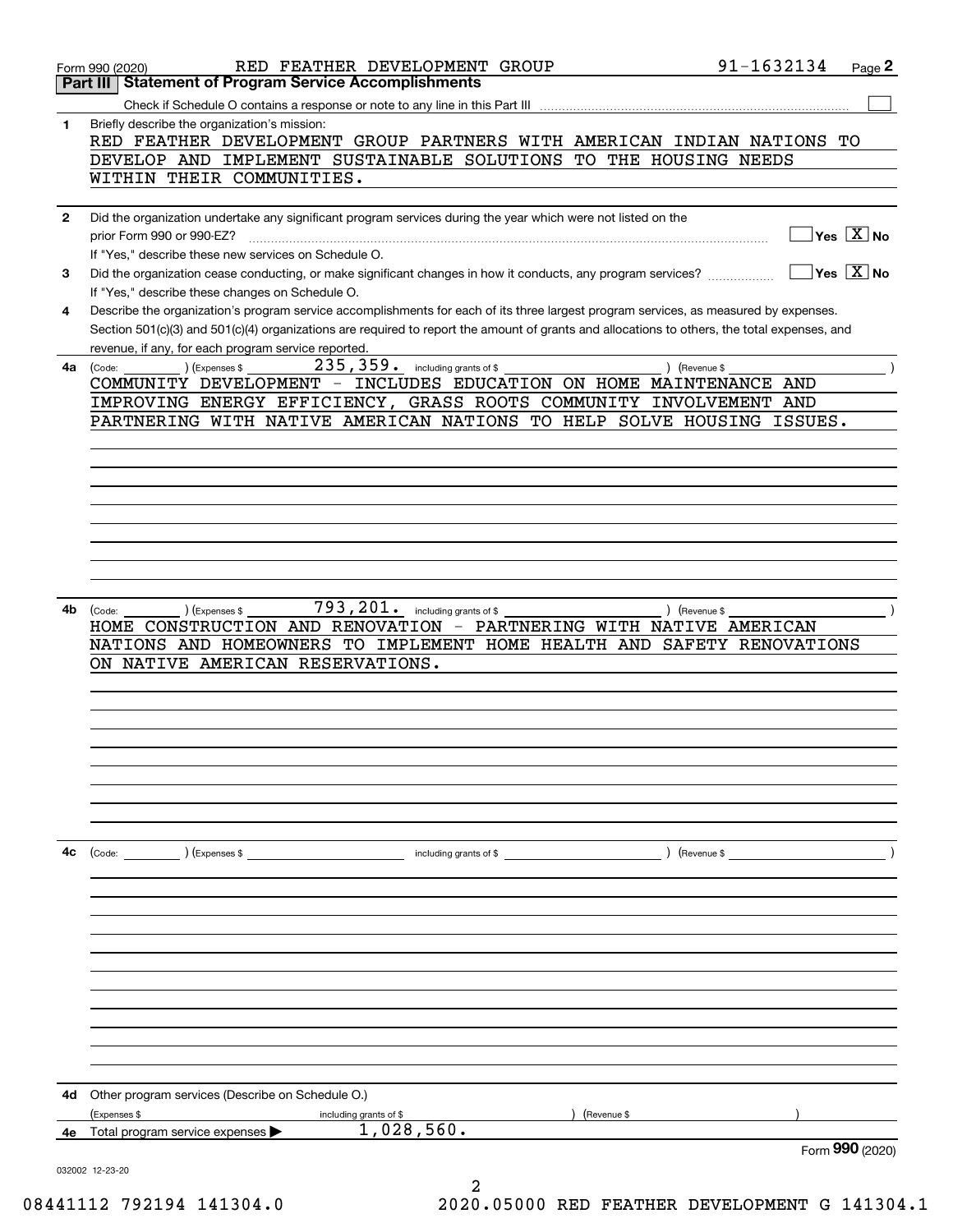|  | Form 990 (2020) |  |
|--|-----------------|--|

Form 990 (2020) RED FEATHER DEVELOPMENT GROUP 91-1632134 <sub>Page</sub> 3<br>**Part IV | Checklist of Required Schedules** 

|     |                                                                                                                                       |                 | Yes             | No |
|-----|---------------------------------------------------------------------------------------------------------------------------------------|-----------------|-----------------|----|
| 1.  | Is the organization described in section $501(c)(3)$ or $4947(a)(1)$ (other than a private foundation)?                               |                 |                 |    |
|     |                                                                                                                                       | 1               | X               |    |
| 2   |                                                                                                                                       | $\overline{2}$  | $\mathbf X$     |    |
| 3   | Did the organization engage in direct or indirect political campaign activities on behalf of or in opposition to candidates for       |                 |                 |    |
|     |                                                                                                                                       | 3               |                 | x  |
| 4   | Section 501(c)(3) organizations. Did the organization engage in lobbying activities, or have a section 501(h) election in effect      | 4               |                 | x  |
| 5   | Is the organization a section 501(c)(4), 501(c)(5), or 501(c)(6) organization that receives membership dues, assessments, or          |                 |                 |    |
|     |                                                                                                                                       | 5               |                 | x  |
| 6   | Did the organization maintain any donor advised funds or any similar funds or accounts for which donors have the right to             |                 |                 |    |
|     | provide advice on the distribution or investment of amounts in such funds or accounts? If "Yes," complete Schedule D, Part I          | 6               |                 | x  |
| 7   | Did the organization receive or hold a conservation easement, including easements to preserve open space,                             |                 |                 |    |
|     |                                                                                                                                       | $\overline{7}$  |                 | x  |
| 8   | Did the organization maintain collections of works of art, historical treasures, or other similar assets? If "Yes," complete          |                 |                 |    |
|     |                                                                                                                                       | 8               |                 | x  |
| 9   | Did the organization report an amount in Part X, line 21, for escrow or custodial account liability, serve as a custodian for         |                 |                 |    |
|     | amounts not listed in Part X; or provide credit counseling, debt management, credit repair, or debt negotiation services?             |                 |                 |    |
|     |                                                                                                                                       | 9               |                 | х  |
| 10  | Did the organization, directly or through a related organization, hold assets in donor-restricted endowments                          |                 |                 |    |
|     |                                                                                                                                       | 10              |                 | x  |
| 11  | If the organization's answer to any of the following questions is "Yes," then complete Schedule D, Parts VI, VII, VIII, IX, or X      |                 |                 |    |
|     | as applicable.                                                                                                                        |                 |                 |    |
|     | a Did the organization report an amount for land, buildings, and equipment in Part X, line 10? If "Yes," complete Schedule D,         |                 |                 |    |
|     |                                                                                                                                       | 11a             | X               |    |
|     | <b>b</b> Did the organization report an amount for investments - other securities in Part X, line 12, that is 5% or more of its total |                 |                 |    |
|     |                                                                                                                                       | 11 <sub>b</sub> |                 | x  |
|     | c Did the organization report an amount for investments - program related in Part X, line 13, that is 5% or more of its total         | 11c             |                 | x  |
|     | d Did the organization report an amount for other assets in Part X, line 15, that is 5% or more of its total assets reported in       |                 |                 |    |
|     |                                                                                                                                       | 11d             |                 | x  |
|     |                                                                                                                                       | 11e             | X               |    |
|     | Did the organization's separate or consolidated financial statements for the tax year include a footnote that addresses               |                 |                 |    |
|     | the organization's liability for uncertain tax positions under FIN 48 (ASC 740)? If "Yes," complete Schedule D, Part X                | 11f             |                 | x  |
|     | 12a Did the organization obtain separate, independent audited financial statements for the tax year? If "Yes," complete               |                 |                 |    |
|     |                                                                                                                                       | 12a             |                 | x  |
|     | <b>b</b> Was the organization included in consolidated, independent audited financial statements for the tax year?                    |                 |                 |    |
|     | If "Yes," and if the organization answered "No" to line 12a, then completing Schedule D, Parts XI and XII is optional                 | 12b             |                 | Χ  |
| 13  |                                                                                                                                       | 13              |                 | X  |
| 14a | Did the organization maintain an office, employees, or agents outside of the United States?                                           | 14a             |                 | X  |
| b   | Did the organization have aggregate revenues or expenses of more than \$10,000 from grantmaking, fundraising, business,               |                 |                 |    |
|     | investment, and program service activities outside the United States, or aggregate foreign investments valued at \$100,000            |                 |                 |    |
|     |                                                                                                                                       | 14b             |                 | x  |
| 15  | Did the organization report on Part IX, column (A), line 3, more than \$5,000 of grants or other assistance to or for any             |                 |                 | x  |
| 16  | Did the organization report on Part IX, column (A), line 3, more than \$5,000 of aggregate grants or other assistance to              | 15              |                 |    |
|     |                                                                                                                                       | 16              |                 | x  |
| 17  | Did the organization report a total of more than \$15,000 of expenses for professional fundraising services on Part IX,               |                 |                 |    |
|     |                                                                                                                                       | 17              |                 | x  |
| 18  | Did the organization report more than \$15,000 total of fundraising event gross income and contributions on Part VIII, lines          |                 |                 |    |
|     |                                                                                                                                       | 18              |                 | x  |
| 19  | Did the organization report more than \$15,000 of gross income from gaming activities on Part VIII, line 9a? If "Yes."                |                 |                 |    |
|     |                                                                                                                                       | 19              |                 | X  |
|     |                                                                                                                                       | 20a             |                 | x  |
|     | b If "Yes" to line 20a, did the organization attach a copy of its audited financial statements to this return?                        | 20 <sub>b</sub> |                 |    |
| 21  | Did the organization report more than \$5,000 of grants or other assistance to any domestic organization or                           |                 |                 |    |
|     |                                                                                                                                       | 21              |                 | x  |
|     | 032003 12-23-20                                                                                                                       |                 | Form 990 (2020) |    |

3

032003 12-23-20

08441112 792194 141304.0 2020.05000 RED FEATHER DEVELOPMENT G 141304.1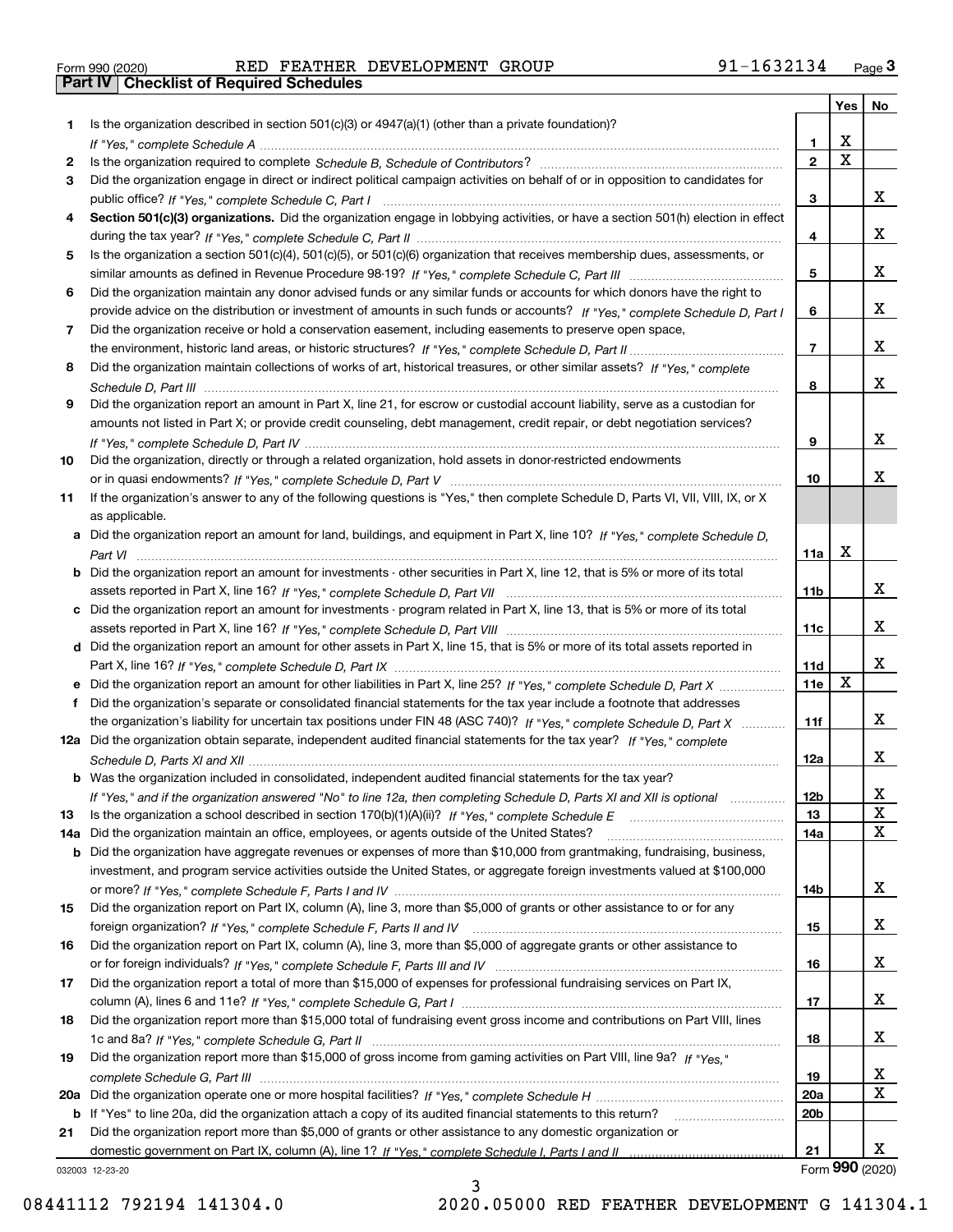Form 990 (2020) RED FEATHER DEVELOPMENT GROUP 91-1632134 <sub>Page</sub> 4<br>**Part IV | Checklist of Required Schedules** <sub>(continued)</sub>

*(continued)*

|          |                                                                                                                                       |                 | Yes | No              |
|----------|---------------------------------------------------------------------------------------------------------------------------------------|-----------------|-----|-----------------|
| 22       | Did the organization report more than \$5,000 of grants or other assistance to or for domestic individuals on                         |                 |     |                 |
|          |                                                                                                                                       | 22              |     | x               |
| 23       | Did the organization answer "Yes" to Part VII, Section A, line 3, 4, or 5 about compensation of the organization's current            |                 |     |                 |
|          | and former officers, directors, trustees, key employees, and highest compensated employees? If "Yes," complete                        |                 |     |                 |
|          |                                                                                                                                       | 23              |     | x               |
|          | 24a Did the organization have a tax-exempt bond issue with an outstanding principal amount of more than \$100,000 as of the           |                 |     |                 |
|          | last day of the year, that was issued after December 31, 2002? If "Yes," answer lines 24b through 24d and complete                    |                 |     |                 |
|          |                                                                                                                                       | 24a             |     | x               |
|          | b Did the organization invest any proceeds of tax-exempt bonds beyond a temporary period exception?                                   | 24b             |     |                 |
|          | c Did the organization maintain an escrow account other than a refunding escrow at any time during the year to defease                |                 |     |                 |
|          | any tax-exempt bonds?                                                                                                                 | 24c             |     |                 |
|          |                                                                                                                                       | 24d             |     |                 |
|          | 25a Section 501(c)(3), 501(c)(4), and 501(c)(29) organizations. Did the organization engage in an excess benefit                      |                 |     |                 |
|          |                                                                                                                                       | 25a             |     | x               |
|          | b Is the organization aware that it engaged in an excess benefit transaction with a disqualified person in a prior year, and          |                 |     |                 |
|          | that the transaction has not been reported on any of the organization's prior Forms 990 or 990-EZ? If "Yes," complete                 |                 |     |                 |
|          |                                                                                                                                       | 25b             |     | x               |
|          | Schedule L, Part I<br>Did the organization report any amount on Part X, line 5 or 22, for receivables from or payables to any current |                 |     |                 |
| 26       |                                                                                                                                       |                 |     |                 |
|          | or former officer, director, trustee, key employee, creator or founder, substantial contributor, or 35%                               |                 |     | x               |
|          |                                                                                                                                       | 26              |     |                 |
| 27       | Did the organization provide a grant or other assistance to any current or former officer, director, trustee, key employee,           |                 |     |                 |
|          | creator or founder, substantial contributor or employee thereof, a grant selection committee member, or to a 35% controlled           |                 |     |                 |
|          | entity (including an employee thereof) or family member of any of these persons? If "Yes," complete Schedule L, Part III              | 27              |     | x               |
| 28       | Was the organization a party to a business transaction with one of the following parties (see Schedule L, Part IV                     |                 |     |                 |
|          | instructions, for applicable filing thresholds, conditions, and exceptions):                                                          |                 |     |                 |
|          | a A current or former officer, director, trustee, key employee, creator or founder, or substantial contributor? If                    |                 |     |                 |
|          |                                                                                                                                       | 28a             |     | х               |
|          |                                                                                                                                       | 28 <sub>b</sub> |     | X               |
|          | c A 35% controlled entity of one or more individuals and/or organizations described in lines 28a or 28b? If                           |                 |     |                 |
|          |                                                                                                                                       | 28c             |     | х               |
| 29       |                                                                                                                                       | 29              | x   |                 |
| 30       | Did the organization receive contributions of art, historical treasures, or other similar assets, or qualified conservation           |                 |     |                 |
|          |                                                                                                                                       | 30              |     | x               |
| 31       | Did the organization liquidate, terminate, or dissolve and cease operations? If "Yes," complete Schedule N, Part I                    | 31              |     | $\mathbf x$     |
| 32       | Did the organization sell, exchange, dispose of, or transfer more than 25% of its net assets? If "Yes," complete                      |                 |     |                 |
|          |                                                                                                                                       | 32              |     | х               |
| 33       | Did the organization own 100% of an entity disregarded as separate from the organization under Regulations                            |                 |     |                 |
|          |                                                                                                                                       | 33              |     | х               |
| 34       | Was the organization related to any tax-exempt or taxable entity? If "Yes," complete Schedule R, Part II, III, or IV, and             |                 |     |                 |
|          |                                                                                                                                       | 34              |     | X               |
|          | 35a Did the organization have a controlled entity within the meaning of section 512(b)(13)?                                           | 35a             |     | х               |
|          | b If "Yes" to line 35a, did the organization receive any payment from or engage in any transaction with a controlled entity           |                 |     |                 |
|          |                                                                                                                                       | 35 <sub>b</sub> |     |                 |
| 36       | Section 501(c)(3) organizations. Did the organization make any transfers to an exempt non-charitable related organization?            |                 |     |                 |
|          |                                                                                                                                       | 36              |     | x               |
| 37       | Did the organization conduct more than 5% of its activities through an entity that is not a related organization                      |                 |     |                 |
|          | and that is treated as a partnership for federal income tax purposes? If "Yes," complete Schedule R, Part VI                          | 37              |     | x               |
| 38       | Did the organization complete Schedule O and provide explanations in Schedule O for Part VI, lines 11b and 19?                        |                 |     |                 |
|          | Note: All Form 990 filers are required to complete Schedule O                                                                         | 38              | X   |                 |
| ∣ Part V | <b>Statements Regarding Other IRS Filings and Tax Compliance</b>                                                                      |                 |     |                 |
|          | Check if Schedule O contains a response or note to any line in this Part V                                                            |                 |     |                 |
|          |                                                                                                                                       |                 | Yes | No              |
|          | 1a                                                                                                                                    |                 |     |                 |
|          | 0<br><b>b</b> Enter the number of Forms W-2G included in line 1a. Enter -0- if not applicable <i>manumeraness</i><br>1b               |                 |     |                 |
| c        | Did the organization comply with backup withholding rules for reportable payments to vendors and reportable gaming                    |                 |     |                 |
|          | (gambling) winnings to prize winners?                                                                                                 | 1c              | х   |                 |
|          | 032004 12-23-20                                                                                                                       |                 |     | Form 990 (2020) |
|          | 4                                                                                                                                     |                 |     |                 |

<sup>08441112 792194 141304.0 2020.05000</sup> RED FEATHER DEVELOPMENT G 141304.1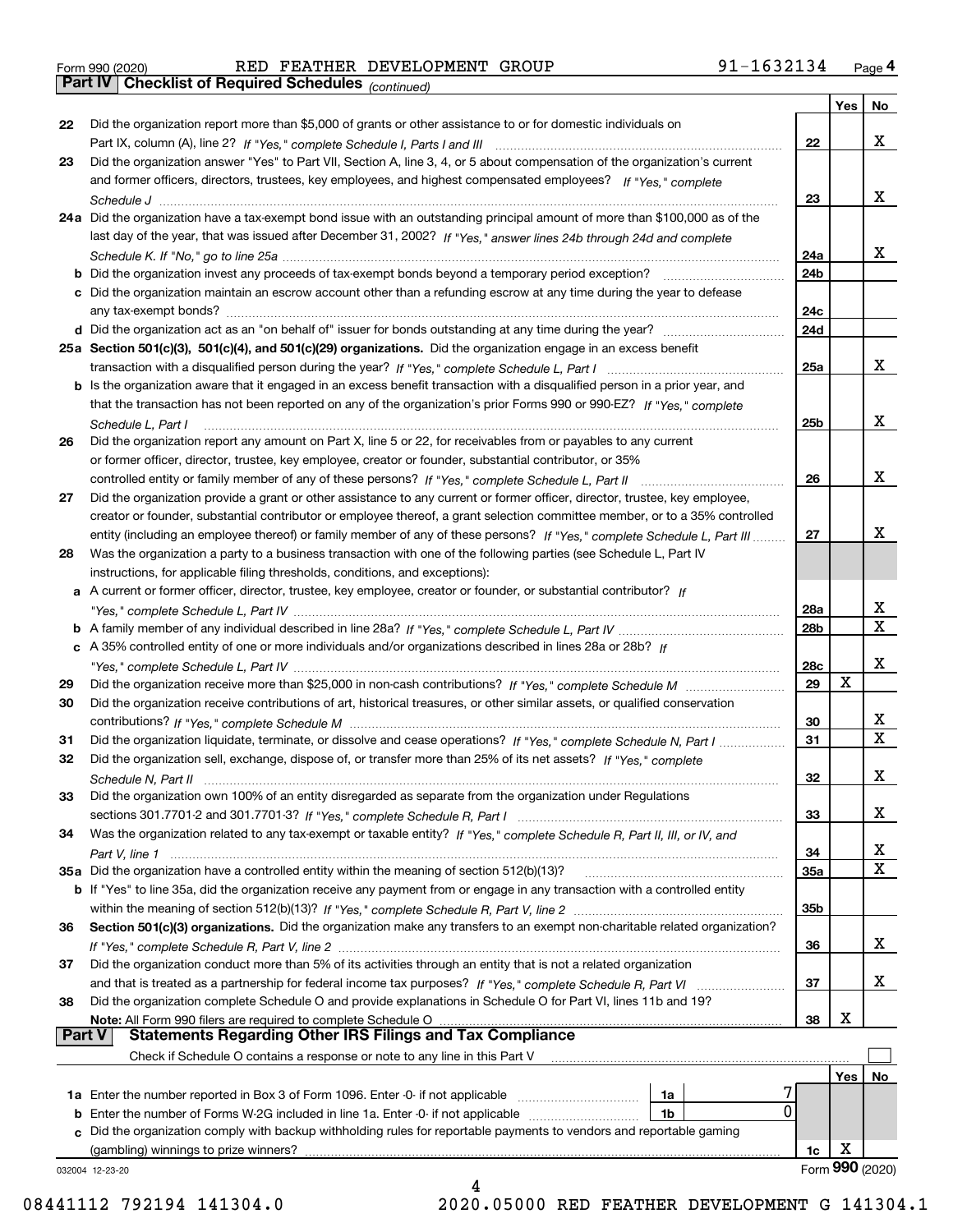|               | 91-1632134<br>RED FEATHER DEVELOPMENT GROUP<br>Form 990 (2020)                                                                                                                                                                       |   |                |     | $_{\text{Page}}$ 5          |
|---------------|--------------------------------------------------------------------------------------------------------------------------------------------------------------------------------------------------------------------------------------|---|----------------|-----|-----------------------------|
| <b>Part V</b> | Statements Regarding Other IRS Filings and Tax Compliance (continued)                                                                                                                                                                |   |                |     |                             |
|               |                                                                                                                                                                                                                                      |   |                | Yes | No                          |
|               | 2a Enter the number of employees reported on Form W-3, Transmittal of Wage and Tax Statements,                                                                                                                                       |   |                |     |                             |
|               | filed for the calendar year ending with or within the year covered by this return<br>2a                                                                                                                                              | 7 |                |     |                             |
|               |                                                                                                                                                                                                                                      |   | 2 <sub>b</sub> | X   |                             |
|               |                                                                                                                                                                                                                                      |   |                |     |                             |
| За            | Did the organization have unrelated business gross income of \$1,000 or more during the year?                                                                                                                                        |   | 3a             |     | x                           |
|               |                                                                                                                                                                                                                                      |   | 3 <sub>b</sub> |     |                             |
|               | 4a At any time during the calendar year, did the organization have an interest in, or a signature or other authority over, a                                                                                                         |   |                |     |                             |
|               |                                                                                                                                                                                                                                      |   | 4a             |     | х                           |
|               | <b>b</b> If "Yes," enter the name of the foreign country $\blacktriangleright$                                                                                                                                                       |   |                |     |                             |
|               | See instructions for filing requirements for FinCEN Form 114, Report of Foreign Bank and Financial Accounts (FBAR).                                                                                                                  |   |                |     |                             |
| 5a            | Was the organization a party to a prohibited tax shelter transaction at any time during the tax year?                                                                                                                                |   | 5а             |     | х                           |
| b             |                                                                                                                                                                                                                                      |   | 5 <sub>b</sub> |     | X                           |
| с             |                                                                                                                                                                                                                                      |   | 5c             |     |                             |
|               | 6a Does the organization have annual gross receipts that are normally greater than \$100,000, and did the organization solicit                                                                                                       |   |                |     |                             |
|               | any contributions that were not tax deductible as charitable contributions?                                                                                                                                                          |   |                |     | x                           |
|               |                                                                                                                                                                                                                                      |   | 6a             |     |                             |
|               | <b>b</b> If "Yes," did the organization include with every solicitation an express statement that such contributions or gifts                                                                                                        |   |                |     |                             |
|               | were not tax deductible?                                                                                                                                                                                                             |   | 6b             |     |                             |
| 7             | Organizations that may receive deductible contributions under section 170(c).                                                                                                                                                        |   |                |     | x                           |
| а             | Did the organization receive a payment in excess of \$75 made partly as a contribution and partly for goods and services provided to the payor?                                                                                      |   | 7a             |     |                             |
| b             | If "Yes," did the organization notify the donor of the value of the goods or services provided?                                                                                                                                      |   | 7b             |     |                             |
| с             | Did the organization sell, exchange, or otherwise dispose of tangible personal property for which it was required                                                                                                                    |   |                |     |                             |
|               |                                                                                                                                                                                                                                      |   | 7c             |     | х                           |
|               | 7d<br>d If "Yes," indicate the number of Forms 8282 filed during the year [11] [11] The System manuscription of Forms 8282 filed during the year [11] [11] The System manuscription of the Wales of the Wales of the Wales of the Wa |   |                |     |                             |
| е             |                                                                                                                                                                                                                                      |   | 7e             |     | х                           |
| f             | Did the organization, during the year, pay premiums, directly or indirectly, on a personal benefit contract?                                                                                                                         |   | 7f             |     | X                           |
| g             | If the organization received a contribution of qualified intellectual property, did the organization file Form 8899 as required?                                                                                                     |   | 7g             |     |                             |
| h             | If the organization received a contribution of cars, boats, airplanes, or other vehicles, did the organization file a Form 1098-C?                                                                                                   |   | 7h             |     |                             |
| 8             | Sponsoring organizations maintaining donor advised funds. Did a donor advised fund maintained by the                                                                                                                                 |   |                |     |                             |
|               | sponsoring organization have excess business holdings at any time during the year?                                                                                                                                                   |   | 8              |     |                             |
| 9             | Sponsoring organizations maintaining donor advised funds.                                                                                                                                                                            |   |                |     |                             |
| а             | Did the sponsoring organization make any taxable distributions under section 4966?                                                                                                                                                   |   | 9а             |     |                             |
| b             | Did the sponsoring organization make a distribution to a donor, donor advisor, or related person?                                                                                                                                    |   | 9b             |     |                             |
| 10            | Section 501(c)(7) organizations. Enter:                                                                                                                                                                                              |   |                |     |                             |
|               | 10a<br>a Initiation fees and capital contributions included on Part VIII, line 12 [111] [11] [11] Initiation fees and capital contributions included on Part VIII, line 12                                                           |   |                |     |                             |
|               | 10 <sub>b</sub><br>Gross receipts, included on Form 990, Part VIII, line 12, for public use of club facilities                                                                                                                       |   |                |     |                             |
| 11            | Section 501(c)(12) organizations. Enter:                                                                                                                                                                                             |   |                |     |                             |
| a             | Gross income from members or shareholders<br>11a                                                                                                                                                                                     |   |                |     |                             |
| b             | Gross income from other sources (Do not net amounts due or paid to other sources against                                                                                                                                             |   |                |     |                             |
|               | 11b                                                                                                                                                                                                                                  |   |                |     |                             |
|               | 12a Section 4947(a)(1) non-exempt charitable trusts. Is the organization filing Form 990 in lieu of Form 1041?                                                                                                                       |   | 12a            |     |                             |
|               | 12 <sub>b</sub><br><b>b</b> If "Yes," enter the amount of tax-exempt interest received or accrued during the year                                                                                                                    |   |                |     |                             |
| 13            | Section 501(c)(29) qualified nonprofit health insurance issuers.                                                                                                                                                                     |   |                |     |                             |
| a             | Is the organization licensed to issue qualified health plans in more than one state?                                                                                                                                                 |   | 13a            |     |                             |
|               | Note: See the instructions for additional information the organization must report on Schedule O.                                                                                                                                    |   |                |     |                             |
| b             | Enter the amount of reserves the organization is required to maintain by the states in which the                                                                                                                                     |   |                |     |                             |
|               | 13 <sub>b</sub>                                                                                                                                                                                                                      |   |                |     |                             |
|               | 13 <sub>c</sub>                                                                                                                                                                                                                      |   |                |     |                             |
| 14a           | Did the organization receive any payments for indoor tanning services during the tax year?                                                                                                                                           |   | 14a            |     | x                           |
|               | <b>b</b> If "Yes," has it filed a Form 720 to report these payments? If "No," provide an explanation on Schedule O                                                                                                                   |   | 14b            |     |                             |
| 15            | Is the organization subject to the section 4960 tax on payment(s) of more than \$1,000,000 in remuneration or                                                                                                                        |   |                |     |                             |
|               |                                                                                                                                                                                                                                      |   | 15             |     | х                           |
|               | If "Yes," see instructions and file Form 4720, Schedule N.                                                                                                                                                                           |   |                |     |                             |
| 16            | Is the organization an educational institution subject to the section 4968 excise tax on net investment income?                                                                                                                      |   | 16             |     | х                           |
|               | If "Yes," complete Form 4720, Schedule O.                                                                                                                                                                                            |   |                |     |                             |
|               |                                                                                                                                                                                                                                      |   |                |     | $F_{\text{OCD}}$ 990 (2020) |

Form (2020) **990**

032005 12-23-20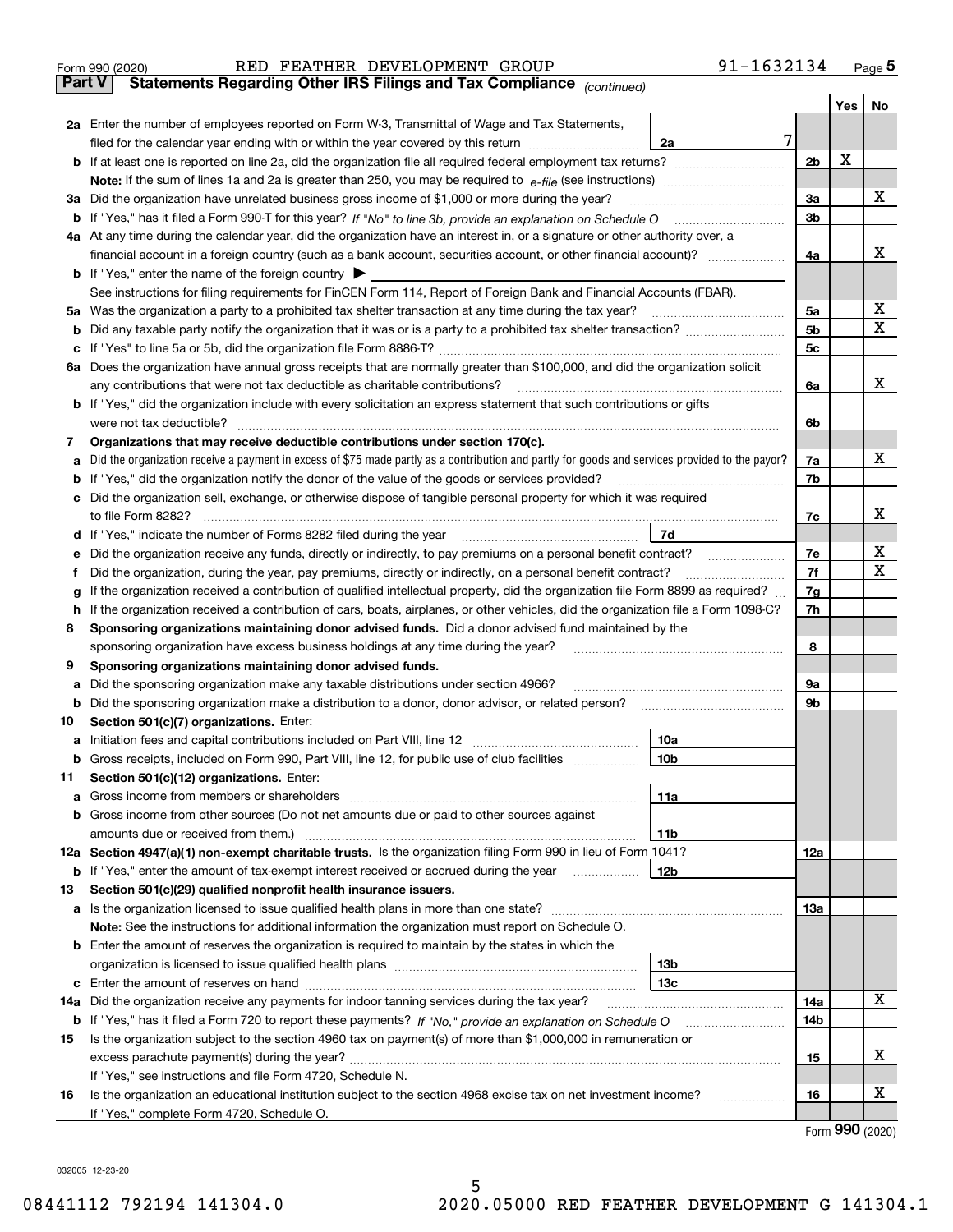|  | Form 990 (2020) |
|--|-----------------|
|  |                 |

| Form 990 (2020) |  | RED FEATHER DEVELOPMENT GROUP |                                                                                                                  | 91-1632134                                                                                                                    | Page $\boldsymbol{6}$ |
|-----------------|--|-------------------------------|------------------------------------------------------------------------------------------------------------------|-------------------------------------------------------------------------------------------------------------------------------|-----------------------|
|                 |  |                               |                                                                                                                  | Part VI   Governance, Management, and Disclosure For each "Yes" response to lines 2 through 7b below, and for a "No" response |                       |
|                 |  |                               | to line 8a, 8b, or 10b below, describe the circumstances, processes, or changes on Schedule O. See instructions. |                                                                                                                               |                       |

|     | Check if Schedule O contains a response or note to any line in this Part VI                                                                                                                                                   |    |  |                        |     | $\boxed{\text{X}}$ |  |  |  |  |
|-----|-------------------------------------------------------------------------------------------------------------------------------------------------------------------------------------------------------------------------------|----|--|------------------------|-----|--------------------|--|--|--|--|
|     | <b>Section A. Governing Body and Management</b>                                                                                                                                                                               |    |  |                        |     |                    |  |  |  |  |
|     |                                                                                                                                                                                                                               |    |  |                        | Yes | No                 |  |  |  |  |
|     | <b>1a</b> Enter the number of voting members of the governing body at the end of the tax year                                                                                                                                 | 1a |  | 8                      |     |                    |  |  |  |  |
|     | If there are material differences in voting rights among members of the governing body, or if the governing                                                                                                                   |    |  |                        |     |                    |  |  |  |  |
|     | body delegated broad authority to an executive committee or similar committee, explain on Schedule O.                                                                                                                         |    |  |                        |     |                    |  |  |  |  |
| b   | Enter the number of voting members included on line 1a, above, who are independent                                                                                                                                            | 1b |  | 8                      |     |                    |  |  |  |  |
| 2   | Did any officer, director, trustee, or key employee have a family relationship or a business relationship with any other                                                                                                      |    |  |                        |     |                    |  |  |  |  |
|     | officer, director, trustee, or key employee?                                                                                                                                                                                  |    |  | $\mathbf{2}$           |     | X                  |  |  |  |  |
| 3   | Did the organization delegate control over management duties customarily performed by or under the direct supervision                                                                                                         |    |  |                        |     |                    |  |  |  |  |
|     | of officers, directors, trustees, or key employees to a management company or other person?                                                                                                                                   |    |  | 3                      |     | X                  |  |  |  |  |
| 4   | Did the organization make any significant changes to its governing documents since the prior Form 990 was filed?                                                                                                              |    |  | 4                      |     | X                  |  |  |  |  |
| 5   |                                                                                                                                                                                                                               |    |  |                        |     |                    |  |  |  |  |
| 6   | Did the organization have members or stockholders?                                                                                                                                                                            |    |  | 5<br>6                 |     | X<br>X             |  |  |  |  |
| 7a  | Did the organization have members, stockholders, or other persons who had the power to elect or appoint one or                                                                                                                |    |  |                        |     |                    |  |  |  |  |
|     | more members of the governing body?                                                                                                                                                                                           |    |  | 7a                     |     | X                  |  |  |  |  |
|     | <b>b</b> Are any governance decisions of the organization reserved to (or subject to approval by) members, stockholders, or                                                                                                   |    |  |                        |     |                    |  |  |  |  |
|     | persons other than the governing body?                                                                                                                                                                                        |    |  | 7b                     |     | x                  |  |  |  |  |
| 8   | Did the organization contemporaneously document the meetings held or written actions undertaken during the year by the following:                                                                                             |    |  |                        |     |                    |  |  |  |  |
| a   |                                                                                                                                                                                                                               |    |  | 8a                     | X   |                    |  |  |  |  |
| b   |                                                                                                                                                                                                                               |    |  | 8b                     | x   |                    |  |  |  |  |
| 9   | Is there any officer, director, trustee, or key employee listed in Part VII, Section A, who cannot be reached at the                                                                                                          |    |  |                        |     |                    |  |  |  |  |
|     |                                                                                                                                                                                                                               |    |  | 9                      |     | x                  |  |  |  |  |
|     |                                                                                                                                                                                                                               |    |  |                        |     |                    |  |  |  |  |
|     | Section B. Policies <sub>(This Section B requests information about policies not required by the Internal Revenue Code.)</sub>                                                                                                |    |  |                        |     |                    |  |  |  |  |
|     |                                                                                                                                                                                                                               |    |  |                        | Yes | <u>No</u><br>X     |  |  |  |  |
|     |                                                                                                                                                                                                                               |    |  | <b>10a</b>             |     |                    |  |  |  |  |
|     | <b>b</b> If "Yes," did the organization have written policies and procedures governing the activities of such chapters, affiliates,                                                                                           |    |  |                        |     |                    |  |  |  |  |
|     | and branches to ensure their operations are consistent with the organization's exempt purposes?                                                                                                                               |    |  | 10 <sub>b</sub><br>11a | X   |                    |  |  |  |  |
|     | 11a Has the organization provided a complete copy of this Form 990 to all members of its governing body before filing the form?                                                                                               |    |  |                        |     |                    |  |  |  |  |
|     | <b>b</b> Describe in Schedule O the process, if any, used by the organization to review this Form 990.                                                                                                                        |    |  |                        |     |                    |  |  |  |  |
| 12a |                                                                                                                                                                                                                               |    |  |                        |     |                    |  |  |  |  |
| b   | Were officers, directors, or trustees, and key employees required to disclose annually interests that could give rise to conflicts?                                                                                           |    |  |                        |     |                    |  |  |  |  |
| c   | Did the organization regularly and consistently monitor and enforce compliance with the policy? If "Yes." describe                                                                                                            |    |  |                        |     |                    |  |  |  |  |
|     |                                                                                                                                                                                                                               |    |  | 12c                    | X   |                    |  |  |  |  |
| 13  | Did the organization have a written whistleblower policy?                                                                                                                                                                     |    |  | 13                     |     | X                  |  |  |  |  |
| 14  | Did the organization have a written document retention and destruction policy?                                                                                                                                                |    |  | 14                     | X   |                    |  |  |  |  |
| 15  | Did the process for determining compensation of the following persons include a review and approval by independent                                                                                                            |    |  |                        |     |                    |  |  |  |  |
|     | persons, comparability data, and contemporaneous substantiation of the deliberation and decision?                                                                                                                             |    |  |                        |     |                    |  |  |  |  |
|     | The organization's CEO, Executive Director, or top management official manufactured contains and contained a support of the Director, or top management official manufactured and contain a support of the state of the state |    |  | 15a                    | х   |                    |  |  |  |  |
|     | <b>b</b> Other officers or key employees of the organization                                                                                                                                                                  |    |  | 15b                    | X   |                    |  |  |  |  |
|     | If "Yes" to line 15a or 15b, describe the process in Schedule O (see instructions).                                                                                                                                           |    |  |                        |     |                    |  |  |  |  |
|     | 16a Did the organization invest in, contribute assets to, or participate in a joint venture or similar arrangement with a                                                                                                     |    |  |                        |     |                    |  |  |  |  |
|     | taxable entity during the year?                                                                                                                                                                                               |    |  | 16a                    |     | х                  |  |  |  |  |
|     | b If "Yes," did the organization follow a written policy or procedure requiring the organization to evaluate its participation                                                                                                |    |  |                        |     |                    |  |  |  |  |
|     | in joint venture arrangements under applicable federal tax law, and take steps to safeguard the organization's                                                                                                                |    |  |                        |     |                    |  |  |  |  |
|     | exempt status with respect to such arrangements?                                                                                                                                                                              |    |  | 16b                    |     |                    |  |  |  |  |
|     | <b>Section C. Disclosure</b>                                                                                                                                                                                                  |    |  |                        |     |                    |  |  |  |  |
| 17  | <b>NONE</b><br>List the states with which a copy of this Form 990 is required to be filed $\blacktriangleright$                                                                                                               |    |  |                        |     |                    |  |  |  |  |
| 18  | Section 6104 requires an organization to make its Forms 1023 (1024 or 1024-A, if applicable), 990, and 990-T (Section 501(c)(3)s only) available                                                                              |    |  |                        |     |                    |  |  |  |  |
|     | for public inspection. Indicate how you made these available. Check all that apply.                                                                                                                                           |    |  |                        |     |                    |  |  |  |  |
|     | $X$ Another's website<br>$X$ Upon request<br>Own website<br>Other (explain on Schedule O)                                                                                                                                     |    |  |                        |     |                    |  |  |  |  |
| 19  | Describe on Schedule O whether (and if so, how) the organization made its governing documents, conflict of interest policy, and financial                                                                                     |    |  |                        |     |                    |  |  |  |  |
|     | statements available to the public during the tax year.                                                                                                                                                                       |    |  |                        |     |                    |  |  |  |  |
| 20  | State the name, address, and telephone number of the person who possesses the organization's books and records                                                                                                                |    |  |                        |     |                    |  |  |  |  |
|     | DELISA DEVARGAS - 406-585-7188                                                                                                                                                                                                |    |  |                        |     |                    |  |  |  |  |
|     | PO BOX 907, BOZEMAN,<br>59771-0907<br>MТ                                                                                                                                                                                      |    |  |                        |     |                    |  |  |  |  |
|     |                                                                                                                                                                                                                               |    |  |                        |     | Form 990 (2020)    |  |  |  |  |
|     | 032006 12-23-20<br>6                                                                                                                                                                                                          |    |  |                        |     |                    |  |  |  |  |
|     |                                                                                                                                                                                                                               |    |  |                        |     |                    |  |  |  |  |

08441112 792194 141304.0 2020.05000 RED FEATHER DEVELOPMENT G 141304.1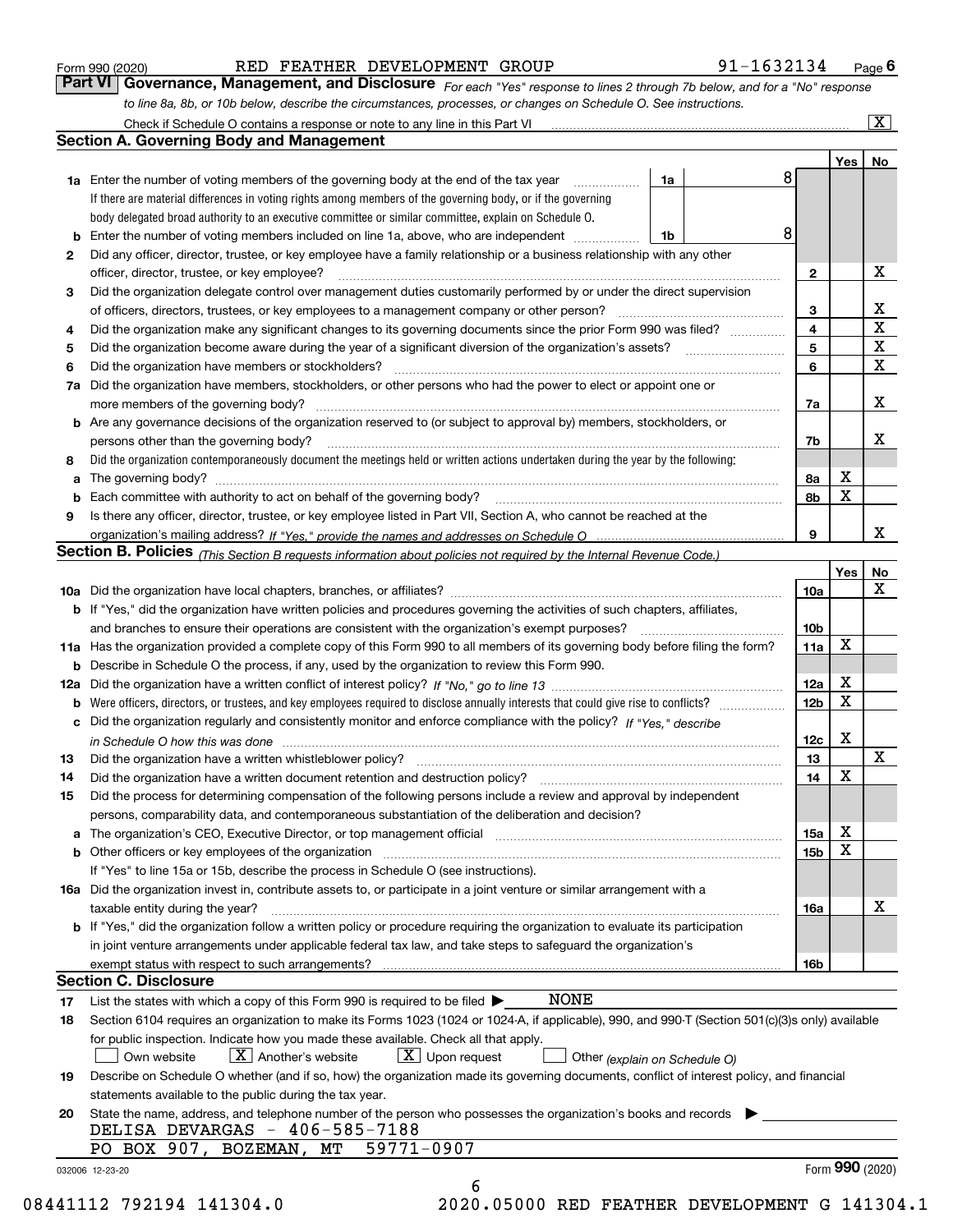$\mathcal{L}^{\text{max}}$ 

**7Part VII Compensation of Officers, Directors, Trustees, Key Employees, Highest Compensated Employees, and Independent Contractors**

Check if Schedule O contains a response or note to any line in this Part VII

**Section A. Officers, Directors, Trustees, Key Employees, and Highest Compensated Employees**

**1a**  Complete this table for all persons required to be listed. Report compensation for the calendar year ending with or within the organization's tax year. **•** List all of the organization's current officers, directors, trustees (whether individuals or organizations), regardless of amount of compensation.

Enter -0- in columns (D), (E), and (F) if no compensation was paid.

 $\bullet$  List all of the organization's  $\,$ current key employees, if any. See instructions for definition of "key employee."

**•** List the organization's five current highest compensated employees (other than an officer, director, trustee, or key employee) who received reportable compensation (Box 5 of Form W-2 and/or Box 7 of Form 1099-MISC) of more than \$100,000 from the organization and any related organizations.

**•** List all of the organization's former officers, key employees, and highest compensated employees who received more than \$100,000 of reportable compensation from the organization and any related organizations.

**former directors or trustees**  ¥ List all of the organization's that received, in the capacity as a former director or trustee of the organization, more than \$10,000 of reportable compensation from the organization and any related organizations.

See instructions for the order in which to list the persons above.

Check this box if neither the organization nor any related organization compensated any current officer, director, or trustee.  $\mathcal{L}^{\text{max}}$ 

| (A)                        | (B)               | (C)                           |                                                                  | Position    |              |                                  |        | (D)                  | (E)                          | (F)                |
|----------------------------|-------------------|-------------------------------|------------------------------------------------------------------|-------------|--------------|----------------------------------|--------|----------------------|------------------------------|--------------------|
| Name and title             | Average           |                               |                                                                  |             |              | (do not check more than one      |        | Reportable           | Reportable                   | Estimated          |
|                            | hours per<br>week |                               | box, unless person is both an<br>officer and a director/trustee) |             |              |                                  |        | compensation<br>from | compensation<br>from related | amount of<br>other |
|                            | (list any         |                               |                                                                  |             |              |                                  |        | the                  | organizations                | compensation       |
|                            | hours for         |                               |                                                                  |             |              |                                  |        | organization         | (W-2/1099-MISC)              | from the           |
|                            | related           |                               |                                                                  |             |              |                                  |        | (W-2/1099-MISC)      |                              | organization       |
|                            | organizations     |                               |                                                                  |             |              |                                  |        |                      |                              | and related        |
|                            | below<br>line)    | ndividual trustee or director | nstitutional trustee                                             | Officer     | Key employee | Highest compensated<br> employee | Former |                      |                              | organizations      |
| (1) JOSEPH SEIDENBERG      | 40.00             |                               |                                                                  |             |              |                                  |        |                      |                              |                    |
| CURRENT EXECUTIVE DIRECTOR |                   |                               |                                                                  | $\mathbf X$ |              |                                  |        | 61, 355.             | $\mathbf 0$ .                | $0_{.}$            |
| (2) SARAH ECHOHAWK         | 1.00              |                               |                                                                  |             |              |                                  |        |                      |                              |                    |
| <b>BOARD PRESIDENT</b>     |                   | X                             |                                                                  | $\mathbf X$ |              |                                  |        | $0$ .                | $\mathbf 0$ .                | $\mathbf 0$ .      |
| (3) CHRYSTEL CORNELIUS     | 1.00              |                               |                                                                  |             |              |                                  |        |                      |                              |                    |
| <b>BOARD TREASURER</b>     |                   | X                             |                                                                  | $\mathbf X$ |              |                                  |        | 0.                   | 0.                           | $\mathbf 0$ .      |
| (4) MEGHAN RAFTERY         | 2.00              |                               |                                                                  |             |              |                                  |        |                      |                              |                    |
| <b>BOARD SECRETARY</b>     |                   | X                             |                                                                  | $\mathbf X$ |              |                                  |        | 0.                   | $\mathbf 0$ .                | $\mathbf 0$ .      |
| (5) MARK HALL              | 6.70              |                               |                                                                  |             |              |                                  |        |                      |                              |                    |
| <b>BOARD MEMBER</b>        |                   | X                             |                                                                  |             |              |                                  |        | 0.                   | $\mathbf 0$ .                | $\mathbf 0$ .      |
| (6) KEN MYERS              | 0.85              |                               |                                                                  |             |              |                                  |        |                      |                              |                    |
| BOARD MEMBER               |                   | X                             |                                                                  |             |              |                                  |        | 0.                   | $\mathbf 0$ .                | $\mathbf 0$ .      |
| (7) GENE KUWANQUAFTEWA     | 0.85              |                               |                                                                  |             |              |                                  |        |                      |                              |                    |
| <b>BOARD MEMBER</b>        |                   | X                             |                                                                  |             |              |                                  |        | 0.                   | 0.                           | 0.                 |
| (8) VICTOR BURROLA         | 0.85              |                               |                                                                  |             |              |                                  |        |                      |                              |                    |
| <b>BOARD MEMBER</b>        |                   | X                             |                                                                  |             |              |                                  |        | 0.                   | $\mathbf 0$ .                | $\mathbf 0$ .      |
| (9) EUNICE BEGAY           | 0.85              |                               |                                                                  |             |              |                                  |        |                      |                              |                    |
| <b>BOARD MEMBER</b>        |                   | X                             |                                                                  |             |              |                                  |        | 0.                   | $\mathfrak o$ .              | $0_{.}$            |
|                            |                   |                               |                                                                  |             |              |                                  |        |                      |                              |                    |
|                            |                   |                               |                                                                  |             |              |                                  |        |                      |                              |                    |
|                            |                   |                               |                                                                  |             |              |                                  |        |                      |                              |                    |
|                            |                   |                               |                                                                  |             |              |                                  |        |                      |                              |                    |
|                            |                   |                               |                                                                  |             |              |                                  |        |                      |                              |                    |
|                            |                   |                               |                                                                  |             |              |                                  |        |                      |                              |                    |
|                            |                   |                               |                                                                  |             |              |                                  |        |                      |                              |                    |
|                            |                   |                               |                                                                  |             |              |                                  |        |                      |                              |                    |
|                            |                   |                               |                                                                  |             |              |                                  |        |                      |                              |                    |
|                            |                   |                               |                                                                  |             |              |                                  |        |                      |                              |                    |
|                            |                   |                               |                                                                  |             |              |                                  |        |                      |                              |                    |

7

032007 12-23-20

Form (2020) **990**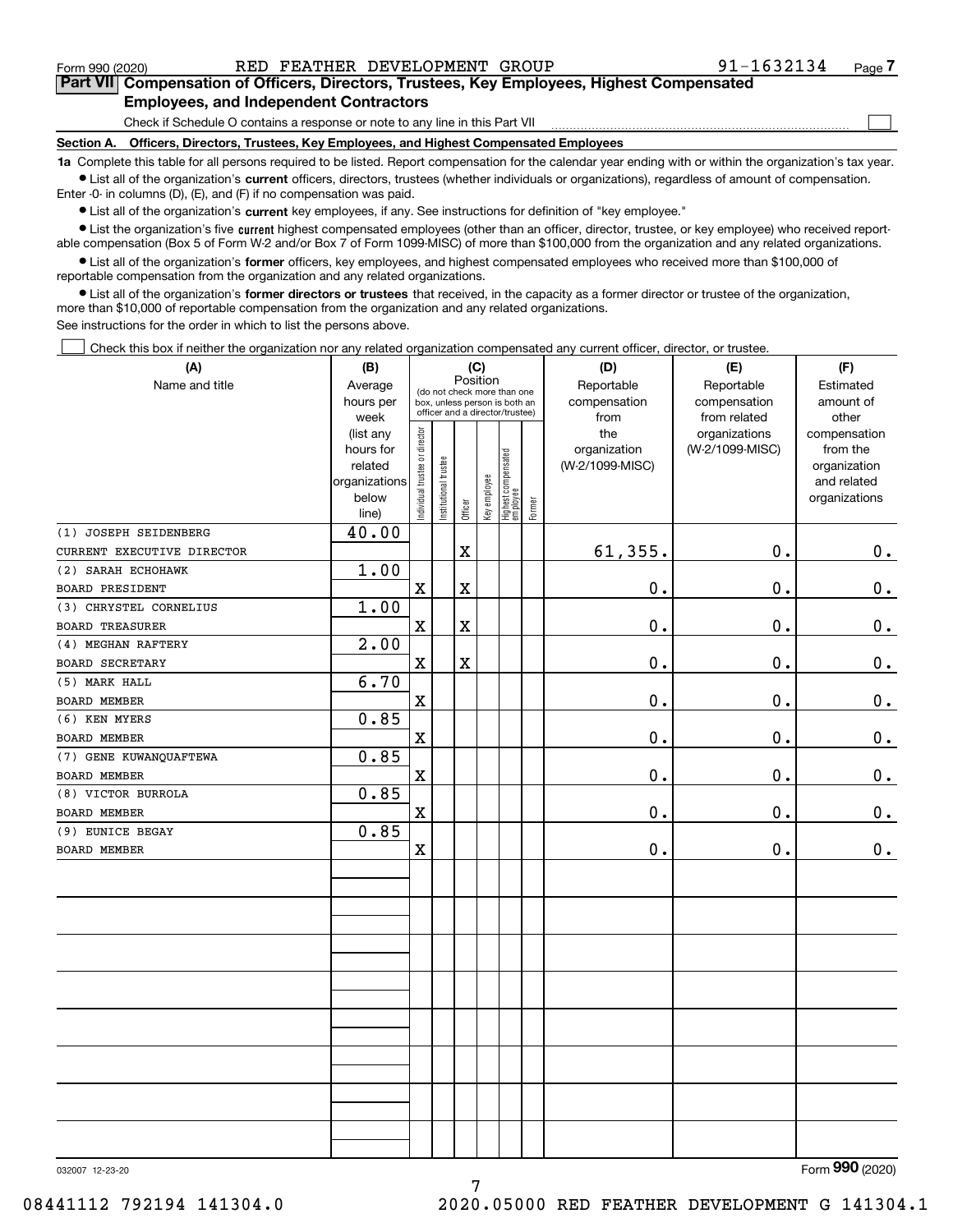| 91-1632134<br>RED FEATHER DEVELOPMENT GROUP<br>Form 990 (2020) |                                                                                                                                                                                                                                                        |                                                                                                                                                                                                                                                        |  |  |                 |   |                                                              |                                                |                                                  |                                   |                                               | Page 8                                                                            |                               |                  |
|----------------------------------------------------------------|--------------------------------------------------------------------------------------------------------------------------------------------------------------------------------------------------------------------------------------------------------|--------------------------------------------------------------------------------------------------------------------------------------------------------------------------------------------------------------------------------------------------------|--|--|-----------------|---|--------------------------------------------------------------|------------------------------------------------|--------------------------------------------------|-----------------------------------|-----------------------------------------------|-----------------------------------------------------------------------------------|-------------------------------|------------------|
|                                                                | <b>Part VII</b><br>Section A. Officers, Directors, Trustees, Key Employees, and Highest Compensated Employees (continued)                                                                                                                              |                                                                                                                                                                                                                                                        |  |  |                 |   |                                                              |                                                |                                                  |                                   |                                               |                                                                                   |                               |                  |
|                                                                | (A)<br>Name and title                                                                                                                                                                                                                                  | (B)<br>Average<br>hours per                                                                                                                                                                                                                            |  |  | (C)<br>Position |   | (do not check more than one<br>box, unless person is both an |                                                | (D)<br>Reportable<br>compensation                | (E)<br>Reportable<br>compensation |                                               |                                                                                   | (F)<br>Estimated<br>amount of |                  |
|                                                                |                                                                                                                                                                                                                                                        | officer and a director/trustee)<br>week<br>(list any<br>Individual trustee or director<br>hours for<br>  Highest compensated<br>  employee<br>Institutional trustee<br>related<br>organizations<br>key employee<br>below<br>Former<br>Officer<br>line) |  |  |                 |   |                                                              | from<br>the<br>organization<br>(W-2/1099-MISC) | from related<br>organizations<br>(W-2/1099-MISC) |                                   |                                               | other<br>compensation<br>from the<br>organization<br>and related<br>organizations |                               |                  |
|                                                                |                                                                                                                                                                                                                                                        |                                                                                                                                                                                                                                                        |  |  |                 |   |                                                              |                                                |                                                  |                                   |                                               |                                                                                   |                               |                  |
|                                                                |                                                                                                                                                                                                                                                        |                                                                                                                                                                                                                                                        |  |  |                 |   |                                                              |                                                |                                                  |                                   |                                               |                                                                                   |                               |                  |
|                                                                |                                                                                                                                                                                                                                                        |                                                                                                                                                                                                                                                        |  |  |                 |   |                                                              |                                                |                                                  |                                   |                                               |                                                                                   |                               |                  |
|                                                                |                                                                                                                                                                                                                                                        |                                                                                                                                                                                                                                                        |  |  |                 |   |                                                              |                                                |                                                  |                                   |                                               |                                                                                   |                               |                  |
|                                                                |                                                                                                                                                                                                                                                        |                                                                                                                                                                                                                                                        |  |  |                 |   |                                                              |                                                |                                                  |                                   |                                               |                                                                                   |                               |                  |
|                                                                |                                                                                                                                                                                                                                                        |                                                                                                                                                                                                                                                        |  |  |                 |   |                                                              |                                                |                                                  |                                   |                                               |                                                                                   |                               |                  |
|                                                                |                                                                                                                                                                                                                                                        |                                                                                                                                                                                                                                                        |  |  |                 |   |                                                              |                                                |                                                  |                                   |                                               |                                                                                   |                               |                  |
|                                                                |                                                                                                                                                                                                                                                        |                                                                                                                                                                                                                                                        |  |  |                 |   |                                                              |                                                |                                                  |                                   |                                               |                                                                                   |                               |                  |
|                                                                | 1b Subtotal                                                                                                                                                                                                                                            |                                                                                                                                                                                                                                                        |  |  |                 |   |                                                              |                                                | 61, 355.                                         |                                   | 0.                                            |                                                                                   |                               | $0$ .            |
|                                                                | c Total from continuation sheets to Part VII, Section A                                                                                                                                                                                                |                                                                                                                                                                                                                                                        |  |  |                 |   |                                                              |                                                | 0.<br>61, 355.                                   |                                   | $\overline{\mathbf{0}}$ .<br>$\overline{0}$ . | $\overline{\mathbf{0}}$ .                                                         |                               | $\overline{0}$ . |
| $\mathbf{2}$                                                   | Total number of individuals (including but not limited to those listed above) who received more than \$100,000 of reportable<br>compensation from the organization $\blacktriangleright$                                                               |                                                                                                                                                                                                                                                        |  |  |                 |   |                                                              |                                                |                                                  |                                   |                                               |                                                                                   |                               | 0                |
| з                                                              | Did the organization list any former officer, director, trustee, key employee, or highest compensated employee on                                                                                                                                      |                                                                                                                                                                                                                                                        |  |  |                 |   |                                                              |                                                |                                                  |                                   |                                               |                                                                                   | Yes                           | No               |
|                                                                | line 1a? If "Yes," complete Schedule J for such individual manufactured contained and the Yes," complete Schedule J for such individual                                                                                                                |                                                                                                                                                                                                                                                        |  |  |                 |   |                                                              |                                                |                                                  |                                   |                                               | 3                                                                                 |                               | х                |
| 4                                                              | For any individual listed on line 1a, is the sum of reportable compensation and other compensation from the organization                                                                                                                               |                                                                                                                                                                                                                                                        |  |  |                 |   |                                                              |                                                |                                                  |                                   |                                               | 4                                                                                 |                               | х                |
| 5                                                              | Did any person listed on line 1a receive or accrue compensation from any unrelated organization or individual for services                                                                                                                             |                                                                                                                                                                                                                                                        |  |  |                 |   |                                                              |                                                |                                                  |                                   |                                               | 5                                                                                 |                               | X                |
|                                                                | <b>Section B. Independent Contractors</b>                                                                                                                                                                                                              |                                                                                                                                                                                                                                                        |  |  |                 |   |                                                              |                                                |                                                  |                                   |                                               |                                                                                   |                               |                  |
| 1                                                              | Complete this table for your five highest compensated independent contractors that received more than \$100,000 of compensation from<br>the organization. Report compensation for the calendar year ending with or within the organization's tax year. |                                                                                                                                                                                                                                                        |  |  |                 |   |                                                              |                                                |                                                  |                                   |                                               |                                                                                   |                               |                  |
|                                                                | (A)<br>(B)<br>Name and business address<br>Description of services<br><b>NONE</b>                                                                                                                                                                      |                                                                                                                                                                                                                                                        |  |  |                 |   |                                                              |                                                |                                                  | (C)                               | Compensation                                  |                                                                                   |                               |                  |
|                                                                |                                                                                                                                                                                                                                                        |                                                                                                                                                                                                                                                        |  |  |                 |   |                                                              |                                                |                                                  |                                   |                                               |                                                                                   |                               |                  |
|                                                                |                                                                                                                                                                                                                                                        |                                                                                                                                                                                                                                                        |  |  |                 |   |                                                              |                                                |                                                  |                                   |                                               |                                                                                   |                               |                  |
|                                                                |                                                                                                                                                                                                                                                        |                                                                                                                                                                                                                                                        |  |  |                 |   |                                                              |                                                |                                                  |                                   |                                               |                                                                                   |                               |                  |
|                                                                |                                                                                                                                                                                                                                                        |                                                                                                                                                                                                                                                        |  |  |                 |   |                                                              |                                                |                                                  |                                   |                                               |                                                                                   |                               |                  |
| 2                                                              | Total number of independent contractors (including but not limited to those listed above) who received more than                                                                                                                                       |                                                                                                                                                                                                                                                        |  |  |                 | 0 |                                                              |                                                |                                                  |                                   |                                               |                                                                                   |                               |                  |
|                                                                | \$100,000 of compensation from the organization                                                                                                                                                                                                        |                                                                                                                                                                                                                                                        |  |  |                 |   |                                                              |                                                |                                                  |                                   |                                               |                                                                                   | Form 990 (2020)               |                  |

032008 12-23-20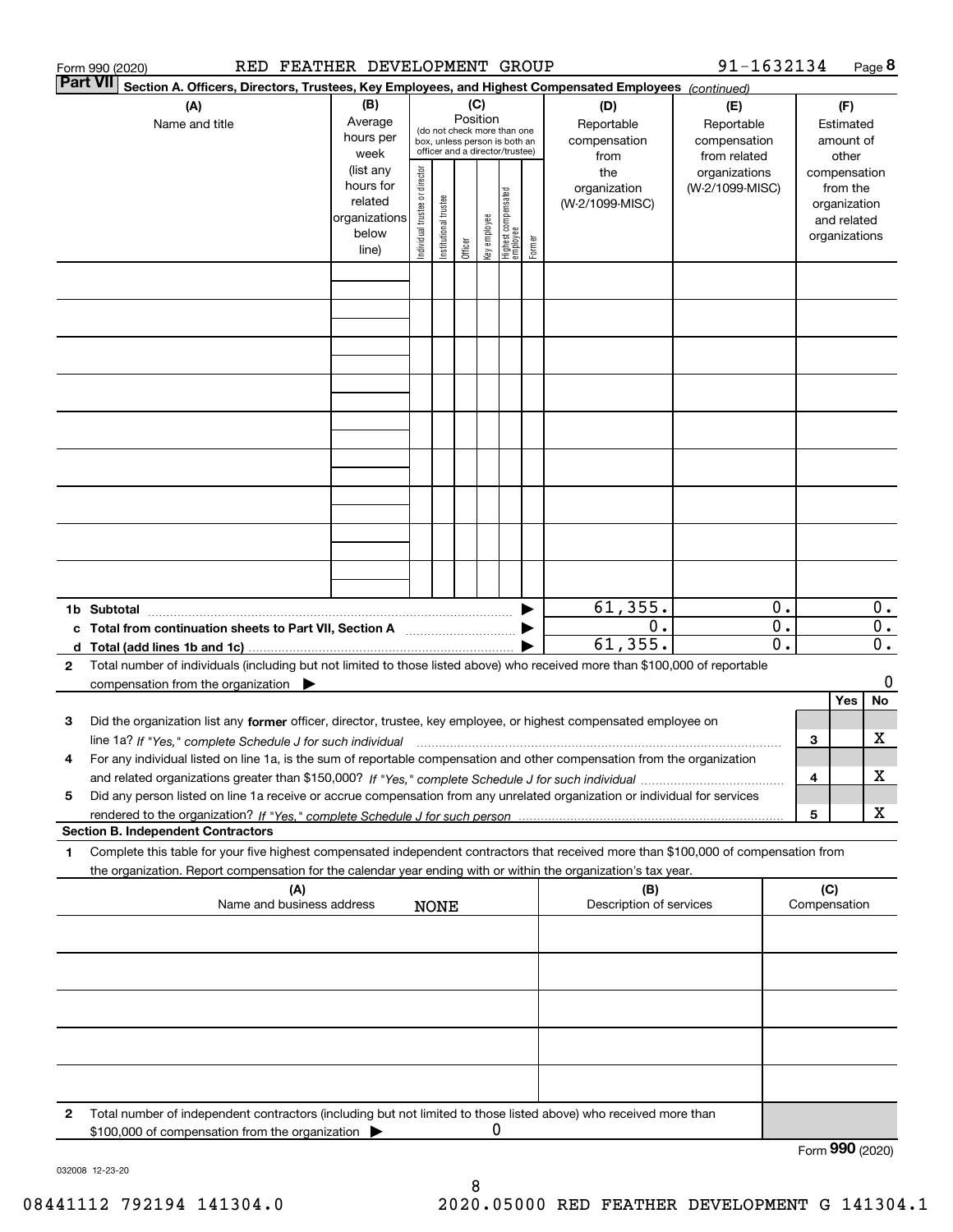|                                                           |                  | RED FEATHER DEVELOPMENT GROUP<br>Form 990 (2020)                                                                                                                          |                           |                                  |                                              | 91-1632134                                        | Page 9                                                          |
|-----------------------------------------------------------|------------------|---------------------------------------------------------------------------------------------------------------------------------------------------------------------------|---------------------------|----------------------------------|----------------------------------------------|---------------------------------------------------|-----------------------------------------------------------------|
|                                                           | <b>Part VIII</b> | <b>Statement of Revenue</b>                                                                                                                                               |                           |                                  |                                              |                                                   |                                                                 |
|                                                           |                  | Check if Schedule O contains a response or note to any line in this Part VIII                                                                                             |                           |                                  |                                              |                                                   |                                                                 |
|                                                           |                  |                                                                                                                                                                           |                           | (A)<br>Total revenue             | (B)<br>Related or exempt<br>function revenue | $\overline{(C)}$<br>Unrelated<br>business revenue | (D)<br>Revenue excluded<br>from tax under<br>sections 512 - 514 |
|                                                           |                  | 1a<br><b>1 a</b> Federated campaigns                                                                                                                                      |                           |                                  |                                              |                                                   |                                                                 |
| Contributions, Gifts, Grants<br>and Other Similar Amounts |                  | 1 <sub>b</sub><br><b>b</b> Membership dues<br>$\ldots \ldots \ldots \ldots \ldots$                                                                                        |                           |                                  |                                              |                                                   |                                                                 |
|                                                           |                  | 1 <sub>c</sub><br>c Fundraising events                                                                                                                                    |                           |                                  |                                              |                                                   |                                                                 |
|                                                           |                  | 1 <sub>d</sub><br>d Related organizations                                                                                                                                 |                           |                                  |                                              |                                                   |                                                                 |
|                                                           | е                | 1e<br>Government grants (contributions)                                                                                                                                   | 477,721.                  |                                  |                                              |                                                   |                                                                 |
|                                                           |                  | f All other contributions, gifts, grants, and                                                                                                                             |                           |                                  |                                              |                                                   |                                                                 |
|                                                           |                  | 1f<br>similar amounts not included above                                                                                                                                  | 913, 371.                 |                                  |                                              |                                                   |                                                                 |
|                                                           | g                | 1g <br>Noncash contributions included in lines 1a-1f                                                                                                                      | $\overline{27, 477}$ .    | 1,391,092.                       |                                              |                                                   |                                                                 |
|                                                           |                  |                                                                                                                                                                           | ▶<br><b>Business Code</b> |                                  |                                              |                                                   |                                                                 |
|                                                           | 2 a              |                                                                                                                                                                           |                           |                                  |                                              |                                                   |                                                                 |
|                                                           | b                | <u> 2002 - John Stone, Amerikaans en Stone (</u><br><u> 1989 - Andrea Barbara, amerikan personal di personal dengan personal di personal dengan personal di personal </u> |                           |                                  |                                              |                                                   |                                                                 |
|                                                           | c                | <u> 2000 - Andrea Andrew Maria (h. 1878).</u>                                                                                                                             |                           |                                  |                                              |                                                   |                                                                 |
|                                                           | d                | <u> 1989 - Johann Barn, mars ann an t-Amhain an t-Amhain an t-Amhain an t-Amhain an t-Amhain an t-Amhain an t-Amh</u>                                                     |                           |                                  |                                              |                                                   |                                                                 |
| Program Service<br>Revenue                                | е                |                                                                                                                                                                           |                           |                                  |                                              |                                                   |                                                                 |
|                                                           |                  | f All other program service revenue                                                                                                                                       |                           |                                  |                                              |                                                   |                                                                 |
|                                                           |                  |                                                                                                                                                                           | ▶                         |                                  |                                              |                                                   |                                                                 |
|                                                           | 3                | Investment income (including dividends, interest, and                                                                                                                     |                           | 67.                              |                                              |                                                   |                                                                 |
|                                                           |                  |                                                                                                                                                                           | ▶                         |                                  |                                              |                                                   | 67.                                                             |
|                                                           | 4<br>5           | Income from investment of tax-exempt bond proceeds                                                                                                                        |                           |                                  |                                              |                                                   |                                                                 |
|                                                           |                  | (i) Real                                                                                                                                                                  | (ii) Personal             |                                  |                                              |                                                   |                                                                 |
|                                                           |                  | 6a<br>6 a Gross rents                                                                                                                                                     |                           |                                  |                                              |                                                   |                                                                 |
|                                                           |                  | 6b<br><b>b</b> Less: rental expenses                                                                                                                                      |                           |                                  |                                              |                                                   |                                                                 |
|                                                           | c                | 6c<br>Rental income or (loss)                                                                                                                                             |                           |                                  |                                              |                                                   |                                                                 |
|                                                           |                  | d Net rental income or (loss)                                                                                                                                             |                           |                                  |                                              |                                                   |                                                                 |
|                                                           |                  | (i) Securities<br>7 a Gross amount from sales of                                                                                                                          | (ii) Other                |                                  |                                              |                                                   |                                                                 |
|                                                           |                  | assets other than inventory<br>7a                                                                                                                                         | $\overline{3}$ .          |                                  |                                              |                                                   |                                                                 |
|                                                           |                  | <b>b</b> Less: cost or other basis                                                                                                                                        |                           |                                  |                                              |                                                   |                                                                 |
|                                                           |                  | 7b<br>and sales expenses                                                                                                                                                  | $0$ .                     |                                  |                                              |                                                   |                                                                 |
| evenue                                                    |                  | 7c<br>c Gain or (loss)                                                                                                                                                    | $\overline{3}$ .          | $\overline{\mathbf{3}}$ .        |                                              |                                                   | ٦                                                               |
| Other R                                                   |                  |                                                                                                                                                                           |                           |                                  |                                              |                                                   |                                                                 |
|                                                           |                  | 8 a Gross income from fundraising events (not                                                                                                                             |                           |                                  |                                              |                                                   |                                                                 |
|                                                           |                  | contributions reported on line 1c). See                                                                                                                                   |                           |                                  |                                              |                                                   |                                                                 |
|                                                           |                  |                                                                                                                                                                           | 8a                        |                                  |                                              |                                                   |                                                                 |
|                                                           |                  | <b>b</b> Less: direct expenses <b>constants b</b>                                                                                                                         | 8 <sub>b</sub>            |                                  |                                              |                                                   |                                                                 |
|                                                           |                  | c Net income or (loss) from fundraising events                                                                                                                            |                           |                                  |                                              |                                                   |                                                                 |
|                                                           |                  | 9 a Gross income from gaming activities. See                                                                                                                              |                           |                                  |                                              |                                                   |                                                                 |
|                                                           |                  |                                                                                                                                                                           | 9a                        |                                  |                                              |                                                   |                                                                 |
|                                                           |                  | <b>b</b> Less: direct expenses <b>manually</b>                                                                                                                            | 9 <sub>b</sub>            |                                  |                                              |                                                   |                                                                 |
|                                                           |                  | c Net income or (loss) from gaming activities _______________                                                                                                             |                           |                                  |                                              |                                                   |                                                                 |
|                                                           |                  | 10 a Gross sales of inventory, less returns                                                                                                                               |                           |                                  |                                              |                                                   |                                                                 |
|                                                           |                  |                                                                                                                                                                           | 10a                       |                                  |                                              |                                                   |                                                                 |
|                                                           |                  |                                                                                                                                                                           | 10 <sub>b</sub>           |                                  |                                              |                                                   |                                                                 |
|                                                           |                  | c Net income or (loss) from sales of inventory                                                                                                                            | <b>Business Code</b>      |                                  |                                              |                                                   |                                                                 |
|                                                           | 11 a             | <u> 2008 - John Stone, Amerikaans en Stone († 18</u>                                                                                                                      |                           |                                  |                                              |                                                   |                                                                 |
| evenue                                                    | b                | <u> 2008 - John Stein, Amerikaansk politiker (* 1858)</u>                                                                                                                 |                           |                                  |                                              |                                                   |                                                                 |
|                                                           | c                | the contract of the contract of the contract of the contract of the contract of                                                                                           |                           |                                  |                                              |                                                   |                                                                 |
|                                                           |                  |                                                                                                                                                                           |                           |                                  |                                              |                                                   |                                                                 |
| Miscellaneous                                             |                  |                                                                                                                                                                           |                           |                                  |                                              |                                                   |                                                                 |
|                                                           | 12               |                                                                                                                                                                           |                           | $\blacktriangleright$ 1,391,162. | 0.                                           | 0.                                                | 70.                                                             |
|                                                           | 032009 12-23-20  |                                                                                                                                                                           |                           |                                  |                                              |                                                   | Form 990 (2020)                                                 |

032009 12-23-20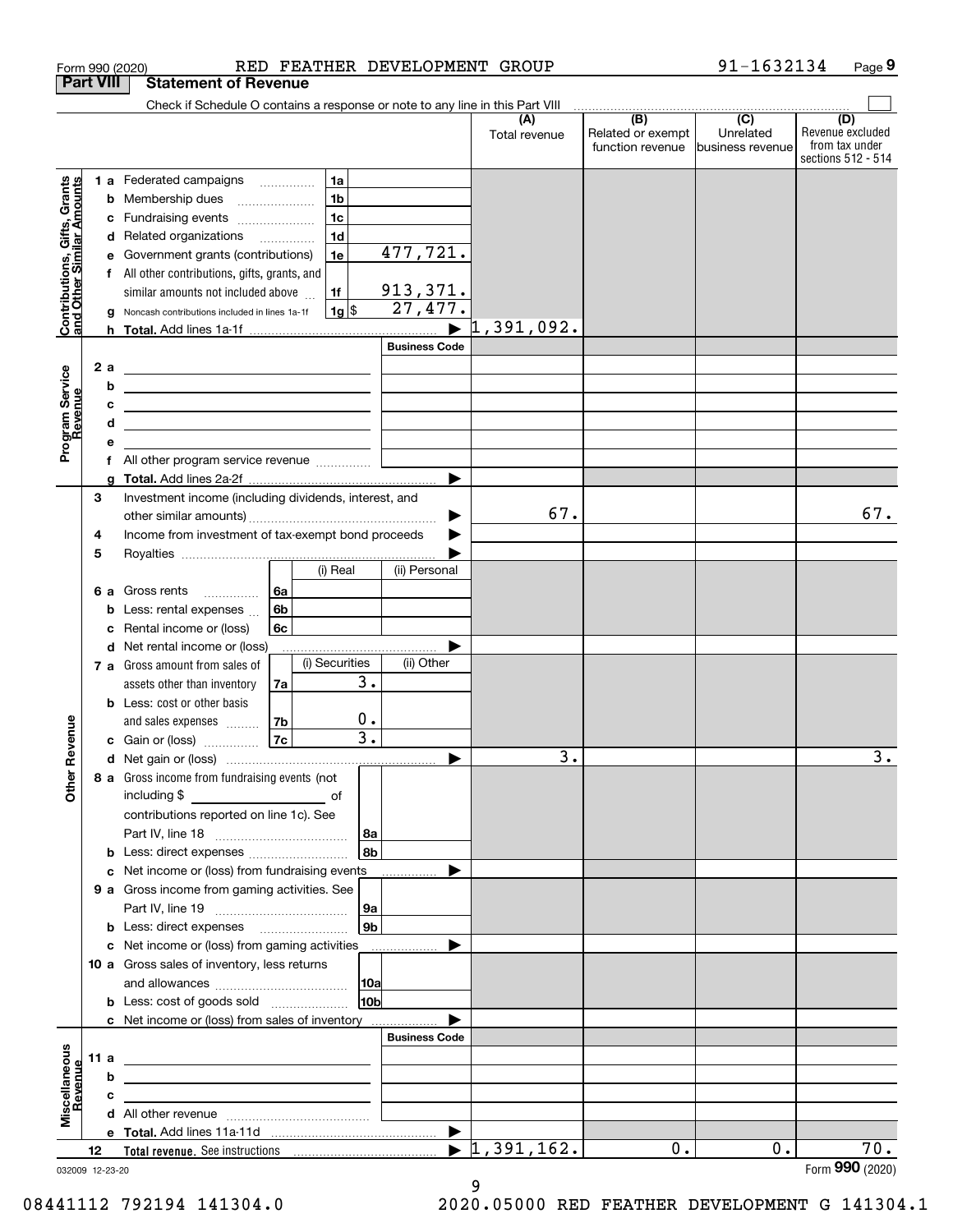Form 990 (2020) RED FEATHER DEVELOPMENT GROUP 9 $1\text{--}16\,3\,2\,1\,3\,4$   $_\text{Page}$ **Part IX Statement of Functional Expenses**

|              | Section 501(c)(3) and 501(c)(4) organizations must complete all columns. All other organizations must complete column (A).                                                                                 |                                 |                                    |                                           |                                |
|--------------|------------------------------------------------------------------------------------------------------------------------------------------------------------------------------------------------------------|---------------------------------|------------------------------------|-------------------------------------------|--------------------------------|
|              | Check if Schedule O contains a response or note to any line in this Part IX                                                                                                                                |                                 |                                    |                                           | $\overline{\mathbf{X}}$        |
|              | Do not include amounts reported on lines 6b,<br>7b, 8b, 9b, and 10b of Part VIII.                                                                                                                          | (A)<br>Total expenses           | (B)<br>Program service<br>expenses | (C)<br>Management and<br>general expenses | (D)<br>Fundraising<br>expenses |
| 1.           | Grants and other assistance to domestic organizations                                                                                                                                                      |                                 |                                    |                                           |                                |
|              | and domestic governments. See Part IV, line 21                                                                                                                                                             |                                 |                                    |                                           |                                |
| 2            | Grants and other assistance to domestic                                                                                                                                                                    |                                 |                                    |                                           |                                |
|              | individuals. See Part IV, line 22                                                                                                                                                                          |                                 |                                    |                                           |                                |
| 3            | Grants and other assistance to foreign                                                                                                                                                                     |                                 |                                    |                                           |                                |
|              | organizations, foreign governments, and foreign                                                                                                                                                            |                                 |                                    |                                           |                                |
|              | individuals. See Part IV, lines 15 and 16                                                                                                                                                                  |                                 |                                    |                                           |                                |
| 4            | Benefits paid to or for members                                                                                                                                                                            |                                 |                                    |                                           |                                |
| 5            | Compensation of current officers, directors,                                                                                                                                                               |                                 |                                    |                                           |                                |
|              | trustees, and key employees                                                                                                                                                                                | 61, 355.                        | 26,380.                            | 13,677.                                   | 21,298.                        |
| 6            | Compensation not included above to disqualified                                                                                                                                                            |                                 |                                    |                                           |                                |
|              | persons (as defined under section 4958(f)(1)) and                                                                                                                                                          |                                 |                                    |                                           |                                |
|              | persons described in section 4958(c)(3)(B)                                                                                                                                                                 |                                 |                                    |                                           |                                |
| 7            |                                                                                                                                                                                                            | 211,496.                        | 147,099.                           | 60,671.                                   | 3,726.                         |
| 8            | Pension plan accruals and contributions (include                                                                                                                                                           |                                 |                                    |                                           |                                |
|              | section 401(k) and 403(b) employer contributions)                                                                                                                                                          |                                 |                                    | $-773.$                                   |                                |
| 9            |                                                                                                                                                                                                            | 7,835.<br>$\overline{22,611}$ . | 6,794.<br>13,657.                  | 6,948.                                    | $\frac{1,814}{2,006}$          |
| 10           |                                                                                                                                                                                                            |                                 |                                    |                                           |                                |
| 11           | Fees for services (nonemployees):                                                                                                                                                                          |                                 |                                    |                                           |                                |
| a            |                                                                                                                                                                                                            |                                 |                                    |                                           |                                |
| b            |                                                                                                                                                                                                            | 1,875.                          |                                    | 1,875.                                    |                                |
| c            |                                                                                                                                                                                                            |                                 |                                    |                                           |                                |
| d            |                                                                                                                                                                                                            |                                 |                                    |                                           |                                |
| е<br>f       | Professional fundraising services. See Part IV, line 17<br>Investment management fees                                                                                                                      |                                 |                                    |                                           |                                |
| $\mathbf{q}$ | Other. (If line 11g amount exceeds 10% of line 25,                                                                                                                                                         |                                 |                                    |                                           |                                |
|              | column (A) amount, list line 11g expenses on Sch O.)                                                                                                                                                       | 351,618.                        | 351, 573.                          | 30.                                       | <u> 15.</u>                    |
| 12           |                                                                                                                                                                                                            | 7,432.                          | 1,979.                             | $\overline{153}$ .                        | 5,300.                         |
| 13           |                                                                                                                                                                                                            | 11,196.                         | 9,548.                             | 1,002.                                    | 646.                           |
| 14           |                                                                                                                                                                                                            | 4,280.                          | 91.                                | 3,927.                                    | $\overline{262.}$              |
| 15           |                                                                                                                                                                                                            |                                 |                                    |                                           |                                |
| 16           |                                                                                                                                                                                                            | 7,154.                          | 6,030.                             | 906.                                      | 218.                           |
| 17           |                                                                                                                                                                                                            | 7,721.                          | 7,422.                             | 26.                                       | 273.                           |
| 18           | Payments of travel or entertainment expenses                                                                                                                                                               |                                 |                                    |                                           |                                |
|              | for any federal, state, or local public officials                                                                                                                                                          |                                 |                                    |                                           |                                |
| 19           | Conferences, conventions, and meetings                                                                                                                                                                     | 714.                            | 306.                               | 373.                                      | 35.                            |
| 20           | Interest                                                                                                                                                                                                   |                                 |                                    |                                           |                                |
| 21           |                                                                                                                                                                                                            |                                 |                                    |                                           |                                |
| 22           | Depreciation, depletion, and amortization                                                                                                                                                                  | 139.                            | 117.                               | 18.                                       | 4.                             |
| 23           | Insurance                                                                                                                                                                                                  | 19,837.                         | 17,444.                            | 1,928.                                    | 465.                           |
| 24           | Other expenses. Itemize expenses not covered<br>above (List miscellaneous expenses on line 24e. If<br>line 24e amount exceeds 10% of line 25, column (A)<br>amount, list line 24e expenses on Schedule 0.) |                                 |                                    |                                           |                                |
| a            | CONSTRUCTION MATERIALS                                                                                                                                                                                     | 281,646.                        | 281,646.                           |                                           |                                |
| b            | EDUCATION PROGRAM SUPPL                                                                                                                                                                                    | 151,310.                        | 151,310.                           |                                           |                                |
| C            | LOSS ON THEFT OF ASSET                                                                                                                                                                                     | 28,885.                         |                                    | 28,885.                                   |                                |
| d            | WAREHOUSE/STORAGE                                                                                                                                                                                          | 8,216.                          | 4,689.                             | 3,527.                                    |                                |
| е            | All other expenses                                                                                                                                                                                         | 9,526.                          | 2,475.                             | $\overline{5,685}$ .                      | 1,366.                         |
| 25           | Total functional expenses. Add lines 1 through 24e                                                                                                                                                         | 1,194,846.                      | 1,028,560.                         | 128,858.                                  | 37,428.                        |
| 26           | <b>Joint costs.</b> Complete this line only if the organization                                                                                                                                            |                                 |                                    |                                           |                                |
|              | reported in column (B) joint costs from a combined                                                                                                                                                         |                                 |                                    |                                           |                                |
|              | educational campaign and fundraising solicitation.                                                                                                                                                         |                                 |                                    |                                           |                                |
|              | Check here $\blacktriangleright$<br>if following SOP 98-2 (ASC 958-720)                                                                                                                                    |                                 |                                    |                                           |                                |

10

032010 12-23-20

### 08441112 792194 141304.0 2020.05000 RED FEATHER DEVELOPMENT G 141304.1

Form (2020) **990**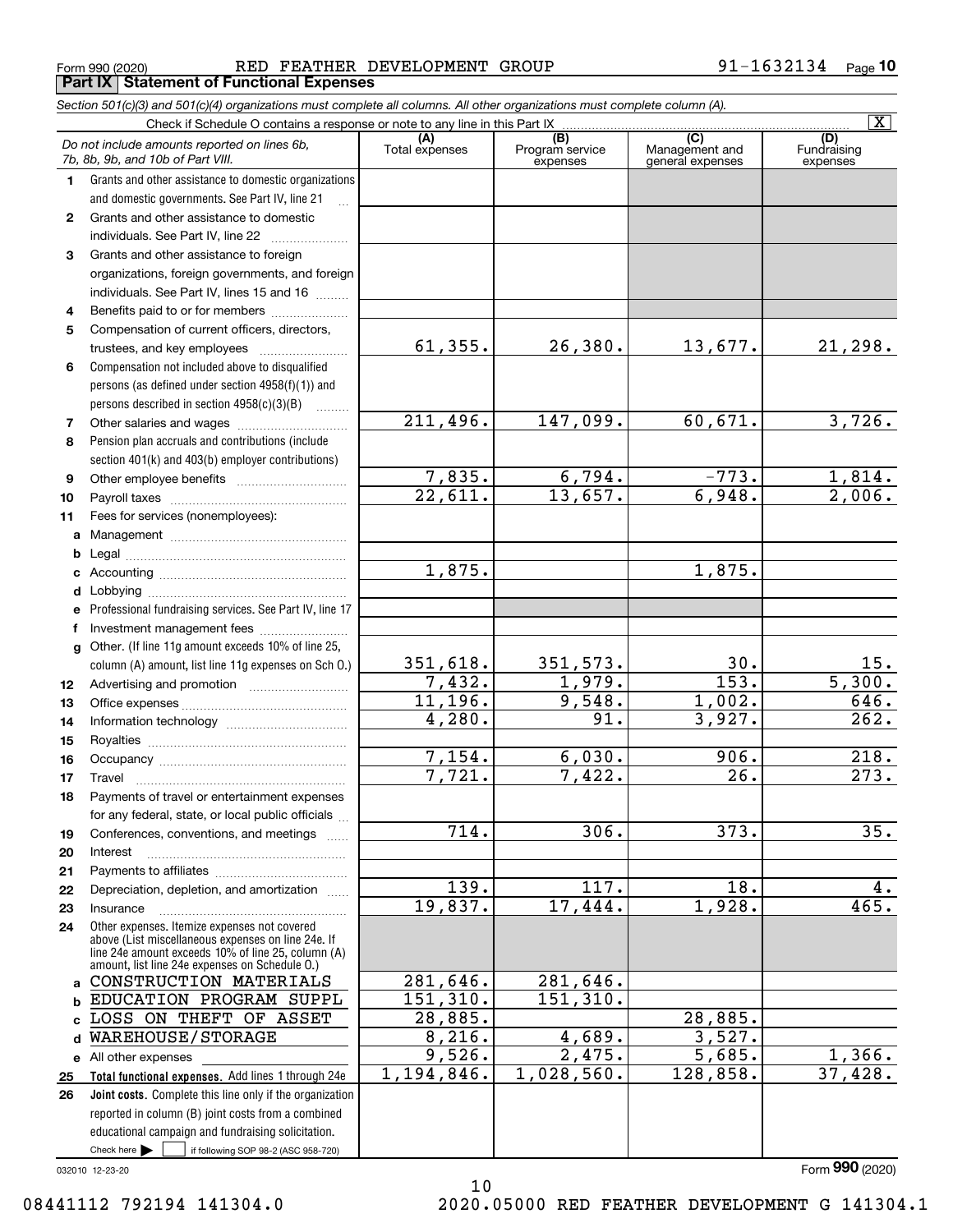**33**

Form (2020) **990**

| Form 990 (2020) | RED | <b>FEATHER</b> | DEVELOPMENT GROUP |  | 1632134<br>$\overline{\phantom{0}}$ | Page |
|-----------------|-----|----------------|-------------------|--|-------------------------------------|------|
|-----------------|-----|----------------|-------------------|--|-------------------------------------|------|

|                             |              |                                                                                                                                                                                                                                |                                                                 |                        | (A)<br>Beginning of year |                | (B)<br>End of year |
|-----------------------------|--------------|--------------------------------------------------------------------------------------------------------------------------------------------------------------------------------------------------------------------------------|-----------------------------------------------------------------|------------------------|--------------------------|----------------|--------------------|
|                             | 1            |                                                                                                                                                                                                                                |                                                                 |                        | 207, 116.                | $\blacksquare$ | 378,375.           |
|                             | $\mathbf{2}$ |                                                                                                                                                                                                                                |                                                                 |                        | 43,135.                  | $\mathbf{2}$   | 44, 173.           |
|                             | 3            |                                                                                                                                                                                                                                |                                                                 |                        | $\overline{557,861}$ .   | $\mathbf{3}$   | 317,076.           |
|                             | 4            |                                                                                                                                                                                                                                |                                                                 | 36,434.                | $\overline{\mathbf{4}}$  | 105, 320.      |                    |
|                             | 5            | Loans and other receivables from any current or former officer, director,                                                                                                                                                      |                                                                 |                        |                          |                |                    |
|                             |              | trustee, key employee, creator or founder, substantial contributor, or 35%                                                                                                                                                     |                                                                 |                        |                          |                |                    |
|                             |              | controlled entity or family member of any of these persons                                                                                                                                                                     |                                                                 |                        |                          | 5              |                    |
|                             | 6            | Loans and other receivables from other disqualified persons (as defined                                                                                                                                                        |                                                                 |                        |                          |                |                    |
|                             |              | under section $4958(f)(1)$ , and persons described in section $4958(c)(3)(B)$                                                                                                                                                  |                                                                 | $\sim$                 |                          | 6              |                    |
|                             | 7            |                                                                                                                                                                                                                                |                                                                 |                        | $\overline{7}$           |                |                    |
| Assets                      | 8            |                                                                                                                                                                                                                                |                                                                 |                        |                          | 8              |                    |
|                             | 9            | Prepaid expenses and deferred charges [11] matter contracts and the ferred charges [11] matter contracts and the Prepaid expenses and deferred charges [11] matter contracts and the Prepaid experiment of Prepaid experiment  |                                                                 |                        | 3,932.                   | 9              | 2,074.             |
|                             |              | 10a Land, buildings, and equipment: cost or other                                                                                                                                                                              |                                                                 |                        |                          |                |                    |
|                             |              |                                                                                                                                                                                                                                | basis. Complete Part VI of Schedule D  10a   83,834.<br>83,634. |                        |                          |                |                    |
|                             |              |                                                                                                                                                                                                                                | 339.                                                            | 10 <sub>c</sub>        | 200.                     |                |                    |
|                             | 11           |                                                                                                                                                                                                                                |                                                                 | 11                     |                          |                |                    |
|                             | 12           |                                                                                                                                                                                                                                |                                                                 | 12                     |                          |                |                    |
|                             | 13           |                                                                                                                                                                                                                                |                                                                 | 13                     |                          |                |                    |
|                             | 14           |                                                                                                                                                                                                                                |                                                                 |                        | 14                       |                |                    |
|                             | 15           |                                                                                                                                                                                                                                |                                                                 |                        | 350.<br>849, 167.        | 15             | 2,375.<br>849,593. |
|                             | 16           |                                                                                                                                                                                                                                |                                                                 |                        | 29,439.                  | 16<br>17       | 27,912.            |
|                             | 17           |                                                                                                                                                                                                                                |                                                                 | 342, 185.              |                          | 247,844.       |                    |
|                             | 18<br>19     |                                                                                                                                                                                                                                | 215,676.                                                        | 18<br>19               | 107,832.                 |                |                    |
|                             | 20           | Deferred revenue manual contracts and contracts are contracted and contract and contract are contracted and contract are contracted and contract are contracted and contract are contracted and contract are contracted and co |                                                                 |                        | 20                       |                |                    |
|                             | 21           | Escrow or custodial account liability. Complete Part IV of Schedule D                                                                                                                                                          |                                                                 |                        | 21                       |                |                    |
|                             | 22           | Loans and other payables to any current or former officer, director,                                                                                                                                                           |                                                                 |                        |                          |                |                    |
| Liabilities                 |              | trustee, key employee, creator or founder, substantial contributor, or 35%                                                                                                                                                     |                                                                 |                        |                          |                |                    |
|                             |              | controlled entity or family member of any of these persons                                                                                                                                                                     |                                                                 |                        |                          | 22             |                    |
|                             | 23           |                                                                                                                                                                                                                                |                                                                 |                        |                          | 23             |                    |
|                             | 24           |                                                                                                                                                                                                                                |                                                                 |                        |                          | 24             |                    |
|                             | 25           | Other liabilities (including federal income tax, payables to related third                                                                                                                                                     |                                                                 |                        |                          |                |                    |
|                             |              | parties, and other liabilities not included on lines 17-24). Complete Part X                                                                                                                                                   |                                                                 |                        |                          |                |                    |
|                             |              | of Schedule D <b>www.arenamin.communities</b> and a set of Schedule D                                                                                                                                                          |                                                                 |                        | 4,291.                   | 25             | 12, 126.           |
|                             | 26           | Total liabilities. Add lines 17 through 25                                                                                                                                                                                     |                                                                 |                        | $\overline{591,591.}$    | 26             | 395,714.           |
|                             |              | Organizations that follow FASB ASC 958, check here $\triangleright \lfloor X \rfloor$                                                                                                                                          |                                                                 |                        |                          |                |                    |
|                             |              | and complete lines 27, 28, 32, and 33.                                                                                                                                                                                         |                                                                 |                        |                          |                |                    |
|                             | 27           |                                                                                                                                                                                                                                |                                                                 |                        | 41,718.                  | 27             | 148,930.           |
|                             | 28           |                                                                                                                                                                                                                                |                                                                 | $\overline{215,858}$ . | 28                       | 304,949.       |                    |
|                             |              | Organizations that do not follow FASB ASC 958, check here ▶ □                                                                                                                                                                  |                                                                 |                        |                          |                |                    |
| Net Assets or Fund Balances |              | and complete lines 29 through 33.                                                                                                                                                                                              |                                                                 |                        |                          |                |                    |
|                             | 29           |                                                                                                                                                                                                                                |                                                                 |                        | 29                       |                |                    |
|                             | 30           | Paid-in or capital surplus, or land, building, or equipment fund                                                                                                                                                               |                                                                 |                        |                          | 30             |                    |
|                             | 31           | Retained earnings, endowment, accumulated income, or other funds                                                                                                                                                               |                                                                 |                        |                          | 31             |                    |
|                             | 32           |                                                                                                                                                                                                                                |                                                                 |                        | $\overline{257,576}$ .   | 32             | 453,879.           |
|                             | 33           | Total liabilities and net assets/fund balances                                                                                                                                                                                 | 849,167.                                                        | 33                     | 849,593.                 |                |                    |

**Part X Balance Sheet**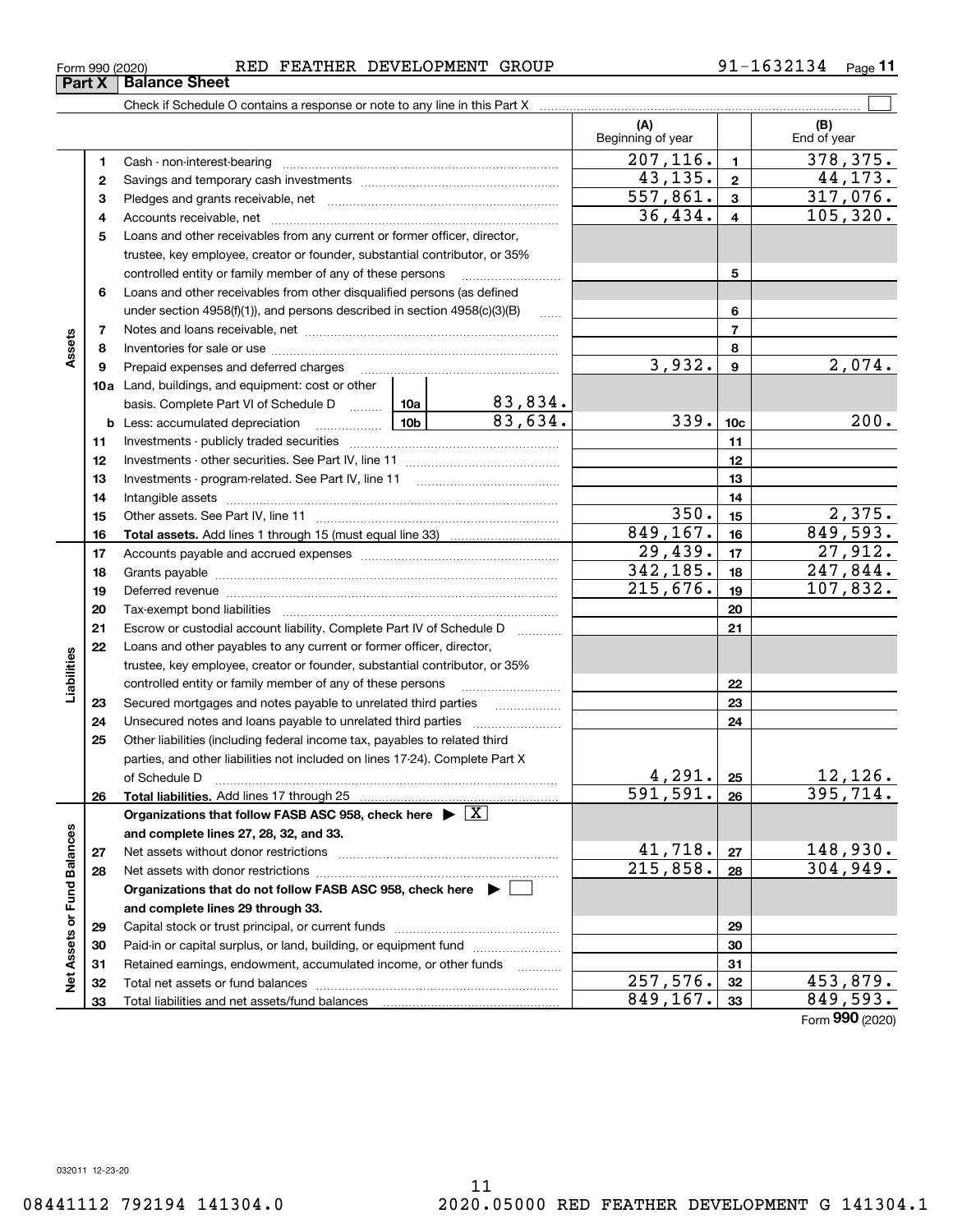| Part XI<br>1,391,162.<br>$\mathbf{1}$<br>1<br>1,194,846.<br>$\overline{2}$<br>Total expenses (must equal Part IX, column (A), line 25) [11] manufactured expenses (must equal Part IX, column (A), line 25)<br>2<br>196, 316.<br>3<br>Revenue less expenses. Subtract line 2 from line 1<br>3<br>257,576.<br>$\overline{4}$<br>4<br>5<br>5<br>6<br>6<br>$\overline{7}$<br>7<br>$-13.$<br>8<br>8<br>Prior period adjustments www.communication.communication.com/news/communication.com/news/communication.com/new<br>$\overline{0}$ .<br>9<br>Other changes in net assets or fund balances (explain on Schedule O)<br>9<br>Net assets or fund balances at end of year. Combine lines 3 through 9 (must equal Part X, line 32,<br>10<br>453,879.<br>column (B))<br>10<br>Part XII Financial Statements and Reporting<br><b>No</b><br>Yes<br>$\boxed{\mathbf{X}}$ Accrual<br>Accounting method used to prepare the Form 990: [130] Cash<br>Other<br>$\perp$<br>1<br>If the organization changed its method of accounting from a prior year or checked "Other," explain in Schedule O.<br>x<br>2a Were the organization's financial statements compiled or reviewed by an independent accountant?<br>2a<br>If "Yes," check a box below to indicate whether the financial statements for the year were compiled or reviewed on a<br>separate basis, consolidated basis, or both:<br>Both consolidated and separate basis<br>Separate basis<br>Consolidated basis<br>Χ<br><b>b</b> Were the organization's financial statements audited by an independent accountant?<br>2 <sub>b</sub><br>If "Yes," check a box below to indicate whether the financial statements for the year were audited on a separate basis,<br>consolidated basis, or both:<br>Consolidated basis<br>Separate basis<br>Both consolidated and separate basis<br>c If "Yes" to line 2a or 2b, does the organization have a committee that assumes responsibility for oversight of the audit,<br>2c | RED FEATHER DEVELOPMENT GROUP<br>Form 990 (2020)                                                                          |  | 91-1632134 |  | Page $12$ |
|--------------------------------------------------------------------------------------------------------------------------------------------------------------------------------------------------------------------------------------------------------------------------------------------------------------------------------------------------------------------------------------------------------------------------------------------------------------------------------------------------------------------------------------------------------------------------------------------------------------------------------------------------------------------------------------------------------------------------------------------------------------------------------------------------------------------------------------------------------------------------------------------------------------------------------------------------------------------------------------------------------------------------------------------------------------------------------------------------------------------------------------------------------------------------------------------------------------------------------------------------------------------------------------------------------------------------------------------------------------------------------------------------------------------------------------------------------------------------------------------------------------------------------------------------------------------------------------------------------------------------------------------------------------------------------------------------------------------------------------------------------------------------------------------------------------------------------------------------------------------------------------------------------------------------------------------------------------------|---------------------------------------------------------------------------------------------------------------------------|--|------------|--|-----------|
|                                                                                                                                                                                                                                                                                                                                                                                                                                                                                                                                                                                                                                                                                                                                                                                                                                                                                                                                                                                                                                                                                                                                                                                                                                                                                                                                                                                                                                                                                                                                                                                                                                                                                                                                                                                                                                                                                                                                                                    | <b>Reconciliation of Net Assets</b>                                                                                       |  |            |  |           |
|                                                                                                                                                                                                                                                                                                                                                                                                                                                                                                                                                                                                                                                                                                                                                                                                                                                                                                                                                                                                                                                                                                                                                                                                                                                                                                                                                                                                                                                                                                                                                                                                                                                                                                                                                                                                                                                                                                                                                                    |                                                                                                                           |  |            |  |           |
|                                                                                                                                                                                                                                                                                                                                                                                                                                                                                                                                                                                                                                                                                                                                                                                                                                                                                                                                                                                                                                                                                                                                                                                                                                                                                                                                                                                                                                                                                                                                                                                                                                                                                                                                                                                                                                                                                                                                                                    |                                                                                                                           |  |            |  |           |
|                                                                                                                                                                                                                                                                                                                                                                                                                                                                                                                                                                                                                                                                                                                                                                                                                                                                                                                                                                                                                                                                                                                                                                                                                                                                                                                                                                                                                                                                                                                                                                                                                                                                                                                                                                                                                                                                                                                                                                    |                                                                                                                           |  |            |  |           |
|                                                                                                                                                                                                                                                                                                                                                                                                                                                                                                                                                                                                                                                                                                                                                                                                                                                                                                                                                                                                                                                                                                                                                                                                                                                                                                                                                                                                                                                                                                                                                                                                                                                                                                                                                                                                                                                                                                                                                                    |                                                                                                                           |  |            |  |           |
|                                                                                                                                                                                                                                                                                                                                                                                                                                                                                                                                                                                                                                                                                                                                                                                                                                                                                                                                                                                                                                                                                                                                                                                                                                                                                                                                                                                                                                                                                                                                                                                                                                                                                                                                                                                                                                                                                                                                                                    |                                                                                                                           |  |            |  |           |
|                                                                                                                                                                                                                                                                                                                                                                                                                                                                                                                                                                                                                                                                                                                                                                                                                                                                                                                                                                                                                                                                                                                                                                                                                                                                                                                                                                                                                                                                                                                                                                                                                                                                                                                                                                                                                                                                                                                                                                    |                                                                                                                           |  |            |  |           |
|                                                                                                                                                                                                                                                                                                                                                                                                                                                                                                                                                                                                                                                                                                                                                                                                                                                                                                                                                                                                                                                                                                                                                                                                                                                                                                                                                                                                                                                                                                                                                                                                                                                                                                                                                                                                                                                                                                                                                                    |                                                                                                                           |  |            |  |           |
|                                                                                                                                                                                                                                                                                                                                                                                                                                                                                                                                                                                                                                                                                                                                                                                                                                                                                                                                                                                                                                                                                                                                                                                                                                                                                                                                                                                                                                                                                                                                                                                                                                                                                                                                                                                                                                                                                                                                                                    |                                                                                                                           |  |            |  |           |
|                                                                                                                                                                                                                                                                                                                                                                                                                                                                                                                                                                                                                                                                                                                                                                                                                                                                                                                                                                                                                                                                                                                                                                                                                                                                                                                                                                                                                                                                                                                                                                                                                                                                                                                                                                                                                                                                                                                                                                    |                                                                                                                           |  |            |  |           |
|                                                                                                                                                                                                                                                                                                                                                                                                                                                                                                                                                                                                                                                                                                                                                                                                                                                                                                                                                                                                                                                                                                                                                                                                                                                                                                                                                                                                                                                                                                                                                                                                                                                                                                                                                                                                                                                                                                                                                                    |                                                                                                                           |  |            |  |           |
|                                                                                                                                                                                                                                                                                                                                                                                                                                                                                                                                                                                                                                                                                                                                                                                                                                                                                                                                                                                                                                                                                                                                                                                                                                                                                                                                                                                                                                                                                                                                                                                                                                                                                                                                                                                                                                                                                                                                                                    |                                                                                                                           |  |            |  |           |
|                                                                                                                                                                                                                                                                                                                                                                                                                                                                                                                                                                                                                                                                                                                                                                                                                                                                                                                                                                                                                                                                                                                                                                                                                                                                                                                                                                                                                                                                                                                                                                                                                                                                                                                                                                                                                                                                                                                                                                    |                                                                                                                           |  |            |  |           |
|                                                                                                                                                                                                                                                                                                                                                                                                                                                                                                                                                                                                                                                                                                                                                                                                                                                                                                                                                                                                                                                                                                                                                                                                                                                                                                                                                                                                                                                                                                                                                                                                                                                                                                                                                                                                                                                                                                                                                                    |                                                                                                                           |  |            |  |           |
|                                                                                                                                                                                                                                                                                                                                                                                                                                                                                                                                                                                                                                                                                                                                                                                                                                                                                                                                                                                                                                                                                                                                                                                                                                                                                                                                                                                                                                                                                                                                                                                                                                                                                                                                                                                                                                                                                                                                                                    |                                                                                                                           |  |            |  |           |
|                                                                                                                                                                                                                                                                                                                                                                                                                                                                                                                                                                                                                                                                                                                                                                                                                                                                                                                                                                                                                                                                                                                                                                                                                                                                                                                                                                                                                                                                                                                                                                                                                                                                                                                                                                                                                                                                                                                                                                    |                                                                                                                           |  |            |  |           |
|                                                                                                                                                                                                                                                                                                                                                                                                                                                                                                                                                                                                                                                                                                                                                                                                                                                                                                                                                                                                                                                                                                                                                                                                                                                                                                                                                                                                                                                                                                                                                                                                                                                                                                                                                                                                                                                                                                                                                                    |                                                                                                                           |  |            |  |           |
|                                                                                                                                                                                                                                                                                                                                                                                                                                                                                                                                                                                                                                                                                                                                                                                                                                                                                                                                                                                                                                                                                                                                                                                                                                                                                                                                                                                                                                                                                                                                                                                                                                                                                                                                                                                                                                                                                                                                                                    |                                                                                                                           |  |            |  |           |
|                                                                                                                                                                                                                                                                                                                                                                                                                                                                                                                                                                                                                                                                                                                                                                                                                                                                                                                                                                                                                                                                                                                                                                                                                                                                                                                                                                                                                                                                                                                                                                                                                                                                                                                                                                                                                                                                                                                                                                    |                                                                                                                           |  |            |  |           |
|                                                                                                                                                                                                                                                                                                                                                                                                                                                                                                                                                                                                                                                                                                                                                                                                                                                                                                                                                                                                                                                                                                                                                                                                                                                                                                                                                                                                                                                                                                                                                                                                                                                                                                                                                                                                                                                                                                                                                                    |                                                                                                                           |  |            |  |           |
|                                                                                                                                                                                                                                                                                                                                                                                                                                                                                                                                                                                                                                                                                                                                                                                                                                                                                                                                                                                                                                                                                                                                                                                                                                                                                                                                                                                                                                                                                                                                                                                                                                                                                                                                                                                                                                                                                                                                                                    |                                                                                                                           |  |            |  |           |
|                                                                                                                                                                                                                                                                                                                                                                                                                                                                                                                                                                                                                                                                                                                                                                                                                                                                                                                                                                                                                                                                                                                                                                                                                                                                                                                                                                                                                                                                                                                                                                                                                                                                                                                                                                                                                                                                                                                                                                    |                                                                                                                           |  |            |  |           |
|                                                                                                                                                                                                                                                                                                                                                                                                                                                                                                                                                                                                                                                                                                                                                                                                                                                                                                                                                                                                                                                                                                                                                                                                                                                                                                                                                                                                                                                                                                                                                                                                                                                                                                                                                                                                                                                                                                                                                                    |                                                                                                                           |  |            |  |           |
|                                                                                                                                                                                                                                                                                                                                                                                                                                                                                                                                                                                                                                                                                                                                                                                                                                                                                                                                                                                                                                                                                                                                                                                                                                                                                                                                                                                                                                                                                                                                                                                                                                                                                                                                                                                                                                                                                                                                                                    |                                                                                                                           |  |            |  |           |
|                                                                                                                                                                                                                                                                                                                                                                                                                                                                                                                                                                                                                                                                                                                                                                                                                                                                                                                                                                                                                                                                                                                                                                                                                                                                                                                                                                                                                                                                                                                                                                                                                                                                                                                                                                                                                                                                                                                                                                    |                                                                                                                           |  |            |  |           |
|                                                                                                                                                                                                                                                                                                                                                                                                                                                                                                                                                                                                                                                                                                                                                                                                                                                                                                                                                                                                                                                                                                                                                                                                                                                                                                                                                                                                                                                                                                                                                                                                                                                                                                                                                                                                                                                                                                                                                                    |                                                                                                                           |  |            |  |           |
|                                                                                                                                                                                                                                                                                                                                                                                                                                                                                                                                                                                                                                                                                                                                                                                                                                                                                                                                                                                                                                                                                                                                                                                                                                                                                                                                                                                                                                                                                                                                                                                                                                                                                                                                                                                                                                                                                                                                                                    |                                                                                                                           |  |            |  |           |
|                                                                                                                                                                                                                                                                                                                                                                                                                                                                                                                                                                                                                                                                                                                                                                                                                                                                                                                                                                                                                                                                                                                                                                                                                                                                                                                                                                                                                                                                                                                                                                                                                                                                                                                                                                                                                                                                                                                                                                    |                                                                                                                           |  |            |  |           |
|                                                                                                                                                                                                                                                                                                                                                                                                                                                                                                                                                                                                                                                                                                                                                                                                                                                                                                                                                                                                                                                                                                                                                                                                                                                                                                                                                                                                                                                                                                                                                                                                                                                                                                                                                                                                                                                                                                                                                                    |                                                                                                                           |  |            |  |           |
|                                                                                                                                                                                                                                                                                                                                                                                                                                                                                                                                                                                                                                                                                                                                                                                                                                                                                                                                                                                                                                                                                                                                                                                                                                                                                                                                                                                                                                                                                                                                                                                                                                                                                                                                                                                                                                                                                                                                                                    | If the organization changed either its oversight process or selection process during the tax year, explain on Schedule O. |  |            |  |           |
| 3a As a result of a federal award, was the organization required to undergo an audit or audits as set forth in the Single Audit                                                                                                                                                                                                                                                                                                                                                                                                                                                                                                                                                                                                                                                                                                                                                                                                                                                                                                                                                                                                                                                                                                                                                                                                                                                                                                                                                                                                                                                                                                                                                                                                                                                                                                                                                                                                                                    |                                                                                                                           |  |            |  |           |
| x<br>3a                                                                                                                                                                                                                                                                                                                                                                                                                                                                                                                                                                                                                                                                                                                                                                                                                                                                                                                                                                                                                                                                                                                                                                                                                                                                                                                                                                                                                                                                                                                                                                                                                                                                                                                                                                                                                                                                                                                                                            |                                                                                                                           |  |            |  |           |
| b If "Yes," did the organization undergo the required audit or audits? If the organization did not undergo the required audit                                                                                                                                                                                                                                                                                                                                                                                                                                                                                                                                                                                                                                                                                                                                                                                                                                                                                                                                                                                                                                                                                                                                                                                                                                                                                                                                                                                                                                                                                                                                                                                                                                                                                                                                                                                                                                      |                                                                                                                           |  |            |  |           |
| 3b<br>nnn                                                                                                                                                                                                                                                                                                                                                                                                                                                                                                                                                                                                                                                                                                                                                                                                                                                                                                                                                                                                                                                                                                                                                                                                                                                                                                                                                                                                                                                                                                                                                                                                                                                                                                                                                                                                                                                                                                                                                          |                                                                                                                           |  |            |  |           |

Form (2020) **990**

032012 12-23-20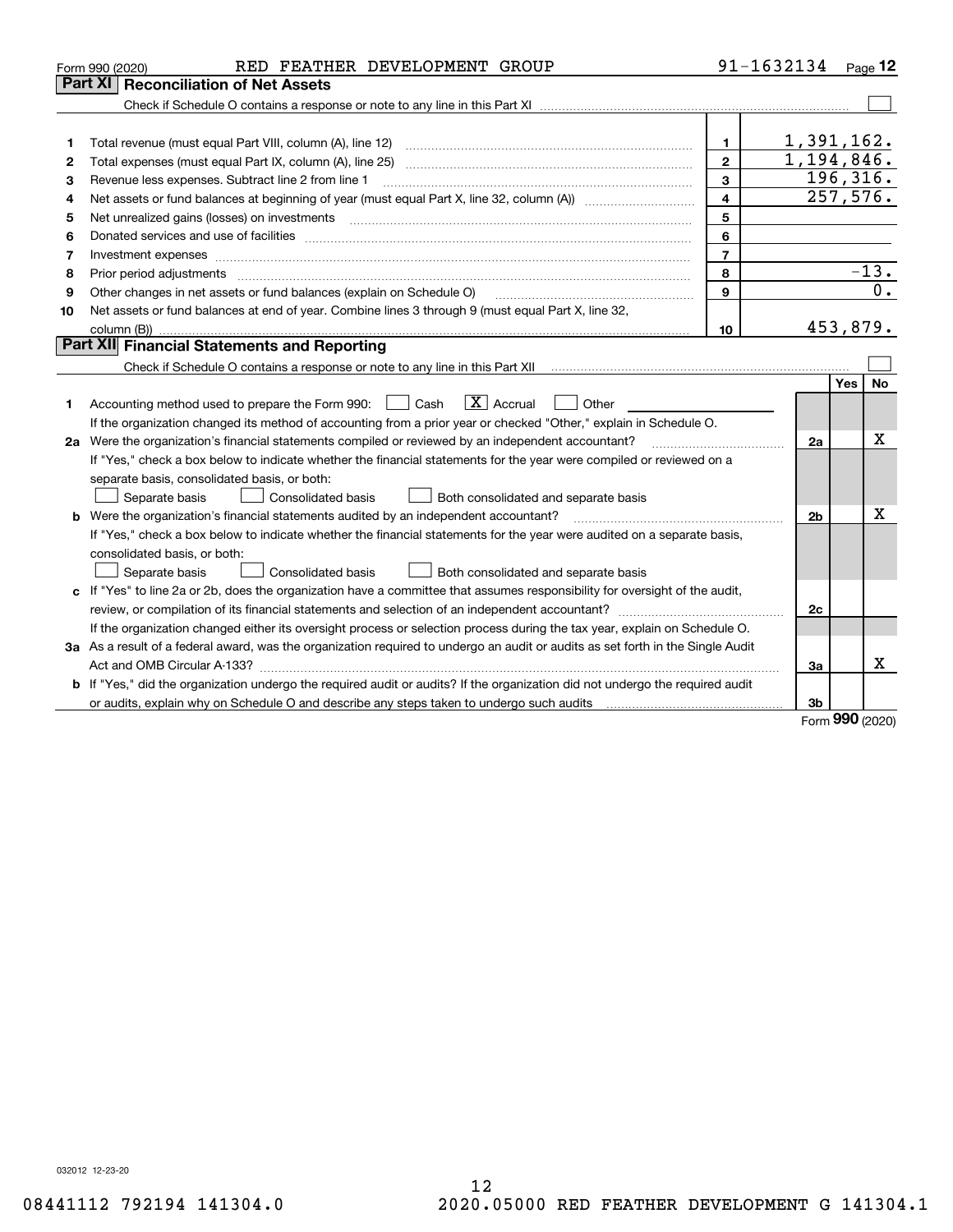| <b>SCHEDULE A</b> |
|-------------------|
|-------------------|

Department of the Treasury Internal Revenue Service

**(Form 990 or 990-EZ)**

# **Public Charity Status and Public Support**

**Complete if the organization is a section 501(c)(3) organization or a section 4947(a)(1) nonexempt charitable trust. | Attach to Form 990 or Form 990-EZ.** 

**| Go to www.irs.gov/Form990 for instructions and the latest information.**

| 021                                 |
|-------------------------------------|
| <b>Open to Public</b><br>Inspection |

OMB No. 1545-0047

|  | Name of the organization |
|--|--------------------------|
|--|--------------------------|

|                                                                        | Name of the organization<br><b>Employer identification number</b>                                                                                                                                                                     |                                                                                                                                              |  |                               |  |  |  |  |                                                    |  |
|------------------------------------------------------------------------|---------------------------------------------------------------------------------------------------------------------------------------------------------------------------------------------------------------------------------------|----------------------------------------------------------------------------------------------------------------------------------------------|--|-------------------------------|--|--|--|--|----------------------------------------------------|--|
|                                                                        |                                                                                                                                                                                                                                       |                                                                                                                                              |  | RED FEATHER DEVELOPMENT GROUP |  |  |  |  | 91-1632134                                         |  |
|                                                                        | Part I                                                                                                                                                                                                                                | Reason for Public Charity Status. (All organizations must complete this part.) See instructions.                                             |  |                               |  |  |  |  |                                                    |  |
|                                                                        |                                                                                                                                                                                                                                       | The organization is not a private foundation because it is: (For lines 1 through 12, check only one box.)                                    |  |                               |  |  |  |  |                                                    |  |
| 1.                                                                     |                                                                                                                                                                                                                                       | A church, convention of churches, or association of churches described in section 170(b)(1)(A)(i).                                           |  |                               |  |  |  |  |                                                    |  |
| 2                                                                      |                                                                                                                                                                                                                                       | A school described in section 170(b)(1)(A)(ii). (Attach Schedule E (Form 990 or 990-EZ).)                                                    |  |                               |  |  |  |  |                                                    |  |
| 3                                                                      |                                                                                                                                                                                                                                       | A hospital or a cooperative hospital service organization described in section 170(b)(1)(A)(iii).                                            |  |                               |  |  |  |  |                                                    |  |
|                                                                        |                                                                                                                                                                                                                                       | A medical research organization operated in conjunction with a hospital described in section 170(b)(1)(A)(iii). Enter the hospital's name,   |  |                               |  |  |  |  |                                                    |  |
|                                                                        |                                                                                                                                                                                                                                       | city, and state:                                                                                                                             |  |                               |  |  |  |  |                                                    |  |
| 5                                                                      |                                                                                                                                                                                                                                       | An organization operated for the benefit of a college or university owned or operated by a governmental unit described in                    |  |                               |  |  |  |  |                                                    |  |
|                                                                        |                                                                                                                                                                                                                                       | section 170(b)(1)(A)(iv). (Complete Part II.)                                                                                                |  |                               |  |  |  |  |                                                    |  |
| 6                                                                      |                                                                                                                                                                                                                                       | A federal, state, or local government or governmental unit described in section 170(b)(1)(A)(v).                                             |  |                               |  |  |  |  |                                                    |  |
| 7                                                                      | $\lfloor x \rfloor$                                                                                                                                                                                                                   | An organization that normally receives a substantial part of its support from a governmental unit or from the general public described in    |  |                               |  |  |  |  |                                                    |  |
|                                                                        |                                                                                                                                                                                                                                       | section 170(b)(1)(A)(vi). (Complete Part II.)                                                                                                |  |                               |  |  |  |  |                                                    |  |
| 8                                                                      |                                                                                                                                                                                                                                       | A community trust described in section 170(b)(1)(A)(vi). (Complete Part II.)                                                                 |  |                               |  |  |  |  |                                                    |  |
| 9                                                                      |                                                                                                                                                                                                                                       | An agricultural research organization described in section 170(b)(1)(A)(ix) operated in conjunction with a land-grant college                |  |                               |  |  |  |  |                                                    |  |
|                                                                        |                                                                                                                                                                                                                                       | or university or a non-land-grant college of agriculture (see instructions). Enter the name, city, and state of the college or               |  |                               |  |  |  |  |                                                    |  |
|                                                                        |                                                                                                                                                                                                                                       |                                                                                                                                              |  |                               |  |  |  |  |                                                    |  |
|                                                                        |                                                                                                                                                                                                                                       | university:                                                                                                                                  |  |                               |  |  |  |  |                                                    |  |
| 10                                                                     |                                                                                                                                                                                                                                       | An organization that normally receives (1) more than 33 1/3% of its support from contributions, membership fees, and gross receipts from     |  |                               |  |  |  |  |                                                    |  |
|                                                                        |                                                                                                                                                                                                                                       | activities related to its exempt functions, subject to certain exceptions; and (2) no more than 33 1/3% of its support from gross investment |  |                               |  |  |  |  |                                                    |  |
|                                                                        |                                                                                                                                                                                                                                       | income and unrelated business taxable income (less section 511 tax) from businesses acquired by the organization after June 30, 1975.        |  |                               |  |  |  |  |                                                    |  |
|                                                                        |                                                                                                                                                                                                                                       | See section 509(a)(2). (Complete Part III.)                                                                                                  |  |                               |  |  |  |  |                                                    |  |
| 11                                                                     |                                                                                                                                                                                                                                       | An organization organized and operated exclusively to test for public safety. See section 509(a)(4).                                         |  |                               |  |  |  |  |                                                    |  |
| 12                                                                     |                                                                                                                                                                                                                                       | An organization organized and operated exclusively for the benefit of, to perform the functions of, or to carry out the purposes of one or   |  |                               |  |  |  |  |                                                    |  |
|                                                                        |                                                                                                                                                                                                                                       | more publicly supported organizations described in section 509(a)(1) or section 509(a)(2). See section 509(a)(3). Check the box in           |  |                               |  |  |  |  |                                                    |  |
|                                                                        |                                                                                                                                                                                                                                       | lines 12a through 12d that describes the type of supporting organization and complete lines 12e, 12f, and 12g.                               |  |                               |  |  |  |  |                                                    |  |
| а                                                                      |                                                                                                                                                                                                                                       | Type I. A supporting organization operated, supervised, or controlled by its supported organization(s), typically by giving                  |  |                               |  |  |  |  |                                                    |  |
|                                                                        |                                                                                                                                                                                                                                       | the supported organization(s) the power to regularly appoint or elect a majority of the directors or trustees of the supporting              |  |                               |  |  |  |  |                                                    |  |
|                                                                        |                                                                                                                                                                                                                                       | organization. You must complete Part IV, Sections A and B.                                                                                   |  |                               |  |  |  |  |                                                    |  |
| b                                                                      |                                                                                                                                                                                                                                       | Type II. A supporting organization supervised or controlled in connection with its supported organization(s), by having                      |  |                               |  |  |  |  |                                                    |  |
|                                                                        |                                                                                                                                                                                                                                       | control or management of the supporting organization vested in the same persons that control or manage the supported                         |  |                               |  |  |  |  |                                                    |  |
|                                                                        |                                                                                                                                                                                                                                       | organization(s). You must complete Part IV, Sections A and C.                                                                                |  |                               |  |  |  |  |                                                    |  |
| c                                                                      |                                                                                                                                                                                                                                       | Type III functionally integrated. A supporting organization operated in connection with, and functionally integrated with,                   |  |                               |  |  |  |  |                                                    |  |
|                                                                        |                                                                                                                                                                                                                                       | its supported organization(s) (see instructions). You must complete Part IV, Sections A, D, and E.                                           |  |                               |  |  |  |  |                                                    |  |
| d                                                                      |                                                                                                                                                                                                                                       | Type III non-functionally integrated. A supporting organization operated in connection with its supported organization(s)                    |  |                               |  |  |  |  |                                                    |  |
|                                                                        |                                                                                                                                                                                                                                       | that is not functionally integrated. The organization generally must satisfy a distribution requirement and an attentiveness                 |  |                               |  |  |  |  |                                                    |  |
|                                                                        |                                                                                                                                                                                                                                       | requirement (see instructions). You must complete Part IV, Sections A and D, and Part V.                                                     |  |                               |  |  |  |  |                                                    |  |
|                                                                        |                                                                                                                                                                                                                                       | Check this box if the organization received a written determination from the IRS that it is a Type I, Type II, Type III                      |  |                               |  |  |  |  |                                                    |  |
|                                                                        |                                                                                                                                                                                                                                       | functionally integrated, or Type III non-functionally integrated supporting organization.                                                    |  |                               |  |  |  |  |                                                    |  |
|                                                                        | f Enter the number of supported organizations                                                                                                                                                                                         |                                                                                                                                              |  |                               |  |  |  |  |                                                    |  |
| Provide the following information about the supported organization(s). |                                                                                                                                                                                                                                       |                                                                                                                                              |  |                               |  |  |  |  |                                                    |  |
|                                                                        | (iv) Is the organization listed<br>(i) Name of supported<br>(ii) EIN<br>(iii) Type of organization<br>(v) Amount of monetary<br>in your governing document?<br>(described on lines 1-10<br>organization<br>support (see instructions) |                                                                                                                                              |  |                               |  |  |  |  | (vi) Amount of other<br>support (see instructions) |  |
| Yes<br>No<br>above (see instructions))                                 |                                                                                                                                                                                                                                       |                                                                                                                                              |  |                               |  |  |  |  |                                                    |  |
|                                                                        |                                                                                                                                                                                                                                       |                                                                                                                                              |  |                               |  |  |  |  |                                                    |  |
|                                                                        |                                                                                                                                                                                                                                       |                                                                                                                                              |  |                               |  |  |  |  |                                                    |  |
|                                                                        |                                                                                                                                                                                                                                       |                                                                                                                                              |  |                               |  |  |  |  |                                                    |  |
|                                                                        |                                                                                                                                                                                                                                       |                                                                                                                                              |  |                               |  |  |  |  |                                                    |  |
|                                                                        |                                                                                                                                                                                                                                       |                                                                                                                                              |  |                               |  |  |  |  |                                                    |  |
|                                                                        |                                                                                                                                                                                                                                       |                                                                                                                                              |  |                               |  |  |  |  |                                                    |  |
|                                                                        |                                                                                                                                                                                                                                       |                                                                                                                                              |  |                               |  |  |  |  |                                                    |  |
|                                                                        |                                                                                                                                                                                                                                       |                                                                                                                                              |  |                               |  |  |  |  |                                                    |  |
|                                                                        |                                                                                                                                                                                                                                       |                                                                                                                                              |  |                               |  |  |  |  |                                                    |  |
|                                                                        |                                                                                                                                                                                                                                       |                                                                                                                                              |  |                               |  |  |  |  |                                                    |  |
| <b>Total</b>                                                           |                                                                                                                                                                                                                                       |                                                                                                                                              |  |                               |  |  |  |  |                                                    |  |

LHA For Paperwork Reduction Act Notice, see the Instructions for Form 990 or 990-EZ. <sub>032021</sub> o1-25-21 Schedule A (Form 990 or 990-EZ) 2020 13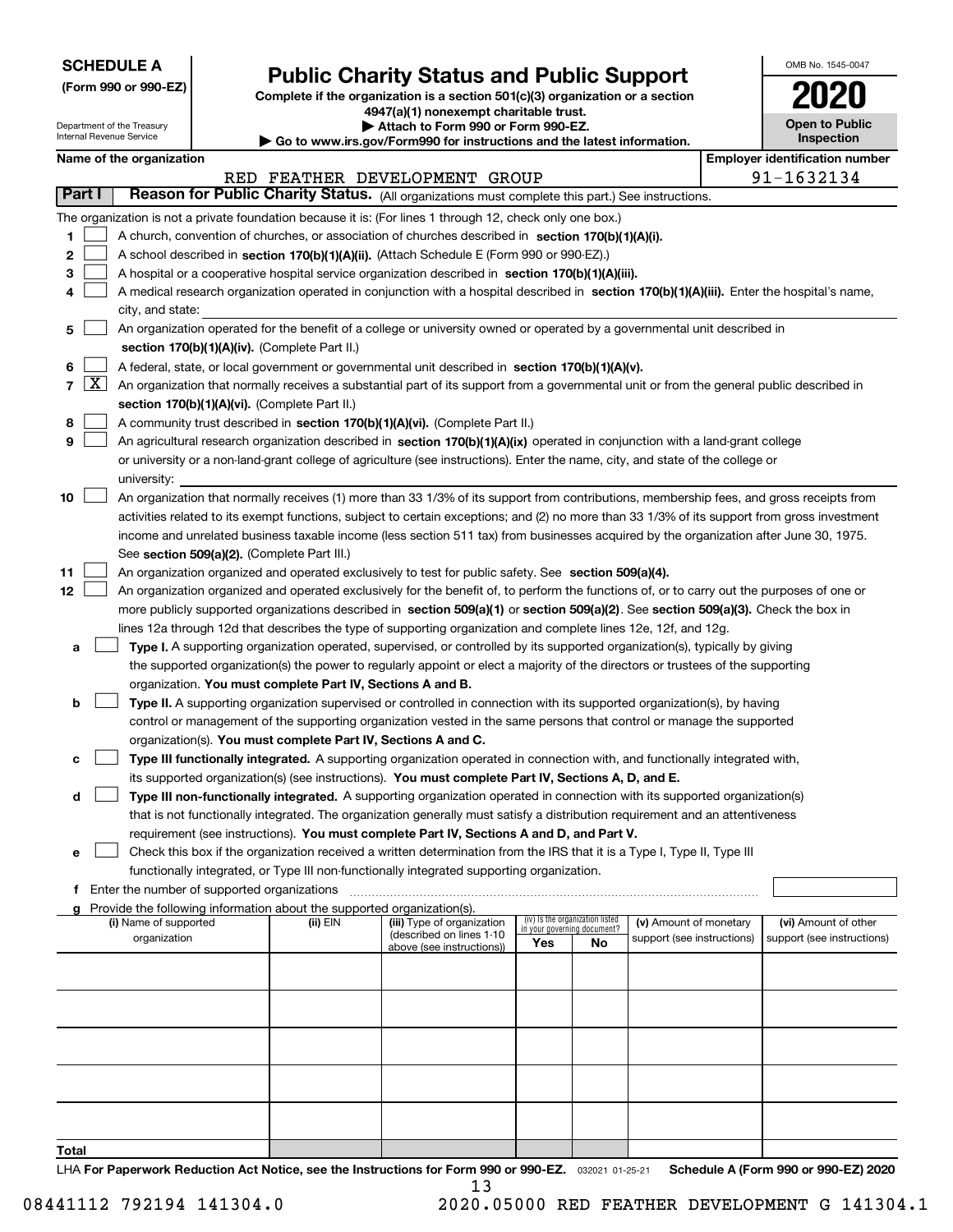#### Schedule A (Form 990 or 990-EZ) 2020  $\,$  RED  $\,$  FEATHER  $\,$  DEVELOPMENT  $\,$  GROUP  $\,$   $\,$  91  $-1632134$   $\,$  Page **Part II Support Schedule for Organizations Described in Sections 170(b)(1)(A)(iv) and 170(b)(1)(A)(vi)**

91-1632134 Page 2

(Complete only if you checked the box on line 5, 7, or 8 of Part I or if the organization failed to qualify under Part III. If the organization fails to qualify under the tests listed below, please complete Part III.)

| <b>Section A. Public Support</b>                                                                                                               |           |          |                         |            |                                      |                                         |  |  |
|------------------------------------------------------------------------------------------------------------------------------------------------|-----------|----------|-------------------------|------------|--------------------------------------|-----------------------------------------|--|--|
| Calendar year (or fiscal year beginning in)                                                                                                    | (a) 2016  | (b) 2017 | $(c)$ 2018              | $(d)$ 2019 | (e) 2020                             | (f) Total                               |  |  |
| 1 Gifts, grants, contributions, and                                                                                                            |           |          |                         |            |                                      |                                         |  |  |
| membership fees received. (Do not                                                                                                              |           |          |                         |            |                                      |                                         |  |  |
| include any "unusual grants.")                                                                                                                 | 493, 156. | 468,943. | 578,726.                | 683,014.   | 1391092.                             | 3614931.                                |  |  |
| 2 Tax revenues levied for the organ-                                                                                                           |           |          |                         |            |                                      |                                         |  |  |
| ization's benefit and either paid to                                                                                                           |           |          |                         |            |                                      |                                         |  |  |
| or expended on its behalf                                                                                                                      |           |          |                         |            |                                      |                                         |  |  |
| 3 The value of services or facilities                                                                                                          |           |          |                         |            |                                      |                                         |  |  |
| furnished by a governmental unit to                                                                                                            |           |          |                         |            |                                      |                                         |  |  |
| the organization without charge                                                                                                                |           |          |                         |            |                                      |                                         |  |  |
| 4 Total. Add lines 1 through 3                                                                                                                 | 493,156.  | 468,943. | 578,726.                | 683,014.   | 1391092.                             | 3614931.                                |  |  |
| 5 The portion of total contributions                                                                                                           |           |          |                         |            |                                      |                                         |  |  |
| by each person (other than a                                                                                                                   |           |          |                         |            |                                      |                                         |  |  |
| governmental unit or publicly                                                                                                                  |           |          |                         |            |                                      |                                         |  |  |
| supported organization) included                                                                                                               |           |          |                         |            |                                      |                                         |  |  |
| on line 1 that exceeds 2% of the                                                                                                               |           |          |                         |            |                                      |                                         |  |  |
| amount shown on line 11,                                                                                                                       |           |          |                         |            |                                      |                                         |  |  |
| column (f)                                                                                                                                     |           |          |                         |            |                                      | 1456464.                                |  |  |
| 6 Public support. Subtract line 5 from line 4.                                                                                                 |           |          |                         |            |                                      | 2158467.                                |  |  |
| <b>Section B. Total Support</b>                                                                                                                |           |          |                         |            |                                      |                                         |  |  |
| Calendar year (or fiscal year beginning in)                                                                                                    | (a) 2016  | (b) 2017 | $(c)$ 2018              | $(d)$ 2019 | (e) 2020                             | (f) Total                               |  |  |
| <b>7</b> Amounts from line 4                                                                                                                   | 493,156.  | 468,943. | $\overline{578, 726}$ . | 683,014.   | 1391092.                             | 3614931.                                |  |  |
| 8 Gross income from interest,                                                                                                                  |           |          |                         |            |                                      |                                         |  |  |
| dividends, payments received on                                                                                                                |           |          |                         |            |                                      |                                         |  |  |
| securities loans, rents, royalties,                                                                                                            |           |          |                         |            |                                      |                                         |  |  |
| and income from similar sources                                                                                                                | 1,804.    | 467.     | 38.                     | 2.         | 70.                                  | 2,381.                                  |  |  |
| <b>9</b> Net income from unrelated business                                                                                                    |           |          |                         |            |                                      |                                         |  |  |
| activities, whether or not the                                                                                                                 |           |          |                         |            |                                      |                                         |  |  |
| business is regularly carried on                                                                                                               |           |          |                         |            |                                      |                                         |  |  |
| 10 Other income. Do not include gain                                                                                                           |           |          |                         |            |                                      |                                         |  |  |
| or loss from the sale of capital                                                                                                               |           |          |                         |            |                                      |                                         |  |  |
| assets (Explain in Part VI.)                                                                                                                   |           |          |                         |            |                                      |                                         |  |  |
| 11 Total support. Add lines 7 through 10                                                                                                       |           |          |                         |            |                                      | 3617312.                                |  |  |
| 12 Gross receipts from related activities, etc. (see instructions)                                                                             |           |          |                         |            | 12                                   | 48.                                     |  |  |
| 13 First 5 years. If the Form 990 is for the organization's first, second, third, fourth, or fifth tax year as a section 501(c)(3)             |           |          |                         |            |                                      |                                         |  |  |
| organization, check this box and stop here                                                                                                     |           |          |                         |            |                                      |                                         |  |  |
| <b>Section C. Computation of Public Support Percentage</b>                                                                                     |           |          |                         |            |                                      |                                         |  |  |
|                                                                                                                                                |           |          |                         |            | 14                                   | 59.67<br>$\frac{9}{6}$                  |  |  |
|                                                                                                                                                |           |          |                         |            | 15                                   | 44.83<br>%                              |  |  |
| 16a 33 1/3% support test - 2020. If the organization did not check the box on line 13, and line 14 is 33 1/3% or more, check this box and      |           |          |                         |            |                                      |                                         |  |  |
| stop here. The organization qualifies as a publicly supported organization                                                                     |           |          |                         |            |                                      | $\blacktriangleright$ $\vert$ X $\vert$ |  |  |
| b 33 1/3% support test - 2019. If the organization did not check a box on line 13 or 16a, and line 15 is 33 1/3% or more, check this box       |           |          |                         |            |                                      |                                         |  |  |
| and stop here. The organization qualifies as a publicly supported organization                                                                 |           |          |                         |            |                                      |                                         |  |  |
| 17a 10% -facts-and-circumstances test - 2020. If the organization did not check a box on line 13, 16a, or 16b, and line 14 is 10% or more,     |           |          |                         |            |                                      |                                         |  |  |
| and if the organization meets the facts-and-circumstances test, check this box and stop here. Explain in Part VI how the organization          |           |          |                         |            |                                      |                                         |  |  |
| meets the facts-and-circumstances test. The organization qualifies as a publicly supported organization                                        |           |          |                         |            |                                      |                                         |  |  |
| <b>b 10% -facts-and-circumstances test - 2019.</b> If the organization did not check a box on line 13, 16a, 16b, or 17a, and line 15 is 10% or |           |          |                         |            |                                      |                                         |  |  |
| more, and if the organization meets the facts-and-circumstances test, check this box and stop here. Explain in Part VI how the                 |           |          |                         |            |                                      |                                         |  |  |
| organization meets the facts-and-circumstances test. The organization qualifies as a publicly supported organization                           |           |          |                         |            |                                      |                                         |  |  |
| 18 Private foundation. If the organization did not check a box on line 13, 16a, 16b, 17a, or 17b, check this box and see instructions          |           |          |                         |            |                                      |                                         |  |  |
|                                                                                                                                                |           |          |                         |            | Schedule A (Form 990 or 990-EZ) 2020 |                                         |  |  |

**Schedule A (Form 990 or 990-EZ) 2020**

032022 01-25-21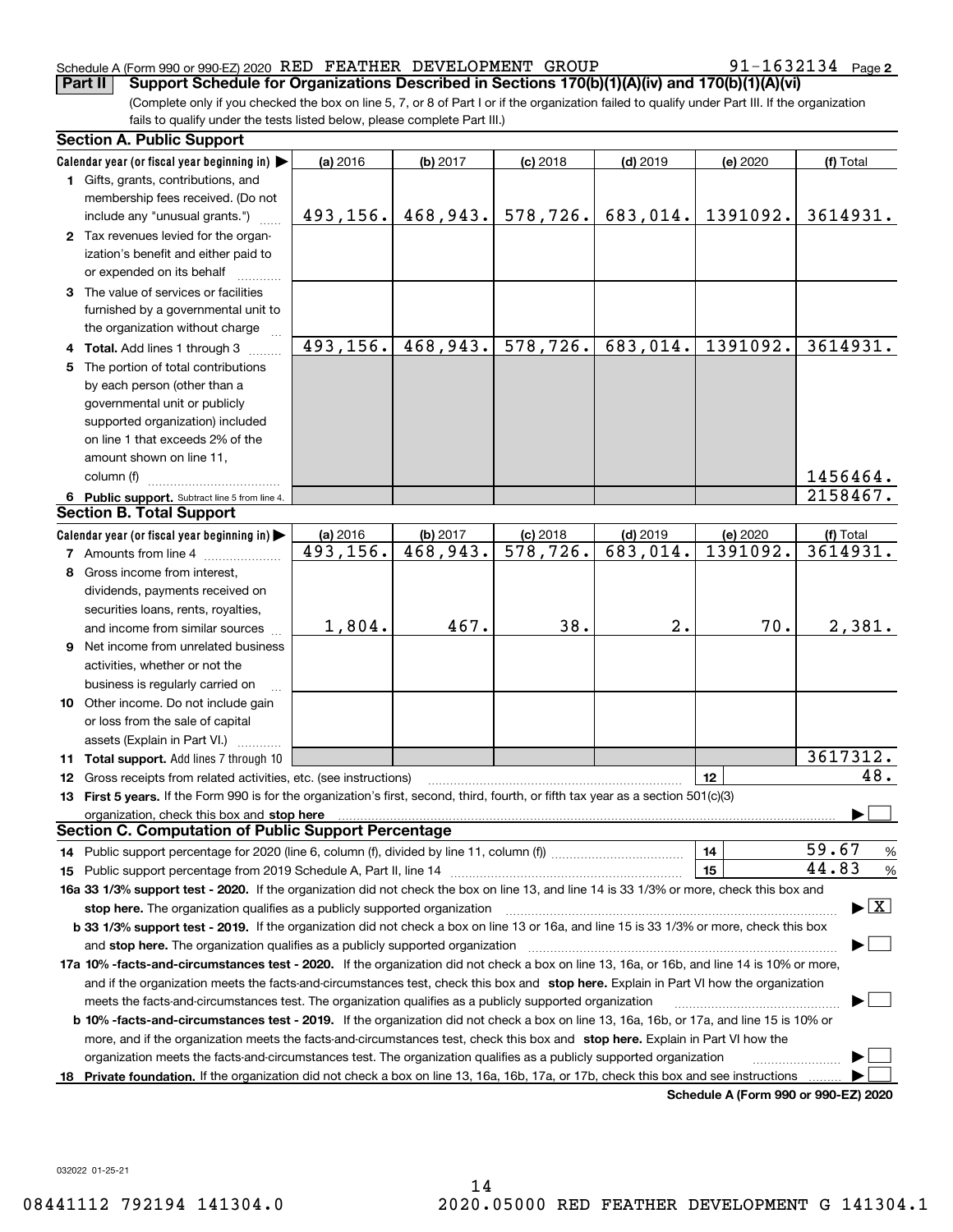#### Schedule A (Form 990 or 990-EZ) 2020  $\,$  RED  $\,$  FEATHER  $\,$  DEVELOPMENT  $\,$  GROUP  $\,$   $\,$  91  $-1632134$   $\,$  Page **Part III Support Schedule for Organizations Described in Section 509(a)(2)**

(Complete only if you checked the box on line 10 of Part I or if the organization failed to qualify under Part II. If the organization fails to qualify under the tests listed below, please complete Part II.)

|    | <b>Section A. Public Support</b>                                                                                                                                                         |          |          |            |            |          |                                      |
|----|------------------------------------------------------------------------------------------------------------------------------------------------------------------------------------------|----------|----------|------------|------------|----------|--------------------------------------|
|    | Calendar year (or fiscal year beginning in) $\blacktriangleright$                                                                                                                        | (a) 2016 | (b) 2017 | $(c)$ 2018 | $(d)$ 2019 | (e) 2020 | (f) Total                            |
|    | 1 Gifts, grants, contributions, and                                                                                                                                                      |          |          |            |            |          |                                      |
|    | membership fees received. (Do not                                                                                                                                                        |          |          |            |            |          |                                      |
|    | include any "unusual grants.")                                                                                                                                                           |          |          |            |            |          |                                      |
|    | 2 Gross receipts from admissions,<br>merchandise sold or services per-<br>formed, or facilities furnished in<br>any activity that is related to the<br>organization's tax-exempt purpose |          |          |            |            |          |                                      |
|    | 3 Gross receipts from activities that<br>are not an unrelated trade or bus-                                                                                                              |          |          |            |            |          |                                      |
|    | iness under section 513                                                                                                                                                                  |          |          |            |            |          |                                      |
|    | 4 Tax revenues levied for the organ-                                                                                                                                                     |          |          |            |            |          |                                      |
|    | ization's benefit and either paid to<br>or expended on its behalf<br>.                                                                                                                   |          |          |            |            |          |                                      |
|    | 5 The value of services or facilities                                                                                                                                                    |          |          |            |            |          |                                      |
|    | furnished by a governmental unit to                                                                                                                                                      |          |          |            |            |          |                                      |
|    | the organization without charge                                                                                                                                                          |          |          |            |            |          |                                      |
|    | <b>6 Total.</b> Add lines 1 through 5                                                                                                                                                    |          |          |            |            |          |                                      |
|    | 7a Amounts included on lines 1, 2, and<br>3 received from disqualified persons                                                                                                           |          |          |            |            |          |                                      |
|    | <b>b</b> Amounts included on lines 2 and 3 received<br>from other than disqualified persons that<br>exceed the greater of \$5,000 or 1% of the<br>amount on line 13 for the year         |          |          |            |            |          |                                      |
|    | c Add lines 7a and 7b                                                                                                                                                                    |          |          |            |            |          |                                      |
|    | 8 Public support. (Subtract line 7c from line 6.)                                                                                                                                        |          |          |            |            |          |                                      |
|    | <b>Section B. Total Support</b>                                                                                                                                                          |          |          |            |            |          |                                      |
|    | Calendar year (or fiscal year beginning in) $\blacktriangleright$                                                                                                                        | (a) 2016 | (b) 2017 | $(c)$ 2018 | $(d)$ 2019 | (e) 2020 | (f) Total                            |
|    | 9 Amounts from line 6                                                                                                                                                                    |          |          |            |            |          |                                      |
|    | 10a Gross income from interest,<br>dividends, payments received on<br>securities loans, rents, royalties,<br>and income from similar sources                                             |          |          |            |            |          |                                      |
|    | <b>b</b> Unrelated business taxable income<br>(less section 511 taxes) from businesses                                                                                                   |          |          |            |            |          |                                      |
|    | acquired after June 30, 1975                                                                                                                                                             |          |          |            |            |          |                                      |
|    | c Add lines 10a and 10b<br>11 Net income from unrelated business<br>activities not included in line 10b,<br>whether or not the business is<br>regularly carried on                       |          |          |            |            |          |                                      |
|    | 12 Other income. Do not include gain<br>or loss from the sale of capital<br>assets (Explain in Part VI.)                                                                                 |          |          |            |            |          |                                      |
|    | <b>13</b> Total support. (Add lines 9, 10c, 11, and 12.)                                                                                                                                 |          |          |            |            |          |                                      |
|    | 14 First 5 years. If the Form 990 is for the organization's first, second, third, fourth, or fifth tax year as a section 501(c)(3) organization,                                         |          |          |            |            |          |                                      |
|    | check this box and stop here measurements are constructed as the state of the state of the state of the state o                                                                          |          |          |            |            |          |                                      |
|    | <b>Section C. Computation of Public Support Percentage</b>                                                                                                                               |          |          |            |            |          |                                      |
|    | 15 Public support percentage for 2020 (line 8, column (f), divided by line 13, column (f))                                                                                               |          |          |            |            | 15       | %                                    |
|    | 16 Public support percentage from 2019 Schedule A, Part III, line 15                                                                                                                     |          |          |            |            | 16       | %                                    |
|    | <b>Section D. Computation of Investment Income Percentage</b>                                                                                                                            |          |          |            |            |          |                                      |
|    | 17 Investment income percentage for 2020 (line 10c, column (f), divided by line 13, column (f))                                                                                          |          |          |            |            | 17       | %                                    |
|    | <b>18</b> Investment income percentage from <b>2019</b> Schedule A, Part III, line 17                                                                                                    |          |          |            |            | 18       | %                                    |
|    | 19a 33 1/3% support tests - 2020. If the organization did not check the box on line 14, and line 15 is more than 33 1/3%, and line 17 is not                                             |          |          |            |            |          |                                      |
|    | more than 33 1/3%, check this box and stop here. The organization qualifies as a publicly supported organization                                                                         |          |          |            |            |          | ▶                                    |
|    | b 33 1/3% support tests - 2019. If the organization did not check a box on line 14 or line 19a, and line 16 is more than 33 1/3%, and                                                    |          |          |            |            |          |                                      |
|    | line 18 is not more than 33 1/3%, check this box and stop here. The organization qualifies as a publicly supported organization                                                          |          |          |            |            |          |                                      |
| 20 | <b>Private foundation.</b> If the organization did not check a box on line 14, 19a, or 19b, check this box and see instructions                                                          |          |          |            |            |          |                                      |
|    | 032023 01-25-21                                                                                                                                                                          |          | 15       |            |            |          | Schedule A (Form 990 or 990-EZ) 2020 |

08441112 792194 141304.0 2020.05000 RED FEATHER DEVELOPMENT G 141304.1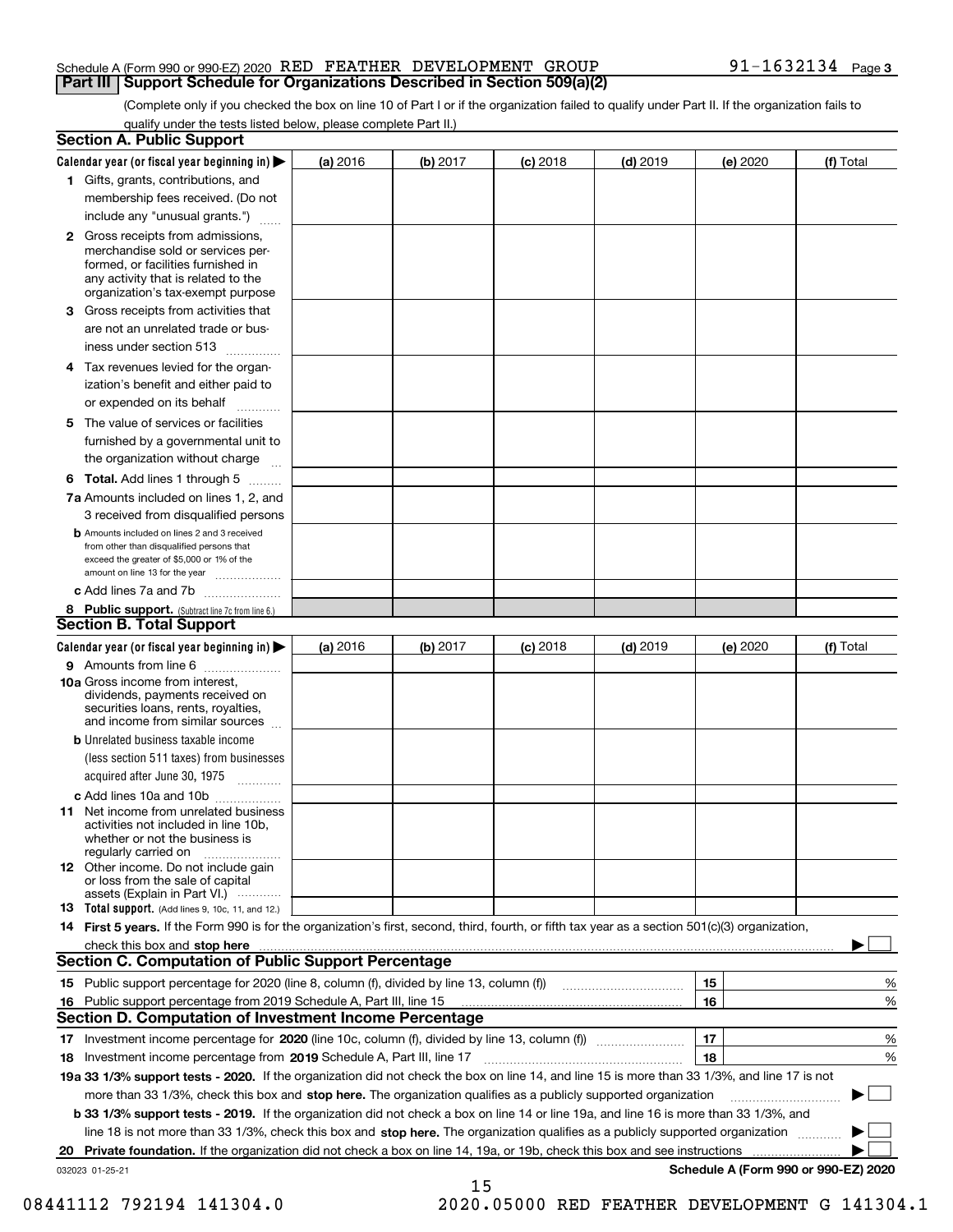#### Schedule A (Form 990 or 990-EZ) 2020  $\,$  RED  $\,$  FEATHER  $\,$  DEVELOPMENT  $\,$  GROUP  $\,$   $\,$  91  $-1632134$   $\,$  Page

# **Part IV Supporting Organizations**

(Complete only if you checked a box in line 12 on Part I. If you checked box 12a, Part I, complete Sections A and B. If you checked box 12b, Part I, complete Sections A and C. If you checked box 12c, Part I, complete Sections A, D, and E. If you checked box 12d, Part I, complete Sections A and D, and complete Part V.)

### **Section A. All Supporting Organizations**

- **1** Are all of the organization's supported organizations listed by name in the organization's governing documents? If "No," describe in **Part VI** how the supported organizations are designated. If designated by *class or purpose, describe the designation. If historic and continuing relationship, explain.*
- **2** Did the organization have any supported organization that does not have an IRS determination of status under section 509(a)(1) or (2)? If "Yes," explain in Part VI how the organization determined that the supported *organization was described in section 509(a)(1) or (2).*
- **3a** Did the organization have a supported organization described in section 501(c)(4), (5), or (6)? If "Yes," answer *lines 3b and 3c below.*
- **b** Did the organization confirm that each supported organization qualified under section 501(c)(4), (5), or (6) and satisfied the public support tests under section 509(a)(2)? If "Yes," describe in **Part VI** when and how the *organization made the determination.*
- **c**Did the organization ensure that all support to such organizations was used exclusively for section 170(c)(2)(B) purposes? If "Yes," explain in **Part VI** what controls the organization put in place to ensure such use.
- **4a***If* Was any supported organization not organized in the United States ("foreign supported organization")? *"Yes," and if you checked box 12a or 12b in Part I, answer lines 4b and 4c below.*
- **b** Did the organization have ultimate control and discretion in deciding whether to make grants to the foreign supported organization? If "Yes," describe in **Part VI** how the organization had such control and discretion *despite being controlled or supervised by or in connection with its supported organizations.*
- **c** Did the organization support any foreign supported organization that does not have an IRS determination under sections 501(c)(3) and 509(a)(1) or (2)? If "Yes," explain in **Part VI** what controls the organization used *to ensure that all support to the foreign supported organization was used exclusively for section 170(c)(2)(B) purposes.*
- **5a** Did the organization add, substitute, or remove any supported organizations during the tax year? If "Yes," answer lines 5b and 5c below (if applicable). Also, provide detail in **Part VI,** including (i) the names and EIN *numbers of the supported organizations added, substituted, or removed; (ii) the reasons for each such action; (iii) the authority under the organization's organizing document authorizing such action; and (iv) how the action was accomplished (such as by amendment to the organizing document).*
- **b** Type I or Type II only. Was any added or substituted supported organization part of a class already designated in the organization's organizing document?
- **cSubstitutions only.**  Was the substitution the result of an event beyond the organization's control?
- **6** Did the organization provide support (whether in the form of grants or the provision of services or facilities) to **Part VI.** *If "Yes," provide detail in* support or benefit one or more of the filing organization's supported organizations? anyone other than (i) its supported organizations, (ii) individuals that are part of the charitable class benefited by one or more of its supported organizations, or (iii) other supporting organizations that also
- **7**Did the organization provide a grant, loan, compensation, or other similar payment to a substantial contributor *If "Yes," complete Part I of Schedule L (Form 990 or 990-EZ).* regard to a substantial contributor? (as defined in section 4958(c)(3)(C)), a family member of a substantial contributor, or a 35% controlled entity with
- **8** Did the organization make a loan to a disqualified person (as defined in section 4958) not described in line 7? *If "Yes," complete Part I of Schedule L (Form 990 or 990-EZ).*
- **9a** Was the organization controlled directly or indirectly at any time during the tax year by one or more in section 509(a)(1) or (2))? If "Yes," *provide detail in* <code>Part VI.</code> disqualified persons, as defined in section 4946 (other than foundation managers and organizations described
- **b** Did one or more disqualified persons (as defined in line 9a) hold a controlling interest in any entity in which the supporting organization had an interest? If "Yes," provide detail in P**art VI**.
- **c**Did a disqualified person (as defined in line 9a) have an ownership interest in, or derive any personal benefit from, assets in which the supporting organization also had an interest? If "Yes," provide detail in P**art VI.**
- **10a** Was the organization subject to the excess business holdings rules of section 4943 because of section supporting organizations)? If "Yes," answer line 10b below. 4943(f) (regarding certain Type II supporting organizations, and all Type III non-functionally integrated
- **b** Did the organization have any excess business holdings in the tax year? (Use Schedule C, Form 4720, to *determine whether the organization had excess business holdings.)*

032024 01-25-21

**Schedule A (Form 990 or 990-EZ) 2020**

**1**

**2**

**3a**

**3b**

**3c**

**4a**

**4b**

**4c**

**5a**

**5b5c**

**6**

**7**

**8**

**9a**

**9b**

**9c**

**10a**

**10b**

**YesNo**

08441112 792194 141304.0 2020.05000 RED FEATHER DEVELOPMENT G 141304.1

16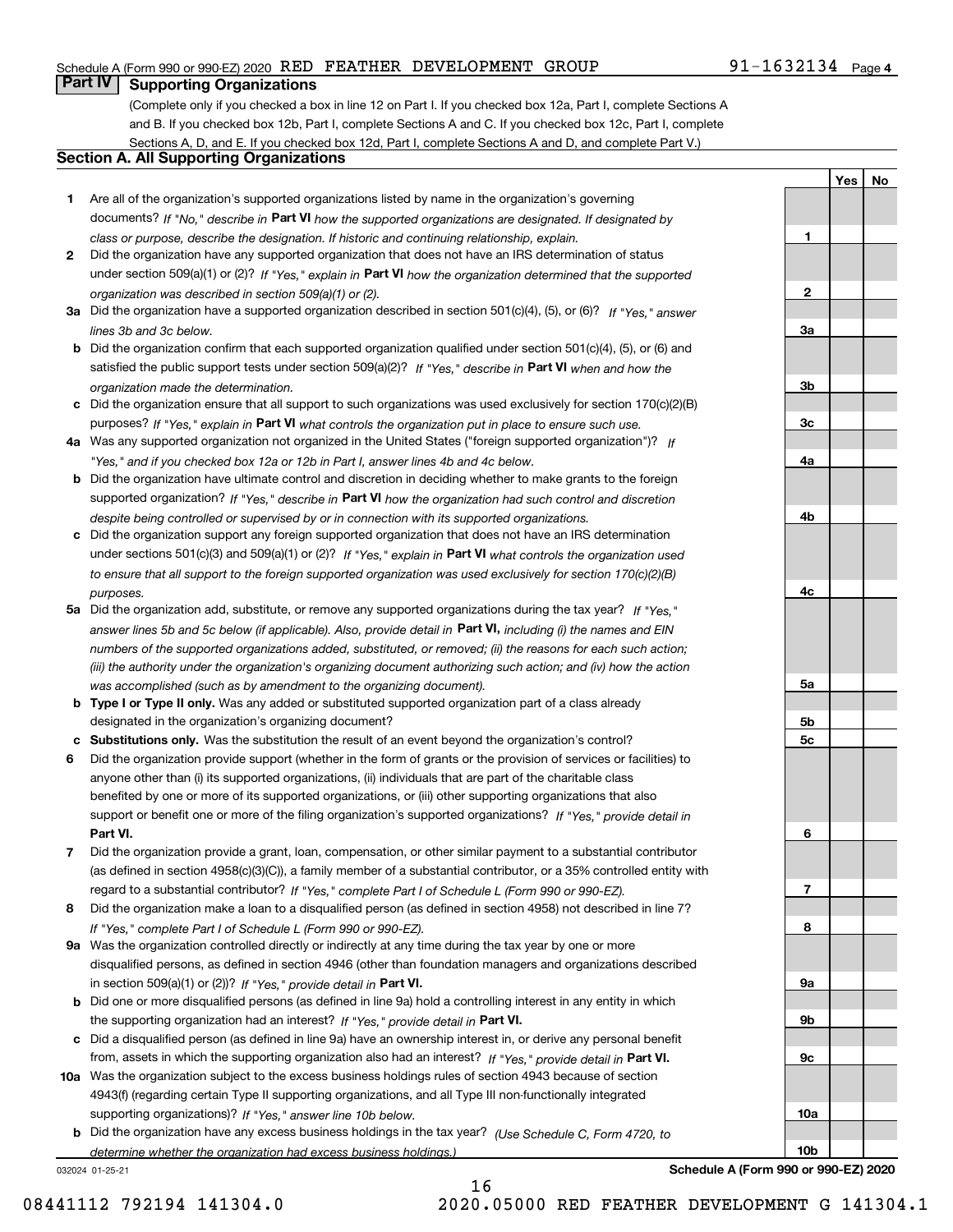#### Schedule A (Form 990 or 990-EZ) 2020  $\,$  RED  $\,$  FEATHER  $\,$  DEVELOPMENT  $\,$  GROUP  $\,$   $\,$  91  $-1632134$   $\,$  Page

| Part IV | <b>Supporting Organizations (continued)</b>                                                                                                                                                                                                                                                                                                                                                                                                                                                                                                                                                                                                          |                 |     |           |
|---------|------------------------------------------------------------------------------------------------------------------------------------------------------------------------------------------------------------------------------------------------------------------------------------------------------------------------------------------------------------------------------------------------------------------------------------------------------------------------------------------------------------------------------------------------------------------------------------------------------------------------------------------------------|-----------------|-----|-----------|
|         |                                                                                                                                                                                                                                                                                                                                                                                                                                                                                                                                                                                                                                                      |                 | Yes | No        |
| 11      | Has the organization accepted a gift or contribution from any of the following persons?                                                                                                                                                                                                                                                                                                                                                                                                                                                                                                                                                              |                 |     |           |
|         | a A person who directly or indirectly controls, either alone or together with persons described in lines 11b and                                                                                                                                                                                                                                                                                                                                                                                                                                                                                                                                     |                 |     |           |
|         | 11c below, the governing body of a supported organization?                                                                                                                                                                                                                                                                                                                                                                                                                                                                                                                                                                                           | 11a             |     |           |
|         | <b>b</b> A family member of a person described in line 11a above?                                                                                                                                                                                                                                                                                                                                                                                                                                                                                                                                                                                    | 11 <sub>b</sub> |     |           |
|         | c A 35% controlled entity of a person described in line 11a or 11b above? If "Yes" to line 11a, 11b, or 11c, provide                                                                                                                                                                                                                                                                                                                                                                                                                                                                                                                                 |                 |     |           |
|         | detail in Part VI.                                                                                                                                                                                                                                                                                                                                                                                                                                                                                                                                                                                                                                   | 11c             |     |           |
|         | <b>Section B. Type I Supporting Organizations</b>                                                                                                                                                                                                                                                                                                                                                                                                                                                                                                                                                                                                    |                 |     |           |
|         |                                                                                                                                                                                                                                                                                                                                                                                                                                                                                                                                                                                                                                                      |                 | Yes | No        |
| 1       | Did the governing body, members of the governing body, officers acting in their official capacity, or membership of one or<br>more supported organizations have the power to regularly appoint or elect at least a majority of the organization's officers,<br>directors, or trustees at all times during the tax year? If "No," describe in Part VI how the supported organization(s)<br>effectively operated, supervised, or controlled the organization's activities. If the organization had more than one supported<br>organization, describe how the powers to appoint and/or remove officers, directors, or trustees were allocated among the |                 |     |           |
|         | supported organizations and what conditions or restrictions, if any, applied to such powers during the tax year.                                                                                                                                                                                                                                                                                                                                                                                                                                                                                                                                     | 1               |     |           |
| 2       | Did the organization operate for the benefit of any supported organization other than the supported                                                                                                                                                                                                                                                                                                                                                                                                                                                                                                                                                  |                 |     |           |
|         | organization(s) that operated, supervised, or controlled the supporting organization? If "Yes," explain in                                                                                                                                                                                                                                                                                                                                                                                                                                                                                                                                           |                 |     |           |
|         | Part VI how providing such benefit carried out the purposes of the supported organization(s) that operated,                                                                                                                                                                                                                                                                                                                                                                                                                                                                                                                                          |                 |     |           |
|         | supervised, or controlled the supporting organization.                                                                                                                                                                                                                                                                                                                                                                                                                                                                                                                                                                                               | $\overline{2}$  |     |           |
|         | <b>Section C. Type II Supporting Organizations</b>                                                                                                                                                                                                                                                                                                                                                                                                                                                                                                                                                                                                   |                 |     |           |
|         |                                                                                                                                                                                                                                                                                                                                                                                                                                                                                                                                                                                                                                                      |                 | Yes | No        |
| 1       | Were a majority of the organization's directors or trustees during the tax year also a majority of the directors                                                                                                                                                                                                                                                                                                                                                                                                                                                                                                                                     |                 |     |           |
|         | or trustees of each of the organization's supported organization(s)? If "No," describe in Part VI how control                                                                                                                                                                                                                                                                                                                                                                                                                                                                                                                                        |                 |     |           |
|         | or management of the supporting organization was vested in the same persons that controlled or managed                                                                                                                                                                                                                                                                                                                                                                                                                                                                                                                                               |                 |     |           |
|         | the supported organization(s).                                                                                                                                                                                                                                                                                                                                                                                                                                                                                                                                                                                                                       | 1               |     |           |
|         | <b>Section D. All Type III Supporting Organizations</b>                                                                                                                                                                                                                                                                                                                                                                                                                                                                                                                                                                                              |                 |     |           |
|         |                                                                                                                                                                                                                                                                                                                                                                                                                                                                                                                                                                                                                                                      |                 | Yes | No        |
| 1       | Did the organization provide to each of its supported organizations, by the last day of the fifth month of the                                                                                                                                                                                                                                                                                                                                                                                                                                                                                                                                       |                 |     |           |
|         | organization's tax year, (i) a written notice describing the type and amount of support provided during the prior tax                                                                                                                                                                                                                                                                                                                                                                                                                                                                                                                                |                 |     |           |
|         | year, (ii) a copy of the Form 990 that was most recently filed as of the date of notification, and (iii) copies of the                                                                                                                                                                                                                                                                                                                                                                                                                                                                                                                               |                 |     |           |
|         | organization's governing documents in effect on the date of notification, to the extent not previously provided?                                                                                                                                                                                                                                                                                                                                                                                                                                                                                                                                     | 1               |     |           |
| 2       | Were any of the organization's officers, directors, or trustees either (i) appointed or elected by the supported                                                                                                                                                                                                                                                                                                                                                                                                                                                                                                                                     |                 |     |           |
|         | organization(s) or (ii) serving on the governing body of a supported organization? If "No." explain in Part VI how                                                                                                                                                                                                                                                                                                                                                                                                                                                                                                                                   |                 |     |           |
|         | the organization maintained a close and continuous working relationship with the supported organization(s).                                                                                                                                                                                                                                                                                                                                                                                                                                                                                                                                          | $\mathbf 2$     |     |           |
| 3       | By reason of the relationship described in line 2, above, did the organization's supported organizations have a                                                                                                                                                                                                                                                                                                                                                                                                                                                                                                                                      |                 |     |           |
|         | significant voice in the organization's investment policies and in directing the use of the organization's                                                                                                                                                                                                                                                                                                                                                                                                                                                                                                                                           |                 |     |           |
|         | income or assets at all times during the tax year? If "Yes," describe in Part VI the role the organization's                                                                                                                                                                                                                                                                                                                                                                                                                                                                                                                                         |                 |     |           |
|         | supported organizations played in this regard.<br>Section E. Type III Functionally Integrated Supporting Organizations                                                                                                                                                                                                                                                                                                                                                                                                                                                                                                                               |                 |     |           |
|         |                                                                                                                                                                                                                                                                                                                                                                                                                                                                                                                                                                                                                                                      |                 |     |           |
| 1<br>а  | Check the box next to the method that the organization used to satisfy the Integral Part Test during the year (see instructions).<br>The organization satisfied the Activities Test. Complete line 2 below.                                                                                                                                                                                                                                                                                                                                                                                                                                          |                 |     |           |
| b       | The organization is the parent of each of its supported organizations. Complete line 3 below.                                                                                                                                                                                                                                                                                                                                                                                                                                                                                                                                                        |                 |     |           |
| c       | The organization supported a governmental entity. Describe in Part VI how you supported a governmental entity (see instructions).                                                                                                                                                                                                                                                                                                                                                                                                                                                                                                                    |                 |     |           |
| 2       | Activities Test. Answer lines 2a and 2b below.                                                                                                                                                                                                                                                                                                                                                                                                                                                                                                                                                                                                       |                 | Yes | <u>No</u> |
| а       | Did substantially all of the organization's activities during the tax year directly further the exempt purposes of                                                                                                                                                                                                                                                                                                                                                                                                                                                                                                                                   |                 |     |           |
|         | the supported organization(s) to which the organization was responsive? If "Yes," then in Part VI identify                                                                                                                                                                                                                                                                                                                                                                                                                                                                                                                                           |                 |     |           |
|         | those supported organizations and explain how these activities directly furthered their exempt purposes,                                                                                                                                                                                                                                                                                                                                                                                                                                                                                                                                             |                 |     |           |
|         | how the organization was responsive to those supported organizations, and how the organization determined                                                                                                                                                                                                                                                                                                                                                                                                                                                                                                                                            |                 |     |           |
|         | that these activities constituted substantially all of its activities.                                                                                                                                                                                                                                                                                                                                                                                                                                                                                                                                                                               | 2a              |     |           |
| b       | Did the activities described in line 2a, above, constitute activities that, but for the organization's involvement,                                                                                                                                                                                                                                                                                                                                                                                                                                                                                                                                  |                 |     |           |
|         | one or more of the organization's supported organization(s) would have been engaged in? If "Yes." explain in                                                                                                                                                                                                                                                                                                                                                                                                                                                                                                                                         |                 |     |           |

**3** Parent of Supported Organizations. Answer lines 3a and 3b below. *these activities but for the organization's involvement.*

**a** Did the organization have the power to regularly appoint or elect a majority of the officers, directors, or trustees of each of the supported organizations? If "Yes" or "No" provide details in P**art VI.** 

**Part VI**  *the reasons for the organization's position that its supported organization(s) would have engaged in*

**b** Did the organization exercise a substantial degree of direction over the policies, programs, and activities of each of its supported organizations? If "Yes," describe in Part VI the role played by the organization in this regard.

17

032025 01-25-21

**Schedule A (Form 990 or 990-EZ) 2020**

**2b**

**3a**

**3b**

08441112 792194 141304.0 2020.05000 RED FEATHER DEVELOPMENT G 141304.1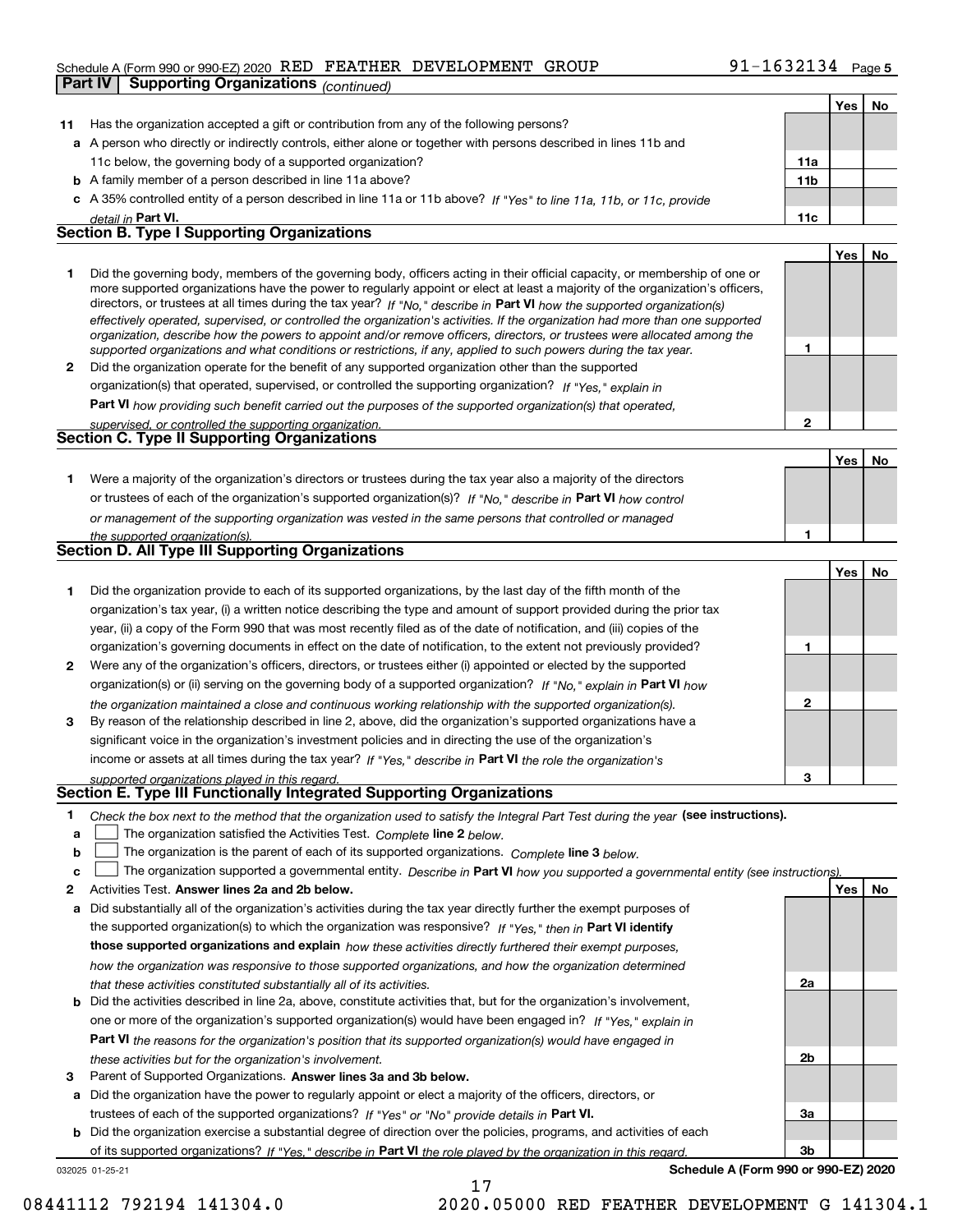|  | Schedule A (Form 990 or 990-EZ) 2020 RED FEATHER DEVELOPMENT GROUP                    |  |  | $91 - 1632134$ Page 6 |  |
|--|---------------------------------------------------------------------------------------|--|--|-----------------------|--|
|  | <b>Part V</b> Type III Non-Functionally Integrated 509(a)(3) Supporting Organizations |  |  |                       |  |

### 1 Check here if the organization satisfied the Integral Part Test as a qualifying trust on Nov. 20, 1970 (explain in Part VI). See instructions. All other Type III non-functionally integrated supporting organizations must complete Sections A through E.

|              | Section A - Adjusted Net Income                                                                                                   | (A) Prior Year | (B) Current Year<br>(optional) |                                |
|--------------|-----------------------------------------------------------------------------------------------------------------------------------|----------------|--------------------------------|--------------------------------|
| 1            | Net short-term capital gain                                                                                                       | 1              |                                |                                |
| $\mathbf{2}$ | Recoveries of prior-year distributions                                                                                            | $\mathbf{2}$   |                                |                                |
| 3            | Other gross income (see instructions)                                                                                             | 3              |                                |                                |
| 4            | Add lines 1 through 3.                                                                                                            | 4              |                                |                                |
| 5            | Depreciation and depletion                                                                                                        | 5              |                                |                                |
| 6            | Portion of operating expenses paid or incurred for production or                                                                  |                |                                |                                |
|              | collection of gross income or for management, conservation, or                                                                    |                |                                |                                |
|              | maintenance of property held for production of income (see instructions)                                                          | 6              |                                |                                |
| 7            | Other expenses (see instructions)                                                                                                 | $\overline{7}$ |                                |                                |
| 8            | Adjusted Net Income (subtract lines 5, 6, and 7 from line 4)                                                                      | 8              |                                |                                |
|              | <b>Section B - Minimum Asset Amount</b>                                                                                           |                | (A) Prior Year                 | (B) Current Year<br>(optional) |
| 1            | Aggregate fair market value of all non-exempt-use assets (see                                                                     |                |                                |                                |
|              | instructions for short tax year or assets held for part of year):                                                                 |                |                                |                                |
|              | a Average monthly value of securities                                                                                             | 1a             |                                |                                |
|              | <b>b</b> Average monthly cash balances                                                                                            | 1 <sub>b</sub> |                                |                                |
|              | c Fair market value of other non-exempt-use assets                                                                                | 1c             |                                |                                |
|              | d Total (add lines 1a, 1b, and 1c)                                                                                                | 1d             |                                |                                |
|              | e Discount claimed for blockage or other factors                                                                                  |                |                                |                                |
|              | (explain in detail in Part VI):                                                                                                   |                |                                |                                |
| $\mathbf{2}$ | Acquisition indebtedness applicable to non-exempt-use assets                                                                      | $\mathbf{2}$   |                                |                                |
| 3            | Subtract line 2 from line 1d.                                                                                                     | 3              |                                |                                |
| 4            | Cash deemed held for exempt use. Enter 0.015 of line 3 (for greater amount,                                                       |                |                                |                                |
|              | see instructions)                                                                                                                 | 4              |                                |                                |
| 5            | Net value of non-exempt-use assets (subtract line 4 from line 3)                                                                  | 5              |                                |                                |
| 6            | Multiply line 5 by 0.035.                                                                                                         | 6              |                                |                                |
| 7            | Recoveries of prior-year distributions                                                                                            | $\overline{7}$ |                                |                                |
| 8            | Minimum Asset Amount (add line 7 to line 6)                                                                                       | 8              |                                |                                |
|              | <b>Section C - Distributable Amount</b>                                                                                           |                |                                | <b>Current Year</b>            |
| 1            | Adjusted net income for prior year (from Section A, line 8, column A)                                                             | 1              |                                |                                |
| 2            | Enter 0.85 of line 1.                                                                                                             | $\overline{2}$ |                                |                                |
| 3            | Minimum asset amount for prior year (from Section B, line 8, column A)                                                            | 3              |                                |                                |
| 4            | Enter greater of line 2 or line 3.                                                                                                | 4              |                                |                                |
| 5            | Income tax imposed in prior year                                                                                                  | 5              |                                |                                |
| 6            | <b>Distributable Amount.</b> Subtract line 5 from line 4, unless subject to                                                       |                |                                |                                |
|              | emergency temporary reduction (see instructions).                                                                                 | 6              |                                |                                |
| 7            | Check here if the current year is the organization's first as a non-functionally integrated Type III supporting organization (see |                |                                |                                |

instructions).

**1**

**Schedule A (Form 990 or 990-EZ) 2020**

032026 01-25-21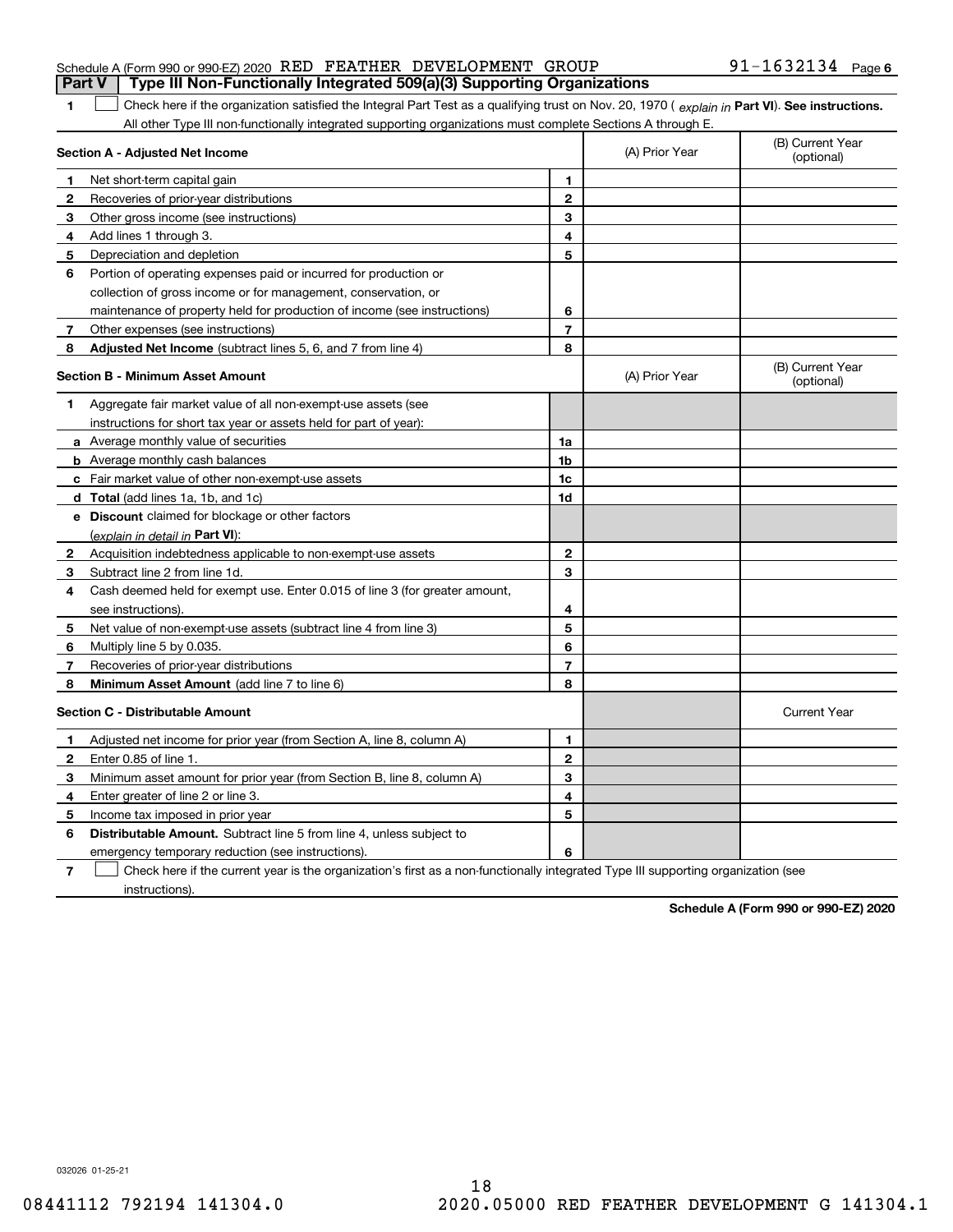#### Schedule A (Form 990 or 990-EZ) 2020  $\,$  RED  $\,$  FEATHER  $\,$  DEVELOPMENT  $\,$  GROUP  $\,$   $\,$  91  $-1632134$   $\,$  Page

|    | Type III Non-Functionally Integrated 509(a)(3) Supporting Organizations<br>Part V<br>(continued) |                             |                                       |                |                                         |
|----|--------------------------------------------------------------------------------------------------|-----------------------------|---------------------------------------|----------------|-----------------------------------------|
|    | <b>Section D - Distributions</b>                                                                 |                             |                                       |                | <b>Current Year</b>                     |
|    | Amounts paid to supported organizations to accomplish exempt purposes                            |                             |                                       | 1              |                                         |
| 2  | Amounts paid to perform activity that directly furthers exempt purposes of supported             |                             |                                       |                |                                         |
|    | organizations, in excess of income from activity                                                 |                             | $\mathbf{2}$                          |                |                                         |
| 3  | Administrative expenses paid to accomplish exempt purposes of supported organizations            |                             |                                       | 3              |                                         |
| 4  | Amounts paid to acquire exempt-use assets                                                        |                             |                                       | 4              |                                         |
| 5  | Qualified set aside amounts (prior IRS approval required - provide details in Part VI)           |                             |                                       | 5              |                                         |
| 6  | Other distributions ( <i>describe in</i> Part VI). See instructions.                             |                             |                                       | 6              |                                         |
| 7  | Total annual distributions. Add lines 1 through 6.                                               |                             |                                       | $\overline{7}$ |                                         |
| 8  | Distributions to attentive supported organizations to which the organization is responsive       |                             |                                       |                |                                         |
|    | (provide details in Part VI). See instructions.                                                  |                             |                                       | 8              |                                         |
| 9  | Distributable amount for 2020 from Section C, line 6                                             |                             |                                       | 9              |                                         |
| 10 | Line 8 amount divided by line 9 amount                                                           |                             |                                       | 10             |                                         |
|    |                                                                                                  | (i)                         | (ii)                                  |                | (iii)                                   |
|    | <b>Section E - Distribution Allocations</b> (see instructions)                                   | <b>Excess Distributions</b> | <b>Underdistributions</b><br>Pre-2020 |                | <b>Distributable</b><br>Amount for 2020 |
| 1  | Distributable amount for 2020 from Section C, line 6                                             |                             |                                       |                |                                         |
| 2  | Underdistributions, if any, for years prior to 2020 (reason-                                     |                             |                                       |                |                                         |
|    | able cause required - explain in Part VI). See instructions.                                     |                             |                                       |                |                                         |
| 3  | Excess distributions carryover, if any, to 2020                                                  |                             |                                       |                |                                         |
|    | a From 2015                                                                                      |                             |                                       |                |                                         |
|    | $b$ From 2016                                                                                    |                             |                                       |                |                                         |
|    | $c$ From 2017                                                                                    |                             |                                       |                |                                         |
|    | <b>d</b> From 2018                                                                               |                             |                                       |                |                                         |
|    | e From 2019                                                                                      |                             |                                       |                |                                         |
|    | f Total of lines 3a through 3e                                                                   |                             |                                       |                |                                         |
|    | g Applied to underdistributions of prior years                                                   |                             |                                       |                |                                         |
|    | <b>h</b> Applied to 2020 distributable amount                                                    |                             |                                       |                |                                         |
|    | Carryover from 2015 not applied (see instructions)                                               |                             |                                       |                |                                         |
|    | Remainder. Subtract lines 3g, 3h, and 3i from line 3f.                                           |                             |                                       |                |                                         |
| 4  | Distributions for 2020 from Section D.                                                           |                             |                                       |                |                                         |
|    | line $7:$                                                                                        |                             |                                       |                |                                         |
|    | a Applied to underdistributions of prior years                                                   |                             |                                       |                |                                         |
|    | <b>b</b> Applied to 2020 distributable amount                                                    |                             |                                       |                |                                         |
|    | c Remainder. Subtract lines 4a and 4b from line 4.                                               |                             |                                       |                |                                         |
| 5  | Remaining underdistributions for years prior to 2020, if                                         |                             |                                       |                |                                         |
|    | any. Subtract lines 3g and 4a from line 2. For result greater                                    |                             |                                       |                |                                         |
|    | than zero, explain in Part VI. See instructions.                                                 |                             |                                       |                |                                         |
| 6  | Remaining underdistributions for 2020. Subtract lines 3h                                         |                             |                                       |                |                                         |
|    | and 4b from line 1. For result greater than zero, explain in                                     |                             |                                       |                |                                         |
|    | <b>Part VI.</b> See instructions.                                                                |                             |                                       |                |                                         |
| 7  | Excess distributions carryover to 2021. Add lines 3j                                             |                             |                                       |                |                                         |
|    | and 4c.                                                                                          |                             |                                       |                |                                         |
| 8  | Breakdown of line 7:                                                                             |                             |                                       |                |                                         |
|    | a Excess from 2016                                                                               |                             |                                       |                |                                         |
|    | <b>b</b> Excess from 2017                                                                        |                             |                                       |                |                                         |
|    | c Excess from 2018                                                                               |                             |                                       |                |                                         |
|    | d Excess from 2019                                                                               |                             |                                       |                |                                         |
|    | e Excess from 2020                                                                               |                             |                                       |                |                                         |

**Schedule A (Form 990 or 990-EZ) 2020**

032027 01-25-21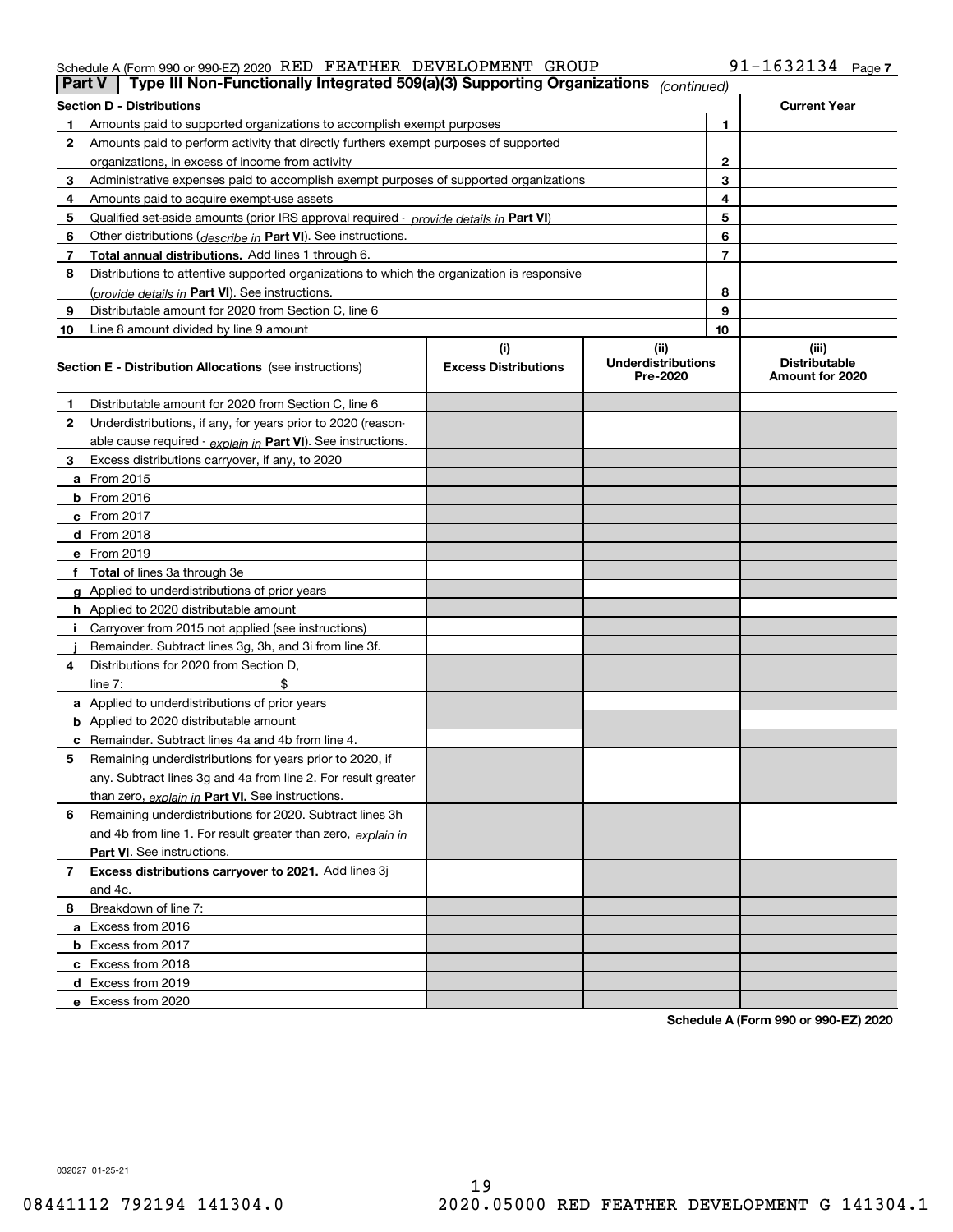| <b>Part VI</b>  | Schedule A (Form 990 or 990-EZ) 2020 RED FEATHER DEVELOPMENT GROUP<br>Supplemental Information. Provide the explanations required by Part II, line 10; Part II, line 17a or 17b; Part III, line 12; |    | $91 - 1632134$ Page 8                                                                                                                                                                                                                                                                            |
|-----------------|-----------------------------------------------------------------------------------------------------------------------------------------------------------------------------------------------------|----|--------------------------------------------------------------------------------------------------------------------------------------------------------------------------------------------------------------------------------------------------------------------------------------------------|
|                 | Section D, lines 5, 6, and 8; and Part V, Section E, lines 2, 5, and 6. Also complete this part for any additional information.<br>(See instructions.)                                              |    | Part IV, Section A, lines 1, 2, 3b, 3c, 4b, 4c, 5a, 6, 9a, 9b, 9c, 11a, 11b, and 11c; Part IV, Section B, lines 1 and 2; Part IV, Section C,<br>line 1; Part IV, Section D, lines 2 and 3; Part IV, Section E, lines 1c, 2a, 2b, 3a, and 3b; Part V, line 1; Part V, Section B, line 1e; Part V, |
|                 |                                                                                                                                                                                                     |    |                                                                                                                                                                                                                                                                                                  |
|                 |                                                                                                                                                                                                     |    |                                                                                                                                                                                                                                                                                                  |
|                 |                                                                                                                                                                                                     |    |                                                                                                                                                                                                                                                                                                  |
|                 |                                                                                                                                                                                                     |    |                                                                                                                                                                                                                                                                                                  |
|                 |                                                                                                                                                                                                     |    |                                                                                                                                                                                                                                                                                                  |
|                 |                                                                                                                                                                                                     |    |                                                                                                                                                                                                                                                                                                  |
|                 |                                                                                                                                                                                                     |    |                                                                                                                                                                                                                                                                                                  |
|                 |                                                                                                                                                                                                     |    |                                                                                                                                                                                                                                                                                                  |
|                 |                                                                                                                                                                                                     |    |                                                                                                                                                                                                                                                                                                  |
|                 |                                                                                                                                                                                                     |    |                                                                                                                                                                                                                                                                                                  |
|                 |                                                                                                                                                                                                     |    |                                                                                                                                                                                                                                                                                                  |
|                 |                                                                                                                                                                                                     |    |                                                                                                                                                                                                                                                                                                  |
|                 |                                                                                                                                                                                                     |    |                                                                                                                                                                                                                                                                                                  |
|                 |                                                                                                                                                                                                     |    |                                                                                                                                                                                                                                                                                                  |
|                 |                                                                                                                                                                                                     |    |                                                                                                                                                                                                                                                                                                  |
|                 |                                                                                                                                                                                                     |    |                                                                                                                                                                                                                                                                                                  |
|                 |                                                                                                                                                                                                     |    |                                                                                                                                                                                                                                                                                                  |
|                 |                                                                                                                                                                                                     |    |                                                                                                                                                                                                                                                                                                  |
|                 |                                                                                                                                                                                                     |    |                                                                                                                                                                                                                                                                                                  |
|                 |                                                                                                                                                                                                     |    |                                                                                                                                                                                                                                                                                                  |
|                 |                                                                                                                                                                                                     |    |                                                                                                                                                                                                                                                                                                  |
|                 |                                                                                                                                                                                                     |    |                                                                                                                                                                                                                                                                                                  |
|                 |                                                                                                                                                                                                     |    |                                                                                                                                                                                                                                                                                                  |
|                 |                                                                                                                                                                                                     |    |                                                                                                                                                                                                                                                                                                  |
|                 |                                                                                                                                                                                                     |    |                                                                                                                                                                                                                                                                                                  |
|                 |                                                                                                                                                                                                     |    |                                                                                                                                                                                                                                                                                                  |
|                 |                                                                                                                                                                                                     |    |                                                                                                                                                                                                                                                                                                  |
|                 |                                                                                                                                                                                                     |    |                                                                                                                                                                                                                                                                                                  |
|                 |                                                                                                                                                                                                     |    |                                                                                                                                                                                                                                                                                                  |
| 032028 01-25-21 |                                                                                                                                                                                                     | 20 | Schedule A (Form 990 or 990-EZ) 2020                                                                                                                                                                                                                                                             |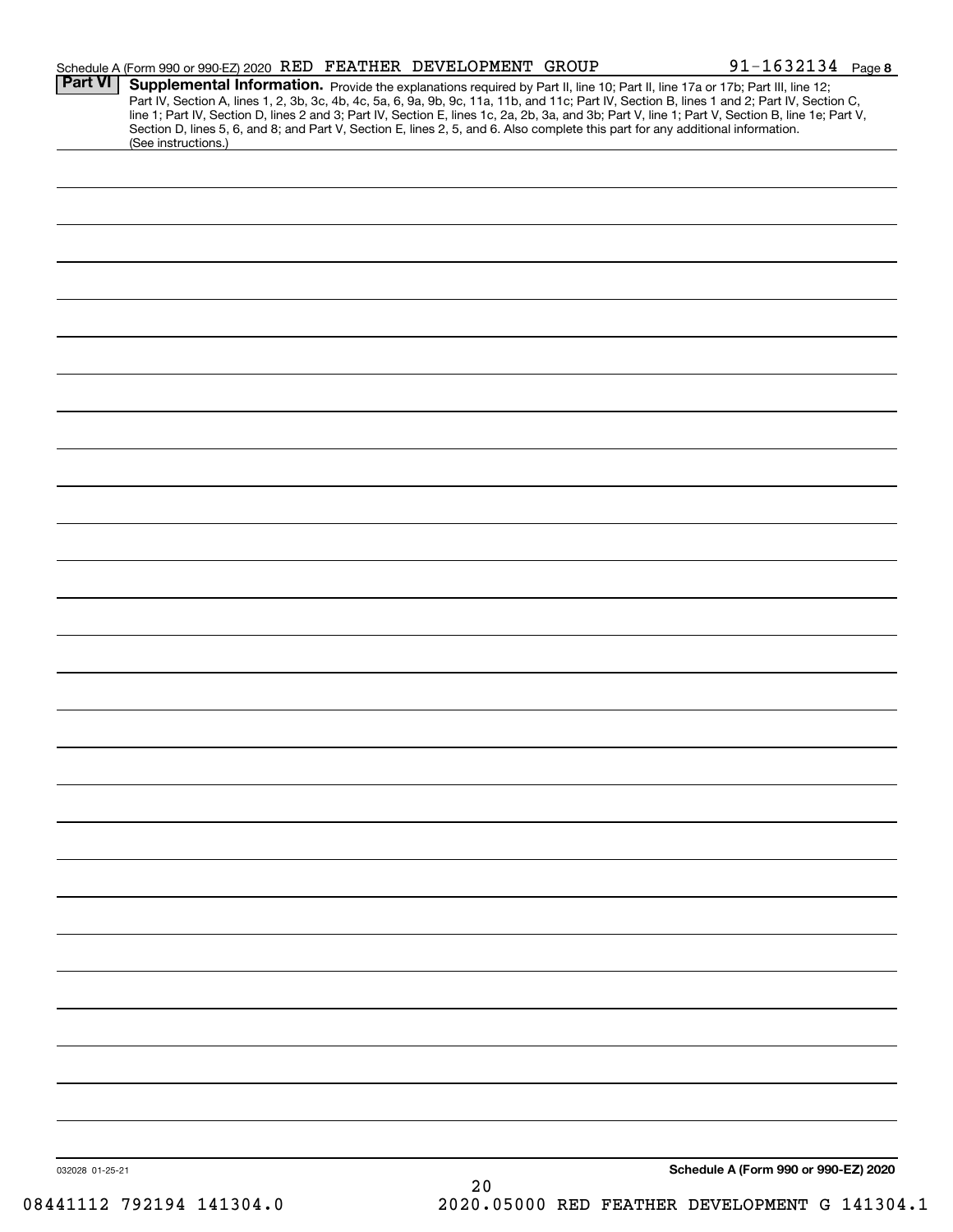Department of the Treasury Internal Revenue Service **(Form 990, 990-EZ, or 990-PF)**

Name of the organization

### \*\* PUBLIC DISCLOSURE COPY \*\*

# **Schedule B Schedule of Contributors**

**| Attach to Form 990, Form 990-EZ, or Form 990-PF. | Go to www.irs.gov/Form990 for the latest information.** OMB No. 1545-0047

**2020**

**Employer identification number**

| $91 - 163$ |
|------------|

|                                | RED FEATHER DEVELOPMENT GROUP | 91-1632134 |
|--------------------------------|-------------------------------|------------|
| Organization type (check one): |                               |            |

| Filers of:         | Section:                                                                  |
|--------------------|---------------------------------------------------------------------------|
| Form 990 or 990-EZ | $\lfloor x \rfloor$ 501(c)( 3) (enter number) organization                |
|                    | 4947(a)(1) nonexempt charitable trust not treated as a private foundation |
|                    | 527 political organization                                                |
| Form 990-PF        | 501(c)(3) exempt private foundation                                       |
|                    | 4947(a)(1) nonexempt charitable trust treated as a private foundation     |
|                    | 501(c)(3) taxable private foundation                                      |

Check if your organization is covered by the **General Rule** or a **Special Rule. Note:**  Only a section 501(c)(7), (8), or (10) organization can check boxes for both the General Rule and a Special Rule. See instructions.

#### **General Rule**

 $\mathcal{L}^{\text{max}}$ 

For an organization filing Form 990, 990-EZ, or 990-PF that received, during the year, contributions totaling \$5,000 or more (in money or property) from any one contributor. Complete Parts I and II. See instructions for determining a contributor's total contributions.

#### **Special Rules**

any one contributor, during the year, total contributions of the greater of  $\,$  (1) \$5,000; or **(2)** 2% of the amount on (i) Form 990, Part VIII, line 1h;  $\boxed{\textbf{X}}$  For an organization described in section 501(c)(3) filing Form 990 or 990-EZ that met the 33 1/3% support test of the regulations under sections 509(a)(1) and 170(b)(1)(A)(vi), that checked Schedule A (Form 990 or 990-EZ), Part II, line 13, 16a, or 16b, and that received from or (ii) Form 990-EZ, line 1. Complete Parts I and II.

For an organization described in section 501(c)(7), (8), or (10) filing Form 990 or 990-EZ that received from any one contributor, during the year, total contributions of more than \$1,000 exclusively for religious, charitable, scientific, literary, or educational purposes, or for the prevention of cruelty to children or animals. Complete Parts I (entering "N/A" in column (b) instead of the contributor name and address), II, and III.  $\mathcal{L}^{\text{max}}$ 

purpose. Don't complete any of the parts unless the **General Rule** applies to this organization because it received *nonexclusively* year, contributions <sub>exclusively</sub> for religious, charitable, etc., purposes, but no such contributions totaled more than \$1,000. If this box is checked, enter here the total contributions that were received during the year for an  $\;$ exclusively religious, charitable, etc., For an organization described in section 501(c)(7), (8), or (10) filing Form 990 or 990-EZ that received from any one contributor, during the religious, charitable, etc., contributions totaling \$5,000 or more during the year  $\Box$ — $\Box$   $\Box$  $\mathcal{L}^{\text{max}}$ 

**Caution:**  An organization that isn't covered by the General Rule and/or the Special Rules doesn't file Schedule B (Form 990, 990-EZ, or 990-PF),  **must** but it answer "No" on Part IV, line 2, of its Form 990; or check the box on line H of its Form 990-EZ or on its Form 990-PF, Part I, line 2, to certify that it doesn't meet the filing requirements of Schedule B (Form 990, 990-EZ, or 990-PF).

**For Paperwork Reduction Act Notice, see the instructions for Form 990, 990-EZ, or 990-PF. Schedule B (Form 990, 990-EZ, or 990-PF) (2020)** LHA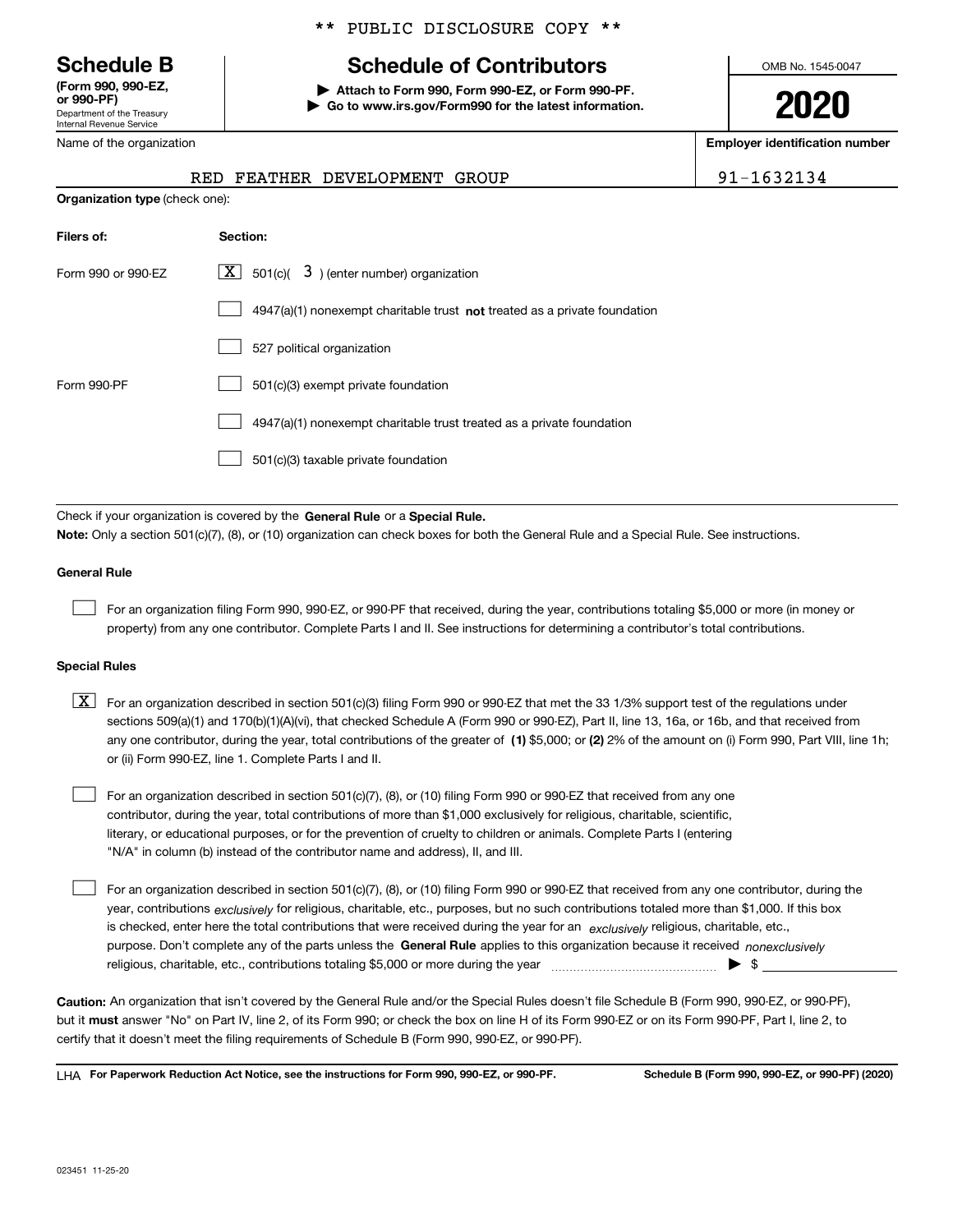**Employer identification number**

## RED FEATHER DEVELOPMENT GROUP | 91-1632134

Chedule B (Form 990, 990-EZ, or 990-PF) (2020)<br>
lame of organization<br> **2Part I Contributors** (see instructions). Use duplicate copies of Part I if additional space is needed.<br> **2Part I Contributors** (see instructions).

| (a)        | (b)                                 | (c)                               | (d)                                                                                                         |
|------------|-------------------------------------|-----------------------------------|-------------------------------------------------------------------------------------------------------------|
| No.        | Name, address, and ZIP + 4          | <b>Total contributions</b>        | Type of contribution                                                                                        |
| 1          |                                     | 207,411.<br>\$                    | $\overline{\mathbf{X}}$<br>Person<br>Payroll<br>Noncash<br>(Complete Part II for<br>noncash contributions.) |
| (a)<br>No. | (b)<br>Name, address, and ZIP + 4   | (c)<br><b>Total contributions</b> | (d)<br>Type of contribution                                                                                 |
| 2          |                                     | 107,844.<br>\$                    | X<br>Person<br>Payroll<br>Noncash<br>(Complete Part II for<br>noncash contributions.)                       |
| (a)<br>No. | (b)<br>Name, address, and ZIP + 4   | (c)<br><b>Total contributions</b> | (d)<br>Type of contribution                                                                                 |
| 3          |                                     | 60,000.<br>\$                     | X<br>Person<br>Payroll<br>Noncash<br>(Complete Part II for<br>noncash contributions.)                       |
| (a)<br>No. | (b)<br>Name, address, and ZIP + 4   | (c)<br><b>Total contributions</b> | (d)<br>Type of contribution                                                                                 |
| 4          |                                     | 30,000.<br>\$                     | X<br>Person<br>Payroll<br>Noncash<br>(Complete Part II for<br>noncash contributions.)                       |
| (a)<br>No. | (b)<br>Name, address, and $ZIP + 4$ | (c)<br><b>Total contributions</b> | (d)<br>Type of contribution                                                                                 |
| 5          |                                     | 41,800.<br>\$                     | $\boxed{\text{X}}$<br>Person<br>Payroll<br>Noncash<br>(Complete Part II for<br>noncash contributions.)      |
| (a)<br>No. | (b)<br>Name, address, and ZIP + 4   | (c)<br><b>Total contributions</b> | (d)<br>Type of contribution                                                                                 |
| 6          |                                     | 419,113.<br>\$                    | $\boxed{\text{X}}$<br>Person<br>Payroll<br>Noncash<br>(Complete Part II for<br>noncash contributions.)      |

023452 11-25-20 **Schedule B (Form 990, 990-EZ, or 990-PF) (2020)**

22

08441112 792194 141304.0 2020.05000 RED FEATHER DEVELOPMENT G 141304.1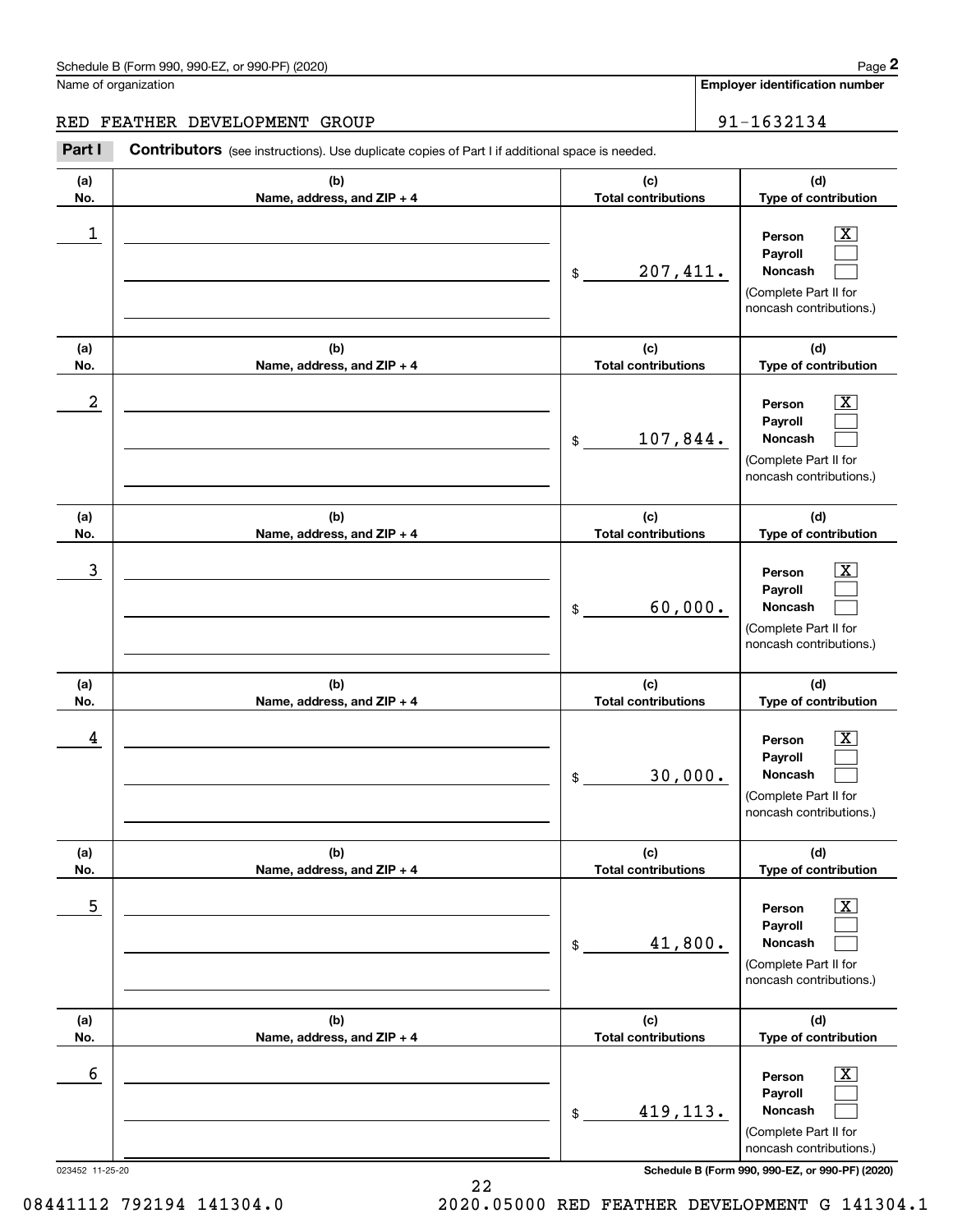**Employer identification number**

## RED FEATHER DEVELOPMENT GROUP | 91-1632134

Chedule B (Form 990, 990-EZ, or 990-PF) (2020)<br>
lame of organization<br> **2Part I Contributors** (see instructions). Use duplicate copies of Part I if additional space is needed.<br> **2Part I Contributors** (see instructions).

| (a)        | (b)                                 | (c)                               | (d)                                                                                   |
|------------|-------------------------------------|-----------------------------------|---------------------------------------------------------------------------------------|
| No.        | Name, address, and ZIP + 4          | <b>Total contributions</b>        | Type of contribution                                                                  |
| 7          |                                     | 33,900.<br>\$                     | x<br>Person<br>Payroll<br>Noncash<br>(Complete Part II for<br>noncash contributions.) |
| (a)<br>No. | (b)<br>Name, address, and ZIP + 4   | (c)<br><b>Total contributions</b> | (d)<br>Type of contribution                                                           |
| 8          |                                     | 31, 223.<br>\$                    | Person<br>x<br>Payroll<br>Noncash<br>(Complete Part II for<br>noncash contributions.) |
| (a)<br>No. | (b)<br>Name, address, and ZIP + 4   | (c)<br><b>Total contributions</b> | (d)<br>Type of contribution                                                           |
|            |                                     | \$                                | Person<br>Payroll<br>Noncash<br>(Complete Part II for<br>noncash contributions.)      |
| (a)<br>No. | (b)<br>Name, address, and ZIP + 4   | (c)<br><b>Total contributions</b> | (d)<br>Type of contribution                                                           |
|            |                                     | \$                                | Person<br>Payroll<br>Noncash<br>(Complete Part II for<br>noncash contributions.)      |
| (a)<br>No. | (b)<br>Name, address, and $ZIP + 4$ | (c)<br>Total contributions        | (d)<br>Type of contribution                                                           |
|            |                                     | \$                                | Person<br>Payroll<br>Noncash<br>(Complete Part II for<br>noncash contributions.)      |
| (a)<br>No. | (b)<br>Name, address, and ZIP + 4   | (c)<br><b>Total contributions</b> | (d)<br>Type of contribution                                                           |
|            |                                     | \$                                | Person<br>Payroll<br>Noncash<br>(Complete Part II for<br>noncash contributions.)      |

023452 11-25-20 **Schedule B (Form 990, 990-EZ, or 990-PF) (2020)**

08441112 792194 141304.0 2020.05000 RED FEATHER DEVELOPMENT G 141304.1

23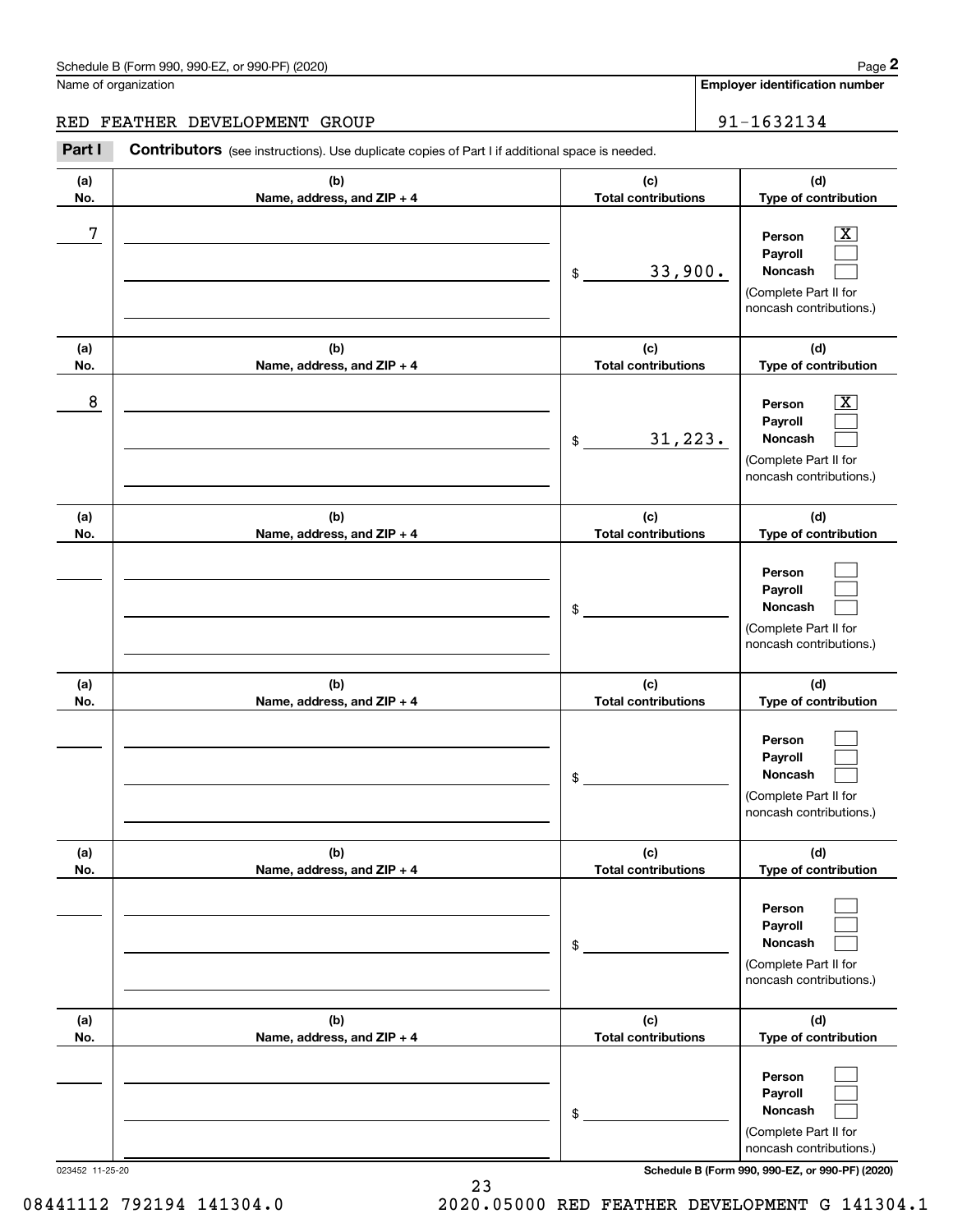**Employer identification number**

RED FEATHER DEVELOPMENT GROUP | 91-1632134

Chedule B (Form 990, 990-EZ, or 990-PF) (2020)<br> **2Part II is additional space is needed.**<br> **2Part II is Additional space is needed.**<br> **Part II Noncash Property** (see instructions). Use duplicate copies of Part II if additi

| (a)<br>No.<br>from<br>Part I | (b)<br>Description of noncash property given | (c)<br>FMV (or estimate)<br>(See instructions.) | (d)<br>Date received                            |
|------------------------------|----------------------------------------------|-------------------------------------------------|-------------------------------------------------|
|                              |                                              | $\sim$                                          |                                                 |
| (a)<br>No.<br>from<br>Part I | (b)<br>Description of noncash property given | (c)<br>FMV (or estimate)<br>(See instructions.) | (d)<br>Date received                            |
|                              |                                              | $\sim$                                          |                                                 |
| (a)<br>No.<br>from<br>Part I | (b)<br>Description of noncash property given | (c)<br>FMV (or estimate)<br>(See instructions.) | (d)<br>Date received                            |
|                              |                                              | $\sim$                                          |                                                 |
| (a)<br>No.<br>from<br>Part I | (b)<br>Description of noncash property given | (c)<br>FMV (or estimate)<br>(See instructions.) | (d)<br>Date received                            |
|                              |                                              | \$                                              |                                                 |
| (a)<br>No.<br>from<br>Part I | (b)<br>Description of noncash property given | (c)<br>FMV (or estimate)<br>(See instructions.) | (d)<br>Date received                            |
|                              |                                              | \$                                              |                                                 |
| (a)<br>No.<br>from<br>Part I | (b)<br>Description of noncash property given | (c)<br>FMV (or estimate)<br>(See instructions.) | (d)<br>Date received                            |
|                              |                                              | \$                                              |                                                 |
| 023453 11-25-20              |                                              |                                                 | Schedule B (Form 990, 990-EZ, or 990-PF) (2020) |

24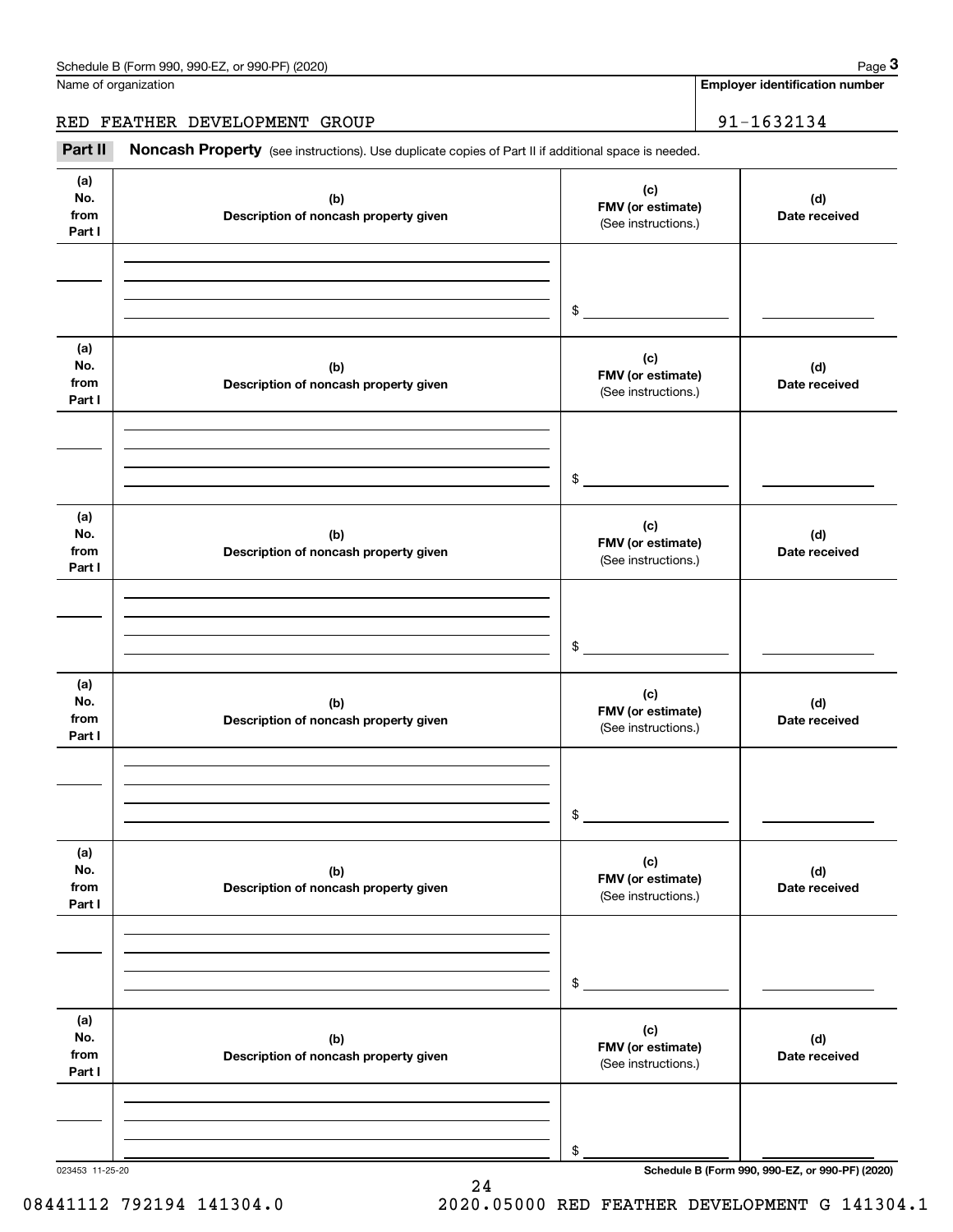|                           | Schedule B (Form 990, 990-EZ, or 990-PF) (2020)                                                                                                                               |                                                        | Page 4                                                                                                                                                                                                                                                                                                                                              |  |  |  |
|---------------------------|-------------------------------------------------------------------------------------------------------------------------------------------------------------------------------|--------------------------------------------------------|-----------------------------------------------------------------------------------------------------------------------------------------------------------------------------------------------------------------------------------------------------------------------------------------------------------------------------------------------------|--|--|--|
|                           | Name of organization                                                                                                                                                          |                                                        | <b>Employer identification number</b>                                                                                                                                                                                                                                                                                                               |  |  |  |
|                           | RED FEATHER DEVELOPMENT GROUP                                                                                                                                                 |                                                        | 91-1632134                                                                                                                                                                                                                                                                                                                                          |  |  |  |
| Part III                  | from any one contributor. Complete columns (a) through (e) and the following line entry. For organizations<br>Use duplicate copies of Part III if additional space is needed. |                                                        | Exclusively religious, charitable, etc., contributions to organizations described in section 501(c)(7), (8), or (10) that total more than \$1,000 for the year<br>completing Part III, enter the total of exclusively religious, charitable, etc., contributions of \$1,000 or less for the year. (Enter this info. once.) $\blacktriangleright$ \$ |  |  |  |
| (a) No.<br>from<br>Part I | (b) Purpose of gift                                                                                                                                                           | (c) Use of gift                                        | (d) Description of how gift is held                                                                                                                                                                                                                                                                                                                 |  |  |  |
|                           |                                                                                                                                                                               |                                                        |                                                                                                                                                                                                                                                                                                                                                     |  |  |  |
|                           |                                                                                                                                                                               | (e) Transfer of gift                                   |                                                                                                                                                                                                                                                                                                                                                     |  |  |  |
|                           | Transferee's name, address, and $ZIP + 4$                                                                                                                                     |                                                        | Relationship of transferor to transferee                                                                                                                                                                                                                                                                                                            |  |  |  |
|                           |                                                                                                                                                                               |                                                        |                                                                                                                                                                                                                                                                                                                                                     |  |  |  |
| (a) No.<br>from<br>Part I | (b) Purpose of gift                                                                                                                                                           | (c) Use of gift<br>(d) Description of how gift is held |                                                                                                                                                                                                                                                                                                                                                     |  |  |  |
|                           |                                                                                                                                                                               |                                                        |                                                                                                                                                                                                                                                                                                                                                     |  |  |  |
|                           | (e) Transfer of gift                                                                                                                                                          |                                                        |                                                                                                                                                                                                                                                                                                                                                     |  |  |  |
|                           | Transferee's name, address, and $ZIP + 4$                                                                                                                                     |                                                        | Relationship of transferor to transferee                                                                                                                                                                                                                                                                                                            |  |  |  |
| (a) No.<br>from           | (b) Purpose of gift                                                                                                                                                           | (c) Use of gift                                        | (d) Description of how gift is held                                                                                                                                                                                                                                                                                                                 |  |  |  |
| Part I                    |                                                                                                                                                                               |                                                        |                                                                                                                                                                                                                                                                                                                                                     |  |  |  |
|                           |                                                                                                                                                                               | (e) Transfer of gift                                   |                                                                                                                                                                                                                                                                                                                                                     |  |  |  |
|                           | Transferee's name, address, and ZIP + 4                                                                                                                                       |                                                        | Relationship of transferor to transferee                                                                                                                                                                                                                                                                                                            |  |  |  |
|                           |                                                                                                                                                                               |                                                        |                                                                                                                                                                                                                                                                                                                                                     |  |  |  |
| (a) No.<br>from<br>Part I | (b) Purpose of gift                                                                                                                                                           | (c) Use of gift                                        | (d) Description of how gift is held                                                                                                                                                                                                                                                                                                                 |  |  |  |
|                           |                                                                                                                                                                               |                                                        |                                                                                                                                                                                                                                                                                                                                                     |  |  |  |
|                           |                                                                                                                                                                               | (e) Transfer of gift                                   |                                                                                                                                                                                                                                                                                                                                                     |  |  |  |
|                           | Transferee's name, address, and ZIP + 4                                                                                                                                       |                                                        | Relationship of transferor to transferee                                                                                                                                                                                                                                                                                                            |  |  |  |
|                           |                                                                                                                                                                               |                                                        |                                                                                                                                                                                                                                                                                                                                                     |  |  |  |

25

023454 11-25-20

**Schedule B (Form 990, 990-EZ, or 990-PF) (2020)**

08441112 792194 141304.0 2020.05000 RED FEATHER DEVELOPMENT G 141304.1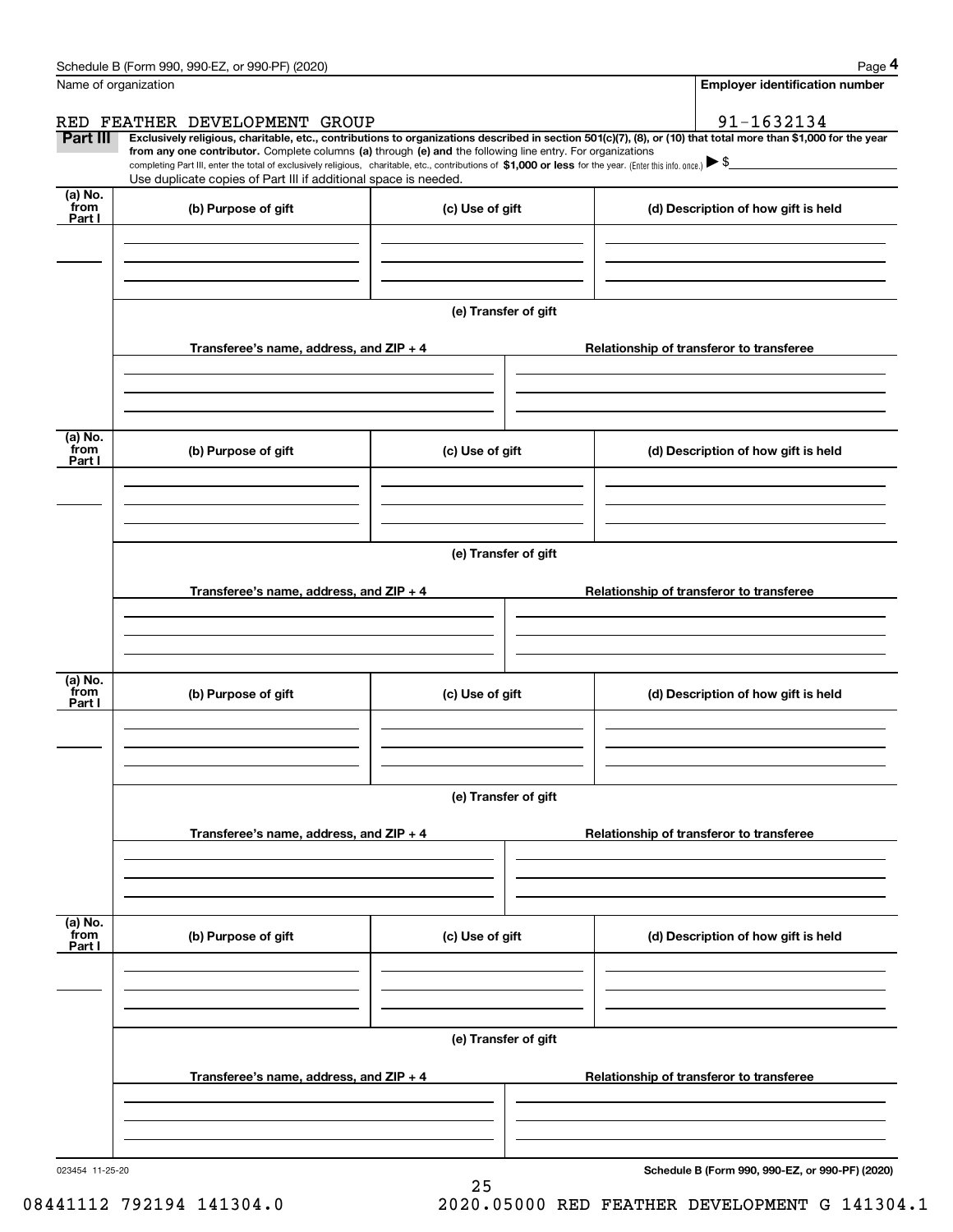| <b>SCHEDULE D</b> |  |
|-------------------|--|
|-------------------|--|

# **SCHEDULE D Supplemental Financial Statements**

(Form 990)<br>
Pepartment of the Treasury<br>
Department of the Treasury<br>
Department of the Treasury<br>
Department of the Treasury<br> **Co to www.irs.gov/Form990 for instructions and the latest information.**<br> **Co to www.irs.gov/Form9** 



Department of the Treasury Internal Revenue Service

|         | Name of the organization                                                                                                                       |                         |                                                    |                          | <b>Employer identification number</b> |            |           |
|---------|------------------------------------------------------------------------------------------------------------------------------------------------|-------------------------|----------------------------------------------------|--------------------------|---------------------------------------|------------|-----------|
|         | RED FEATHER DEVELOPMENT GROUP<br>Organizations Maintaining Donor Advised Funds or Other Similar Funds or Accounts. Complete if the             |                         |                                                    |                          |                                       | 91-1632134 |           |
| Part I  |                                                                                                                                                |                         |                                                    |                          |                                       |            |           |
|         | organization answered "Yes" on Form 990, Part IV, line 6.                                                                                      | (a) Donor advised funds |                                                    |                          | (b) Funds and other accounts          |            |           |
|         |                                                                                                                                                |                         |                                                    |                          |                                       |            |           |
| 1       |                                                                                                                                                |                         |                                                    |                          |                                       |            |           |
| 2       | Aggregate value of contributions to (during year)                                                                                              |                         |                                                    |                          |                                       |            |           |
| 3       | Aggregate value of grants from (during year)                                                                                                   |                         |                                                    |                          |                                       |            |           |
| 4       |                                                                                                                                                |                         |                                                    |                          |                                       |            |           |
| 5       | Did the organization inform all donors and donor advisors in writing that the assets held in donor advised funds                               |                         |                                                    |                          |                                       |            |           |
|         |                                                                                                                                                |                         |                                                    |                          |                                       | Yes        | No        |
| 6       | Did the organization inform all grantees, donors, and donor advisors in writing that grant funds can be used only                              |                         |                                                    |                          |                                       |            |           |
|         | for charitable purposes and not for the benefit of the donor or donor advisor, or for any other purpose conferring                             |                         |                                                    |                          |                                       |            |           |
| Part II | impermissible private benefit?<br>Conservation Easements. Complete if the organization answered "Yes" on Form 990, Part IV, line 7.            |                         |                                                    |                          |                                       | Yes        | No        |
| 1       | Purpose(s) of conservation easements held by the organization (check all that apply).                                                          |                         |                                                    |                          |                                       |            |           |
|         | Preservation of land for public use (for example, recreation or education)                                                                     |                         | Preservation of a historically important land area |                          |                                       |            |           |
|         | Protection of natural habitat                                                                                                                  |                         | Preservation of a certified historic structure     |                          |                                       |            |           |
|         | Preservation of open space                                                                                                                     |                         |                                                    |                          |                                       |            |           |
| 2       | Complete lines 2a through 2d if the organization held a qualified conservation contribution in the form of a conservation easement on the last |                         |                                                    |                          |                                       |            |           |
|         | day of the tax year.                                                                                                                           |                         |                                                    |                          | Held at the End of the Tax Year       |            |           |
| а       | Total number of conservation easements                                                                                                         |                         |                                                    | 2a                       |                                       |            |           |
| b       | Total acreage restricted by conservation easements                                                                                             |                         |                                                    | 2b                       |                                       |            |           |
| с       |                                                                                                                                                |                         |                                                    | 2c                       |                                       |            |           |
| d       | Number of conservation easements included in (c) acquired after 7/25/06, and not on a historic structure                                       |                         |                                                    |                          |                                       |            |           |
|         |                                                                                                                                                |                         |                                                    | 2d                       |                                       |            |           |
| 3       | Number of conservation easements modified, transferred, released, extinguished, or terminated by the organization during the tax               |                         |                                                    |                          |                                       |            |           |
|         | $year \blacktriangleright$                                                                                                                     |                         |                                                    |                          |                                       |            |           |
| 4       | Number of states where property subject to conservation easement is located >                                                                  |                         |                                                    |                          |                                       |            |           |
| 5       | Does the organization have a written policy regarding the periodic monitoring, inspection, handling of                                         |                         |                                                    |                          |                                       |            |           |
|         | violations, and enforcement of the conservation easements it holds?                                                                            |                         |                                                    |                          |                                       | Yes        | <b>No</b> |
| 6       | Staff and volunteer hours devoted to monitoring, inspecting, handling of violations, and enforcing conservation easements during the year      |                         |                                                    |                          |                                       |            |           |
|         |                                                                                                                                                |                         |                                                    |                          |                                       |            |           |
| 7       | Amount of expenses incurred in monitoring, inspecting, handling of violations, and enforcing conservation easements during the year            |                         |                                                    |                          |                                       |            |           |
|         | ► \$                                                                                                                                           |                         |                                                    |                          |                                       |            |           |
| 8       | Does each conservation easement reported on line 2(d) above satisfy the requirements of section 170(h)(4)(B)(i)                                |                         |                                                    |                          |                                       |            |           |
|         |                                                                                                                                                |                         |                                                    |                          |                                       | Yes        | No        |
|         | In Part XIII, describe how the organization reports conservation easements in its revenue and expense statement and                            |                         |                                                    |                          |                                       |            |           |
|         | balance sheet, and include, if applicable, the text of the footnote to the organization's financial statements that describes the              |                         |                                                    |                          |                                       |            |           |
|         | organization's accounting for conservation easements.                                                                                          |                         |                                                    |                          |                                       |            |           |
|         | Organizations Maintaining Collections of Art, Historical Treasures, or Other Similar Assets.<br>Part III                                       |                         |                                                    |                          |                                       |            |           |
|         | Complete if the organization answered "Yes" on Form 990, Part IV, line 8.                                                                      |                         |                                                    |                          |                                       |            |           |
|         | 1a If the organization elected, as permitted under FASB ASC 958, not to report in its revenue statement and balance sheet works                |                         |                                                    |                          |                                       |            |           |
|         | of art, historical treasures, or other similar assets held for public exhibition, education, or research in furtherance of public              |                         |                                                    |                          |                                       |            |           |
|         | service, provide in Part XIII the text of the footnote to its financial statements that describes these items.                                 |                         |                                                    |                          |                                       |            |           |
|         | <b>b</b> If the organization elected, as permitted under FASB ASC 958, to report in its revenue statement and balance sheet works of           |                         |                                                    |                          |                                       |            |           |
|         | art, historical treasures, or other similar assets held for public exhibition, education, or research in furtherance of public service,        |                         |                                                    |                          |                                       |            |           |
|         | provide the following amounts relating to these items:                                                                                         |                         |                                                    |                          |                                       |            |           |
|         |                                                                                                                                                |                         |                                                    |                          | \$                                    |            |           |
|         | (ii) Assets included in Form 990, Part X                                                                                                       |                         |                                                    | $\blacktriangleright$ \$ |                                       |            |           |
| 2       | If the organization received or held works of art, historical treasures, or other similar assets for financial gain, provide                   |                         |                                                    |                          |                                       |            |           |
|         | the following amounts required to be reported under FASB ASC 958 relating to these items:                                                      |                         |                                                    |                          |                                       |            |           |
| a       |                                                                                                                                                |                         |                                                    | $\blacktriangleright$ s  | - \$                                  |            |           |
|         | <b>b</b> Assets included in Form 990, Part X<br>LHA For Paperwork Reduction Act Notice, see the Instructions for Form 990.                     |                         |                                                    |                          | Schedule D (Form 990) 2020            |            |           |
|         | 032051 12-01-20                                                                                                                                |                         |                                                    |                          |                                       |            |           |
|         |                                                                                                                                                | 26                      |                                                    |                          |                                       |            |           |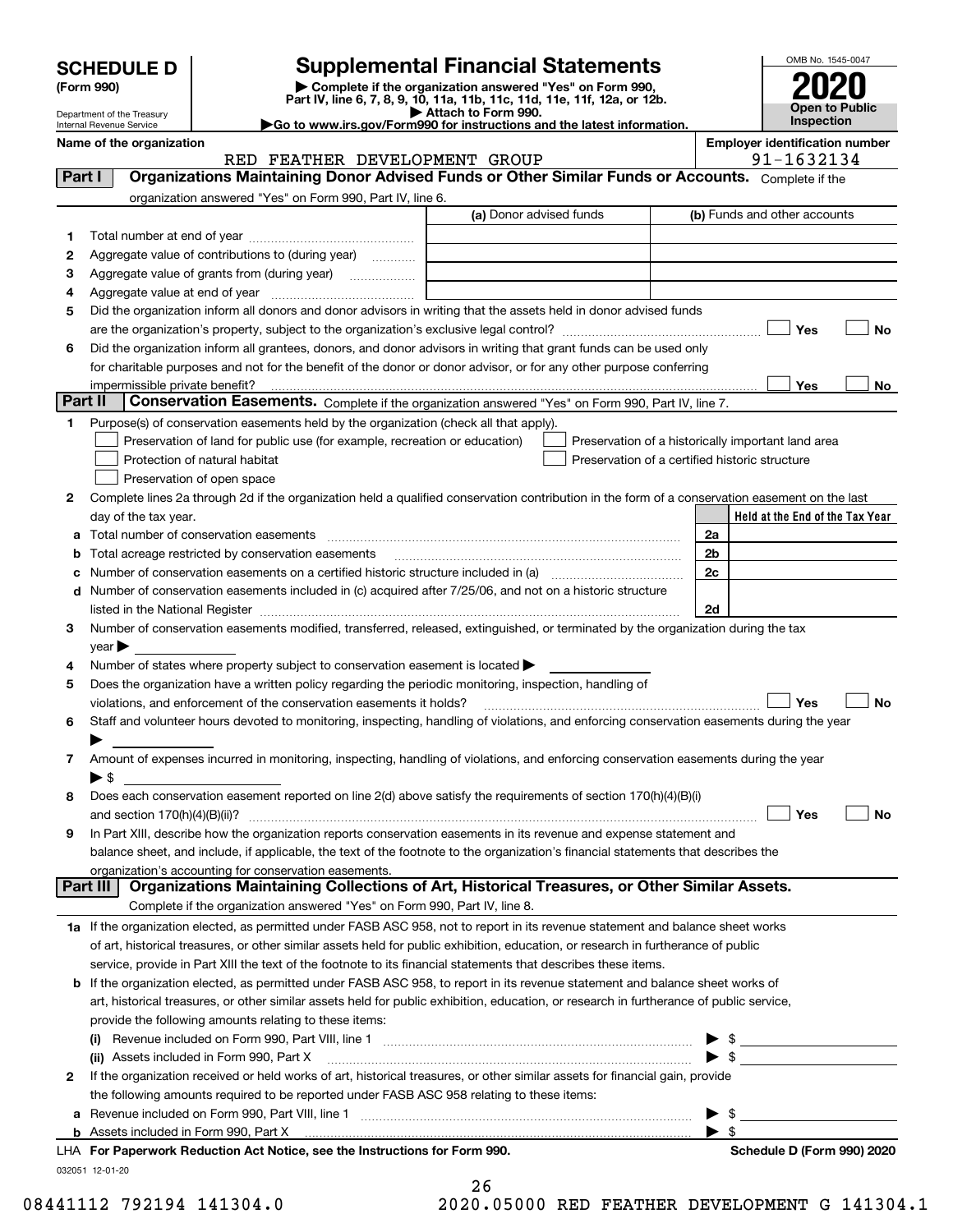|        | Schedule D (Form 990) 2020                                                                                                                                                                                                     | RED FEATHER DEVELOPMENT GROUP |   |                                                      |                    |                      | 91-1632134 Page 2 |                     |     |      |
|--------|--------------------------------------------------------------------------------------------------------------------------------------------------------------------------------------------------------------------------------|-------------------------------|---|------------------------------------------------------|--------------------|----------------------|-------------------|---------------------|-----|------|
|        | Part III<br>Organizations Maintaining Collections of Art, Historical Treasures, or Other Similar Assets (continued)                                                                                                            |                               |   |                                                      |                    |                      |                   |                     |     |      |
| 3      | Using the organization's acquisition, accession, and other records, check any of the following that make significant use of its                                                                                                |                               |   |                                                      |                    |                      |                   |                     |     |      |
|        | collection items (check all that apply):                                                                                                                                                                                       |                               |   |                                                      |                    |                      |                   |                     |     |      |
| a      | Public exhibition                                                                                                                                                                                                              | d                             |   | Loan or exchange program                             |                    |                      |                   |                     |     |      |
| b      | Scholarly research                                                                                                                                                                                                             | е                             |   | Other <b>Committee Committee Committee Committee</b> |                    |                      |                   |                     |     |      |
| c      | Preservation for future generations                                                                                                                                                                                            |                               |   |                                                      |                    |                      |                   |                     |     |      |
| 4      | Provide a description of the organization's collections and explain how they further the organization's exempt purpose in Part XIII.                                                                                           |                               |   |                                                      |                    |                      |                   |                     |     |      |
| 5      | During the year, did the organization solicit or receive donations of art, historical treasures, or other similar assets                                                                                                       |                               |   |                                                      |                    |                      |                   |                     |     |      |
|        | to be sold to raise funds rather than to be maintained as part of the organization's collection?                                                                                                                               |                               |   |                                                      |                    |                      |                   | Yes                 |     | No   |
|        | <b>Part IV</b><br>Escrow and Custodial Arrangements. Complete if the organization answered "Yes" on Form 990, Part IV, line 9, or                                                                                              |                               |   |                                                      |                    |                      |                   |                     |     |      |
|        | reported an amount on Form 990, Part X, line 21.                                                                                                                                                                               |                               |   |                                                      |                    |                      |                   |                     |     |      |
|        | 1a Is the organization an agent, trustee, custodian or other intermediary for contributions or other assets not included                                                                                                       |                               |   |                                                      |                    |                      |                   |                     |     |      |
|        | on Form 990, Part X? [11] matter and the contract of the contract of the contract of the contract of the contract of the contract of the contract of the contract of the contract of the contract of the contract of the contr |                               |   |                                                      |                    |                      |                   | Yes                 |     | No   |
|        | If "Yes," explain the arrangement in Part XIII and complete the following table:                                                                                                                                               |                               |   |                                                      |                    |                      |                   |                     |     |      |
|        |                                                                                                                                                                                                                                |                               |   |                                                      |                    |                      |                   | Amount              |     |      |
| c      | Beginning balance                                                                                                                                                                                                              |                               |   |                                                      |                    | 1c                   |                   |                     |     |      |
| d      | Additions during the year manufactured and an annual contract of the year manufactured and a set of the year manufactured and a set of the year manufactured and a set of the year manufactured and a set of the set of the se |                               |   |                                                      |                    | 1d                   |                   |                     |     |      |
| е      | Distributions during the year measurement contains and all the state of the state of the state of the state of                                                                                                                 |                               |   |                                                      |                    | 1e                   |                   |                     |     |      |
|        | Ending balance manufactured and contact the contract of the contract of the contract of the contract of the contract of the contract of the contract of the contract of the contract of the contract of the contract of the co |                               |   |                                                      |                    | 1f                   |                   |                     |     |      |
|        | 2a Did the organization include an amount on Form 990, Part X, line 21, for escrow or custodial account liability?                                                                                                             |                               |   |                                                      |                    |                      |                   | Yes                 |     | No   |
|        | <b>b</b> If "Yes," explain the arrangement in Part XIII. Check here if the explanation has been provided on Part XIII                                                                                                          |                               |   |                                                      |                    |                      |                   |                     |     |      |
| Part V | Endowment Funds. Complete if the organization answered "Yes" on Form 990, Part IV, line 10.                                                                                                                                    |                               |   |                                                      |                    |                      |                   |                     |     |      |
|        |                                                                                                                                                                                                                                | (a) Current year              |   | (b) Prior year                                       | (c) Two years back | (d) Three years back |                   | (e) Four years back |     |      |
| 1a     | Beginning of year balance                                                                                                                                                                                                      |                               |   |                                                      |                    |                      |                   |                     |     |      |
| b      |                                                                                                                                                                                                                                |                               |   |                                                      |                    |                      |                   |                     |     |      |
|        | Net investment earnings, gains, and losses                                                                                                                                                                                     |                               |   |                                                      |                    |                      |                   |                     |     |      |
| a      |                                                                                                                                                                                                                                |                               |   |                                                      |                    |                      |                   |                     |     |      |
| е      | Other expenditures for facilities                                                                                                                                                                                              |                               |   |                                                      |                    |                      |                   |                     |     |      |
|        | and programs                                                                                                                                                                                                                   |                               |   |                                                      |                    |                      |                   |                     |     |      |
| Ť.     | Administrative expenses                                                                                                                                                                                                        |                               |   |                                                      |                    |                      |                   |                     |     |      |
| g      | End of year balance                                                                                                                                                                                                            |                               |   |                                                      |                    |                      |                   |                     |     |      |
| 2      | Provide the estimated percentage of the current year end balance (line 1g, column (a)) held as:                                                                                                                                |                               |   |                                                      |                    |                      |                   |                     |     |      |
|        | Board designated or quasi-endowment > ____                                                                                                                                                                                     |                               | % |                                                      |                    |                      |                   |                     |     |      |
| b      | Permanent endowment > _______________                                                                                                                                                                                          | %                             |   |                                                      |                    |                      |                   |                     |     |      |
| c      | Term endowment $\blacktriangleright$                                                                                                                                                                                           | %                             |   |                                                      |                    |                      |                   |                     |     |      |
|        | The percentages on lines 2a, 2b, and 2c should equal 100%.<br>3a Are there endowment funds not in the possession of the organization that are held and administered for the organization                                       |                               |   |                                                      |                    |                      |                   |                     |     |      |
|        |                                                                                                                                                                                                                                |                               |   |                                                      |                    |                      |                   |                     | Yes | No   |
|        | by:<br>(i)                                                                                                                                                                                                                     |                               |   |                                                      |                    |                      |                   | 3a(i)               |     |      |
|        |                                                                                                                                                                                                                                |                               |   |                                                      |                    |                      |                   | 3a(ii)              |     |      |
|        |                                                                                                                                                                                                                                |                               |   |                                                      |                    |                      |                   | 3b                  |     |      |
| 4      | Describe in Part XIII the intended uses of the organization's endowment funds.                                                                                                                                                 |                               |   |                                                      |                    |                      |                   |                     |     |      |
|        | Land, Buildings, and Equipment.<br><b>Part VI</b>                                                                                                                                                                              |                               |   |                                                      |                    |                      |                   |                     |     |      |
|        | Complete if the organization answered "Yes" on Form 990, Part IV, line 11a. See Form 990, Part X, line 10.                                                                                                                     |                               |   |                                                      |                    |                      |                   |                     |     |      |
|        | Description of property                                                                                                                                                                                                        | (a) Cost or other             |   | (b) Cost or other                                    |                    | (c) Accumulated      |                   | (d) Book value      |     |      |
|        |                                                                                                                                                                                                                                | basis (investment)            |   | basis (other)                                        |                    | depreciation         |                   |                     |     |      |
|        |                                                                                                                                                                                                                                |                               |   |                                                      |                    |                      |                   |                     |     |      |
| b      |                                                                                                                                                                                                                                |                               |   |                                                      |                    |                      |                   |                     |     |      |
|        |                                                                                                                                                                                                                                |                               |   |                                                      |                    |                      |                   |                     |     |      |
| d      |                                                                                                                                                                                                                                |                               |   |                                                      | 83,834.            | 83,634.              |                   |                     |     | 200. |
|        | e Other                                                                                                                                                                                                                        |                               |   |                                                      |                    |                      |                   |                     |     |      |
|        |                                                                                                                                                                                                                                |                               |   |                                                      |                    |                      |                   |                     |     | 200. |
|        |                                                                                                                                                                                                                                |                               |   |                                                      |                    |                      |                   |                     |     |      |

**Schedule D (Form 990) 2020**

032052 12-01-20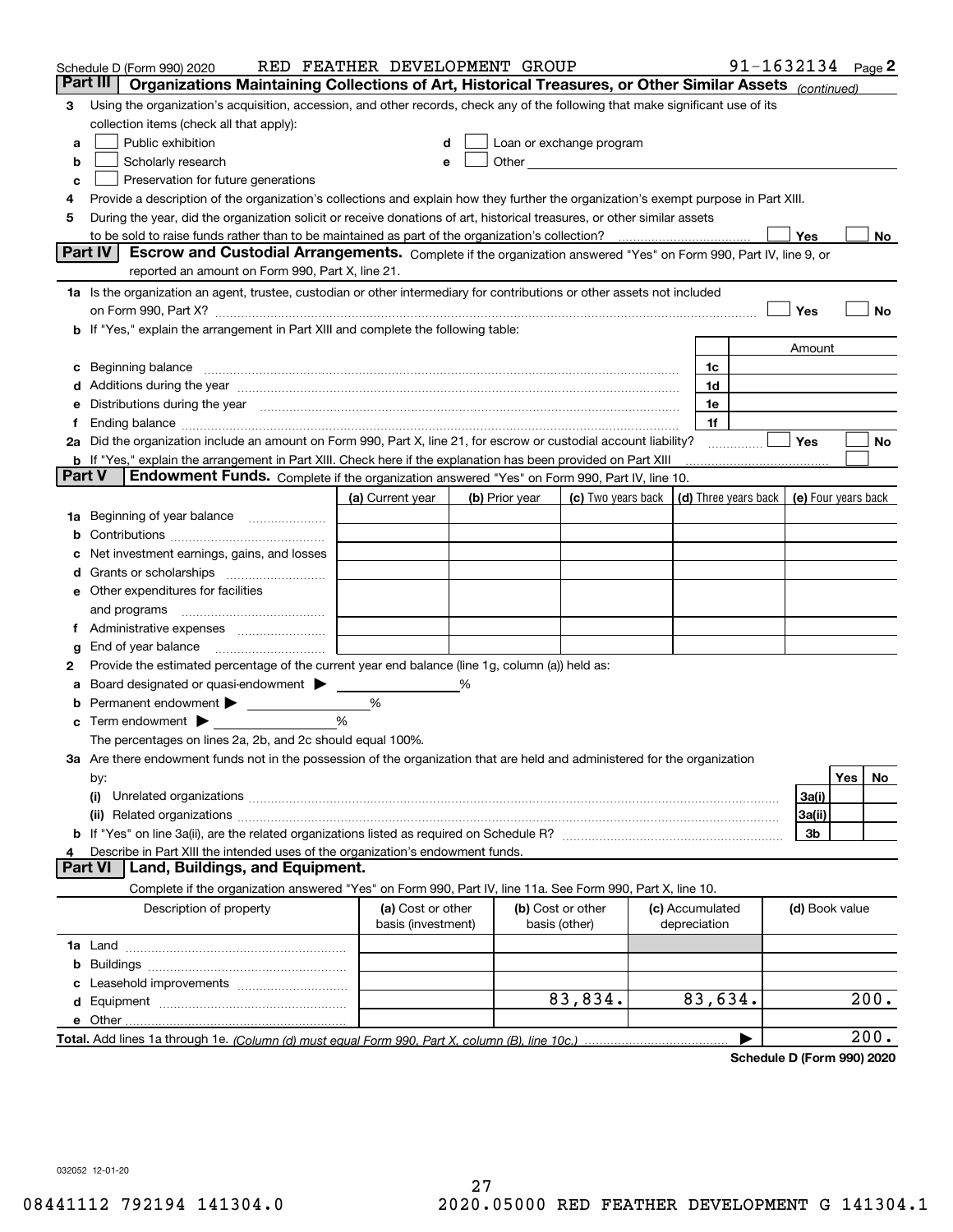| 91-1632134 $_{Page}$<br>RED FEATHER DEVELOPMENT GROUP<br>Schedule D (Form 990) 2020 |  |  |
|-------------------------------------------------------------------------------------|--|--|
|-------------------------------------------------------------------------------------|--|--|

### (a) Description of security or category (including name of security)  $\vert$  (b) Book value  $\vert$  (c) **(1)** Financial derivatives ~~~~~~~~~~~~~~~**(2)** Closely held equity interests **(3)**OtherComplete if the organization answered "Yes" on Form 990, Part IV, line 11b. See Form 990, Part X, line 12.  $(b)$  Book value  $\vert$  (c) Method of valuation: Cost or end-of-year market value (A)(B)(C)(D)(E)(F)(G)**3Part VII Investments - Other Securities.**

# Total. (Col. (b) must equal Form 990, Part X, col. (B) line 12.)

## **Part VIII Investments - Program Related.**

Complete if the organization answered "Yes" on Form 990, Part IV, line 11c. See Form 990, Part X, line 13.

| (a) Description of investment                                       | (b) Book value | (c) Method of valuation: Cost or end-of-year market value |
|---------------------------------------------------------------------|----------------|-----------------------------------------------------------|
| (1)                                                                 |                |                                                           |
| (2)                                                                 |                |                                                           |
| $\frac{1}{2}$                                                       |                |                                                           |
| (4)                                                                 |                |                                                           |
| $\left(5\right)$                                                    |                |                                                           |
| (6)                                                                 |                |                                                           |
| (7)                                                                 |                |                                                           |
| (8)                                                                 |                |                                                           |
| (9)                                                                 |                |                                                           |
| Total. (Col. (b) must equal Form 990, Part X, col. (B) line $13.$ ) |                |                                                           |

### **Part IX Other Assets.**

(H)

Complete if the organization answered "Yes" on Form 990, Part IV, line 11d. See Form 990, Part X, line 15.

| (a) Description                                                                                                                       | (b) Book value |
|---------------------------------------------------------------------------------------------------------------------------------------|----------------|
| (1)                                                                                                                                   |                |
| (2)                                                                                                                                   |                |
| (3)                                                                                                                                   |                |
| (4)                                                                                                                                   |                |
| (5)                                                                                                                                   |                |
| (6)                                                                                                                                   |                |
| (7)                                                                                                                                   |                |
| (8)                                                                                                                                   |                |
| (9)                                                                                                                                   |                |
|                                                                                                                                       |                |
| Total. (Column (b) must equal Form 990, Part X, col. (B) line 15.) ………………………………………………………………………………………<br>  Part X   Other Liabilities. |                |

**1.(a)** Description of liability **Book value** Book value Book value Book value Book value **Total.**  *(Column (b) must equal Form 990, Part X, col. (B) line 25.)* Complete if the organization answered "Yes" on Form 990, Part IV, line 11e or 11f. See Form 990, Part X, line 25. (1)(2)(3)(4)(5)(6)(7)(8)(9)Federal income taxes  $\blacktriangleright$ COMPENSATED ABSENCES PAYABLE 12,126. 12,126.

**2.**Liability for uncertain tax positions. In Part XIII, provide the text of the footnote to the organization's financial statements that reports the organization's liability for uncertain tax positions under FASB ASC 740. Check here if the text of the footnote has been provided in Part XIII  $\mathcal{L}^{\text{max}}$ 

**Schedule D (Form 990) 2020**

032053 12-01-20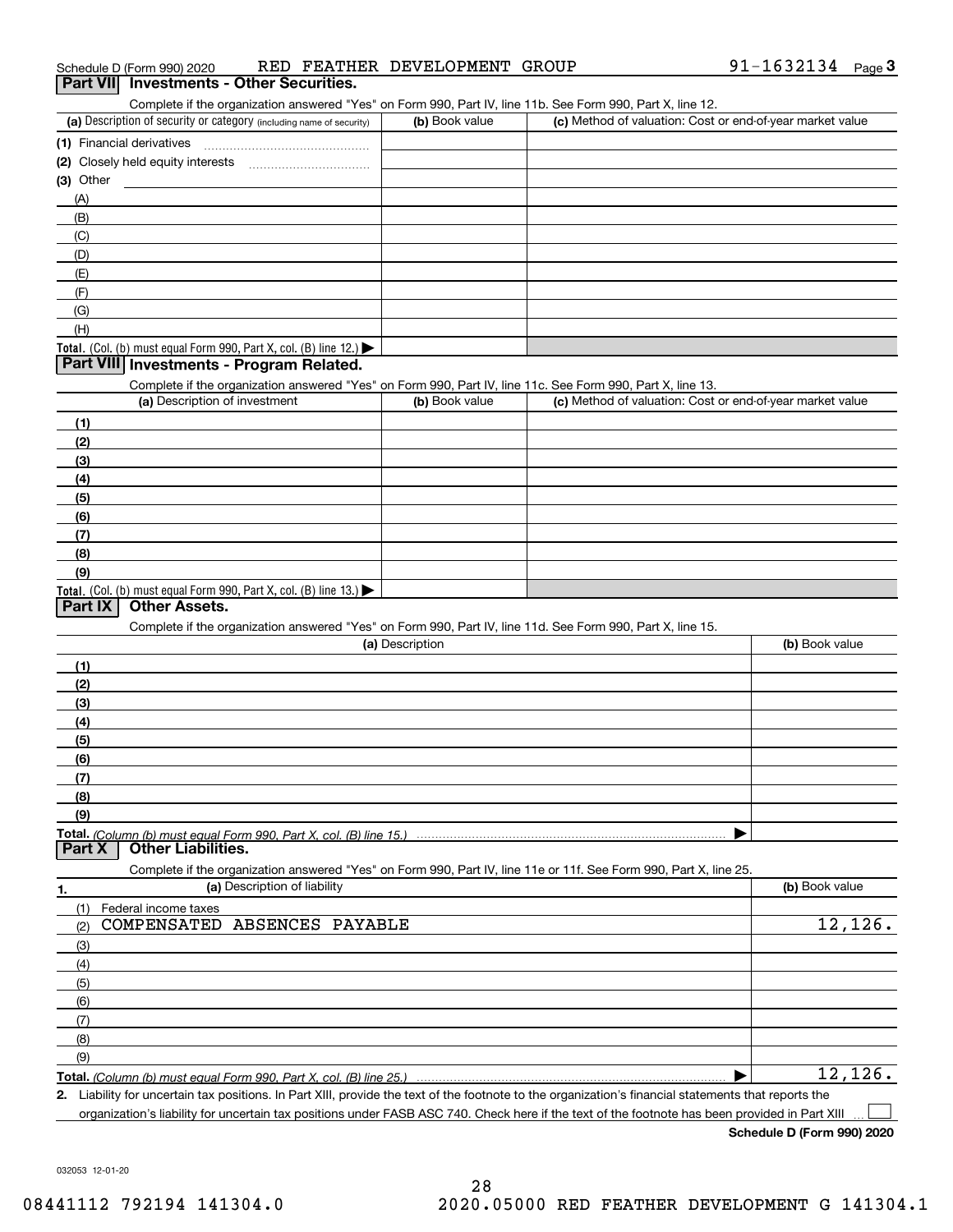|    | RED FEATHER DEVELOPMENT GROUP<br>Schedule D (Form 990) 2020                                                                                                                                                                          |                | $91 - 1632134$ Page 4 |
|----|--------------------------------------------------------------------------------------------------------------------------------------------------------------------------------------------------------------------------------------|----------------|-----------------------|
|    | Reconciliation of Revenue per Audited Financial Statements With Revenue per Return.<br><b>Part XI</b>                                                                                                                                |                |                       |
|    | Complete if the organization answered "Yes" on Form 990, Part IV, line 12a.                                                                                                                                                          |                |                       |
| 1  | Total revenue, gains, and other support per audited financial statements                                                                                                                                                             |                | $\mathbf{1}$          |
| 2  | Amounts included on line 1 but not on Form 990, Part VIII, line 12:                                                                                                                                                                  |                |                       |
| a  |                                                                                                                                                                                                                                      | 2a             |                       |
| b  |                                                                                                                                                                                                                                      | 2 <sub>b</sub> |                       |
| с  | Recoveries of prior year grants [11,111] [12,112] Recoveries of prior year grants                                                                                                                                                    | 2c             |                       |
| d  | Other (Describe in Part XIII.)                                                                                                                                                                                                       | 2d             |                       |
| е  | Add lines 2a through 2d <b>continuum contract and all contract and all contract and all contract and all contract and all contract and all contract and all contract and all contract and all contract and all contract and all </b> |                | <b>2e</b>             |
| з  |                                                                                                                                                                                                                                      |                | 3                     |
|    | Amounts included on Form 990, Part VIII, line 12, but not on line 1:                                                                                                                                                                 |                |                       |
| a  |                                                                                                                                                                                                                                      | 4a             |                       |
| b  | Other (Describe in Part XIII.) <b>Construction Contract Construction</b> Chern Construction Construction Construction                                                                                                                | 4 <sub>b</sub> |                       |
| C. | Add lines 4a and 4b                                                                                                                                                                                                                  |                | 4с                    |
| 5  |                                                                                                                                                                                                                                      |                | 5                     |
|    | Part XII   Reconciliation of Expenses per Audited Financial Statements With Expenses per Return.                                                                                                                                     |                |                       |
|    | Complete if the organization answered "Yes" on Form 990, Part IV, line 12a.                                                                                                                                                          |                |                       |
| 1  | Total expenses and losses per audited financial statements [11] [12] contain an intervention and the statements [13] [13] and the statements [13] [13] and the statements [13] and the statements and the statements and the s       |                | $\blacksquare$        |
| 2  | Amounts included on line 1 but not on Form 990, Part IX, line 25:                                                                                                                                                                    |                |                       |
| a  |                                                                                                                                                                                                                                      | 2a             |                       |
| b  |                                                                                                                                                                                                                                      | 2b             |                       |
| c  |                                                                                                                                                                                                                                      | 2c             |                       |
| d  | Other (Describe in Part XIII.) (2000) (2000) (2000) (2000) (2000) (2000) (2000) (2000) (2000) (2000) (2000) (2000) (2000) (2000) (2000) (2000) (2000) (2000) (2000) (2000) (2000) (2000) (2000) (2000) (2000) (2000) (2000) (2       | 2d             |                       |
| e  | Add lines 2a through 2d <b>contained a contained a contained a contained a</b> contained a contained a contact the set                                                                                                               |                | <b>2e</b>             |
| 3  |                                                                                                                                                                                                                                      |                | 3                     |
| 4  | Amounts included on Form 990, Part IX, line 25, but not on line 1:                                                                                                                                                                   |                |                       |
| a  | Investment expenses not included on Form 990, Part VIII, line 7b                                                                                                                                                                     | 4a             |                       |
| b  | Other (Describe in Part XIII.)                                                                                                                                                                                                       | 4h             |                       |
| c. | Add lines 4a and 4b                                                                                                                                                                                                                  |                | 4c                    |
|    |                                                                                                                                                                                                                                      |                | 5                     |
|    | Part XIII Supplemental Information.                                                                                                                                                                                                  |                |                       |

Provide the descriptions required for Part II, lines 3, 5, and 9; Part III, lines 1a and 4; Part IV, lines 1b and 2b; Part V, line 4; Part X, line 2; Part XI, lines 2d and 4b; and Part XII, lines 2d and 4b. Also complete this part to provide any additional information.

032054 12-01-20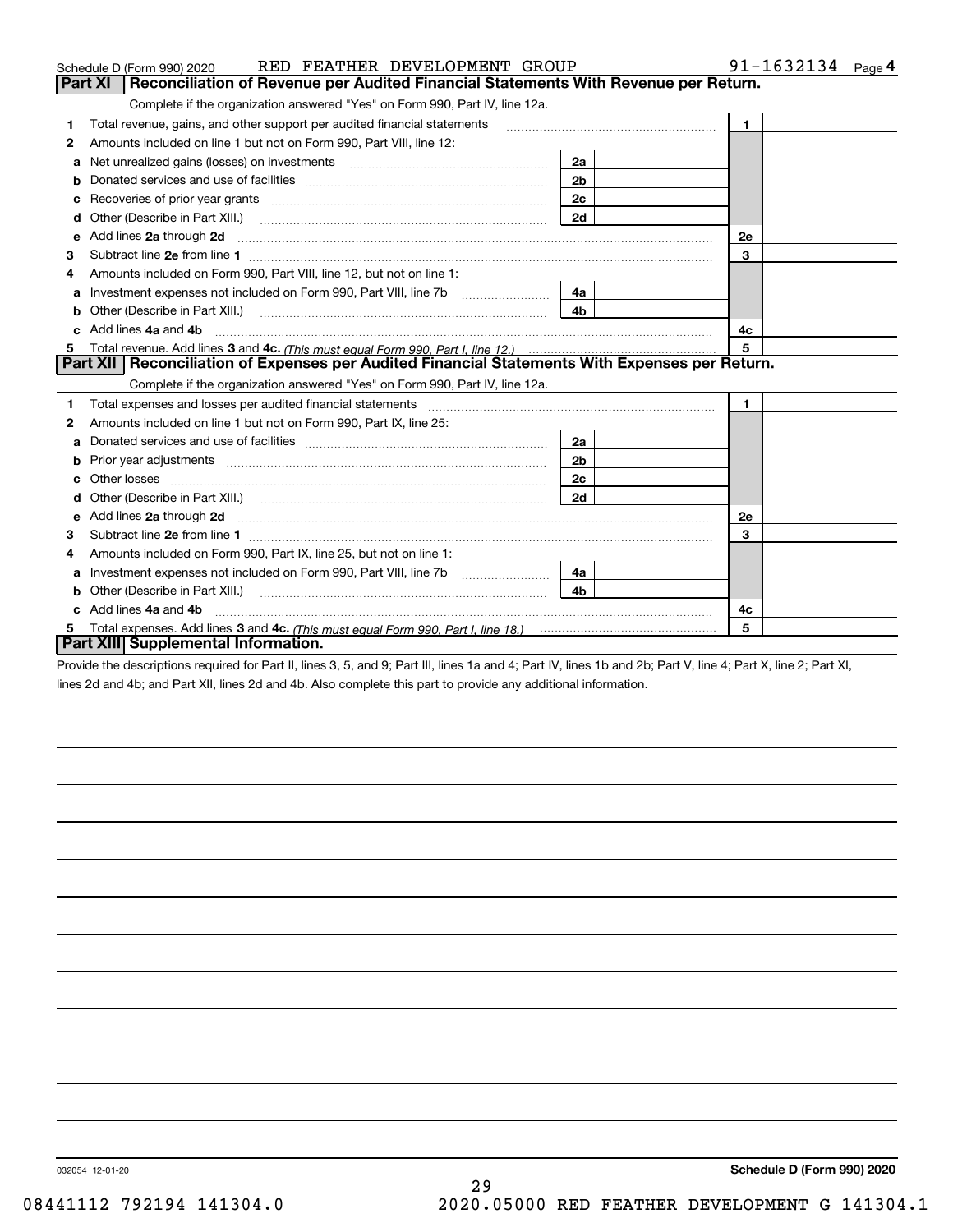### **SCHEDULE M (Form 990)**

# **Noncash Contributions**

OMB No. 1545-0047

**Open to Public Inspection**

**Employer identification number**

91-1632134

Department of the Treasury Internal Revenue Service

**Complete if the organizations answered "Yes" on Form 990, Part IV, lines 29 or 30.** <sup>J</sup>**2020 Attach to Form 990.** J

 **Go to www.irs.gov/Form990 for instructions and the latest information.** J

### Name of the organization

| Part I | <b>Types of Property</b>                                                                                                       |                               |                                      |                                                                                                      |                                                              |            |    |
|--------|--------------------------------------------------------------------------------------------------------------------------------|-------------------------------|--------------------------------------|------------------------------------------------------------------------------------------------------|--------------------------------------------------------------|------------|----|
|        |                                                                                                                                | (a)<br>Check if<br>applicable | (b)<br>Number of<br>contributions or | (c)<br>Noncash contribution<br>amounts reported on<br>items contributed Form 990, Part VIII, line 1g | (d)<br>Method of determining<br>noncash contribution amounts |            |    |
| 1.     |                                                                                                                                |                               |                                      |                                                                                                      |                                                              |            |    |
| 2      |                                                                                                                                |                               |                                      |                                                                                                      |                                                              |            |    |
| з      | Art - Fractional interests                                                                                                     |                               |                                      |                                                                                                      |                                                              |            |    |
| 4      | Books and publications                                                                                                         |                               |                                      |                                                                                                      |                                                              |            |    |
| 5      | Clothing and household goods                                                                                                   |                               |                                      |                                                                                                      |                                                              |            |    |
| 6      |                                                                                                                                |                               |                                      |                                                                                                      |                                                              |            |    |
| 7      |                                                                                                                                |                               |                                      |                                                                                                      |                                                              |            |    |
| 8      | Intellectual property                                                                                                          |                               |                                      |                                                                                                      |                                                              |            |    |
| 9      | Securities - Publicly traded                                                                                                   | $\mathbf x$                   | 1                                    | 1,033.                                                                                               |                                                              |            |    |
| 10     | Securities - Closely held stock                                                                                                |                               |                                      |                                                                                                      |                                                              |            |    |
| 11     | Securities - Partnership, LLC, or                                                                                              |                               |                                      |                                                                                                      |                                                              |            |    |
|        | trust interests                                                                                                                |                               |                                      |                                                                                                      |                                                              |            |    |
| 12     | Securities - Miscellaneous                                                                                                     |                               |                                      |                                                                                                      |                                                              |            |    |
| 13     | Qualified conservation contribution -                                                                                          |                               |                                      |                                                                                                      |                                                              |            |    |
|        | Historic structures                                                                                                            |                               |                                      |                                                                                                      |                                                              |            |    |
| 14     | Qualified conservation contribution - Other                                                                                    |                               |                                      |                                                                                                      |                                                              |            |    |
| 15     | Real estate - Residential                                                                                                      |                               |                                      |                                                                                                      |                                                              |            |    |
| 16     | Real estate - Commercial                                                                                                       |                               |                                      |                                                                                                      |                                                              |            |    |
| 17     |                                                                                                                                |                               |                                      |                                                                                                      |                                                              |            |    |
| 18     |                                                                                                                                |                               |                                      |                                                                                                      |                                                              |            |    |
| 19     |                                                                                                                                |                               |                                      |                                                                                                      |                                                              |            |    |
| 20     | Drugs and medical supplies                                                                                                     |                               |                                      |                                                                                                      |                                                              |            |    |
| 21     | Taxidermy                                                                                                                      |                               |                                      |                                                                                                      |                                                              |            |    |
| 22     |                                                                                                                                |                               |                                      |                                                                                                      |                                                              |            |    |
| 23     |                                                                                                                                |                               |                                      |                                                                                                      |                                                              |            |    |
| 24     |                                                                                                                                |                               |                                      |                                                                                                      |                                                              |            |    |
| 25     | ( OTHER<br>Other $\blacktriangleright$                                                                                         | х                             | 11                                   | 26,444.                                                                                              |                                                              |            |    |
| 26     | Other                                                                                                                          |                               |                                      |                                                                                                      |                                                              |            |    |
| 27     | Other $\blacktriangleright$                                                                                                    |                               |                                      |                                                                                                      |                                                              |            |    |
| 28     | Other $\blacktriangleright$                                                                                                    |                               |                                      |                                                                                                      |                                                              |            |    |
| 29     | Number of Forms 8283 received by the organization during the tax year for contributions                                        |                               |                                      |                                                                                                      |                                                              |            |    |
|        | for which the organization completed Form 8283, Part V, Donee Acknowledgement                                                  |                               |                                      | 29                                                                                                   |                                                              |            |    |
|        |                                                                                                                                |                               |                                      |                                                                                                      |                                                              | Yes        | No |
|        | 30a During the year, did the organization receive by contribution any property reported in Part I, lines 1 through 28, that it |                               |                                      |                                                                                                      |                                                              |            |    |
|        | must hold for at least three years from the date of the initial contribution, and which isn't required to be used for          |                               |                                      |                                                                                                      |                                                              |            |    |
|        | exempt purposes for the entire holding period?                                                                                 |                               |                                      |                                                                                                      |                                                              | <b>30a</b> | х  |
|        | <b>b</b> If "Yes," describe the arrangement in Part II.                                                                        |                               |                                      |                                                                                                      |                                                              |            |    |
| 31     | Does the organization have a gift acceptance policy that requires the review of any nonstandard contributions?                 |                               |                                      |                                                                                                      |                                                              | 31         | х  |
|        | 32a Does the organization hire or use third parties or related organizations to solicit, process, or sell noncash              |                               |                                      |                                                                                                      |                                                              |            |    |
|        | contributions?                                                                                                                 |                               |                                      |                                                                                                      |                                                              | 32a        | х  |
|        | <b>b</b> If "Yes," describe in Part II.                                                                                        |                               |                                      |                                                                                                      |                                                              |            |    |
| 33     | If the organization didn't report an amount in column (c) for a type of property for which column (a) is checked,              |                               |                                      |                                                                                                      |                                                              |            |    |
|        | describe in Part II.                                                                                                           |                               |                                      |                                                                                                      |                                                              |            |    |

**For Paperwork Reduction Act Notice, see the Instructions for Form 990. Schedule M (Form 990) 2020** LHA

032141 11-23-20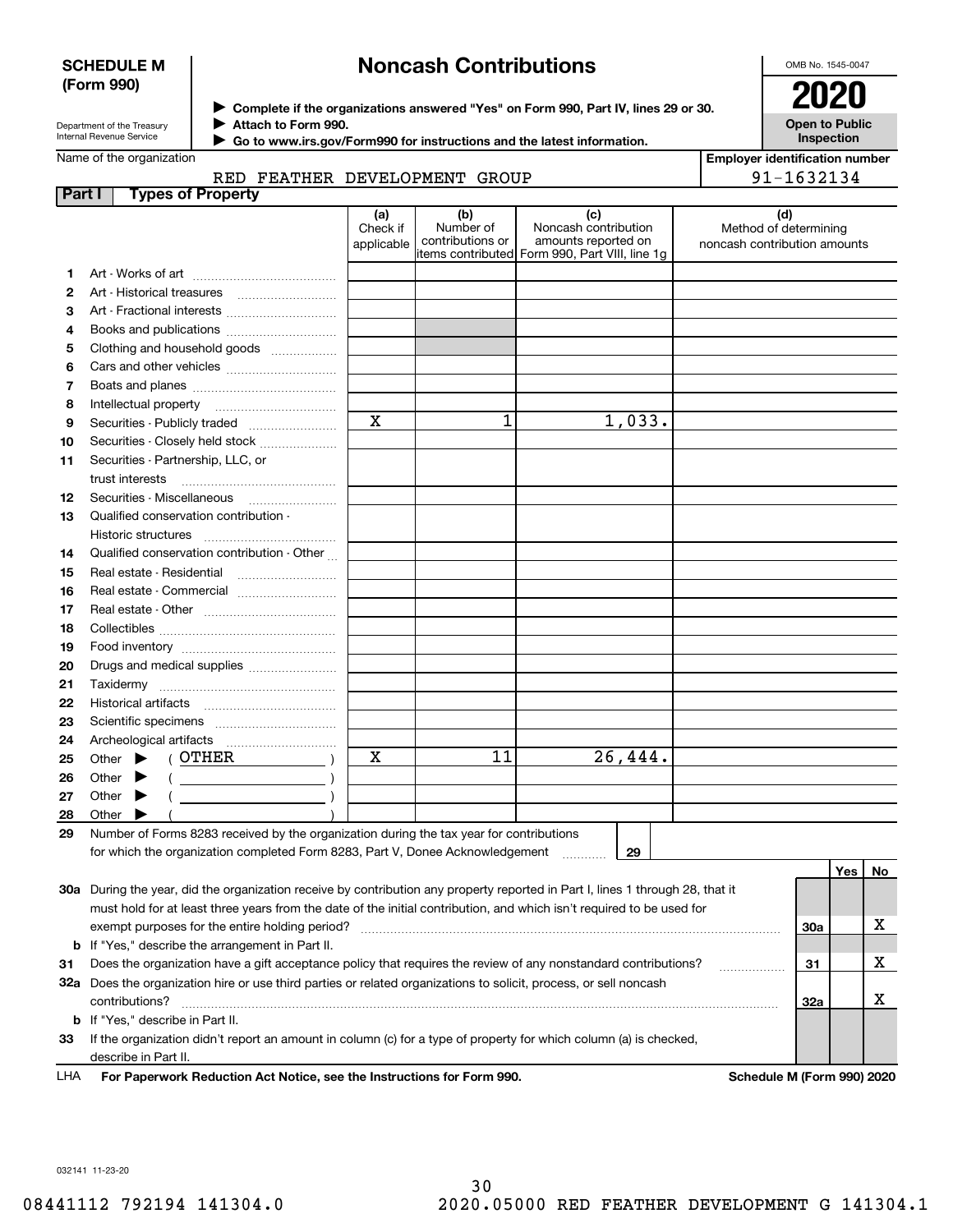| is reporting in Part I, column (b), the number of contributions, the number of items received, or a combination of both. Also complete<br>this part for any additional information. |    |                            |
|-------------------------------------------------------------------------------------------------------------------------------------------------------------------------------------|----|----------------------------|
|                                                                                                                                                                                     |    |                            |
|                                                                                                                                                                                     |    |                            |
|                                                                                                                                                                                     |    |                            |
|                                                                                                                                                                                     |    |                            |
|                                                                                                                                                                                     |    |                            |
|                                                                                                                                                                                     |    |                            |
|                                                                                                                                                                                     |    |                            |
|                                                                                                                                                                                     |    |                            |
|                                                                                                                                                                                     |    |                            |
|                                                                                                                                                                                     |    |                            |
|                                                                                                                                                                                     |    |                            |
|                                                                                                                                                                                     |    |                            |
|                                                                                                                                                                                     |    |                            |
|                                                                                                                                                                                     |    |                            |
|                                                                                                                                                                                     |    |                            |
|                                                                                                                                                                                     |    |                            |
|                                                                                                                                                                                     |    |                            |
|                                                                                                                                                                                     |    |                            |
|                                                                                                                                                                                     |    |                            |
|                                                                                                                                                                                     |    |                            |
|                                                                                                                                                                                     |    |                            |
|                                                                                                                                                                                     |    |                            |
|                                                                                                                                                                                     |    |                            |
|                                                                                                                                                                                     |    |                            |
|                                                                                                                                                                                     |    |                            |
| 032142 11-23-20                                                                                                                                                                     |    | Schedule M (Form 990) 2020 |
|                                                                                                                                                                                     | 31 |                            |

Schedule M (Form 990) 2020 RED FEATHER DEVELOPMENT GROUP 9 $1\text{--}1632134$   $_\text{Page}$ Part II | Supplemental Information. Provide the information required by Part I, lines 30b, 32b, and 33, and whether the organization

**2**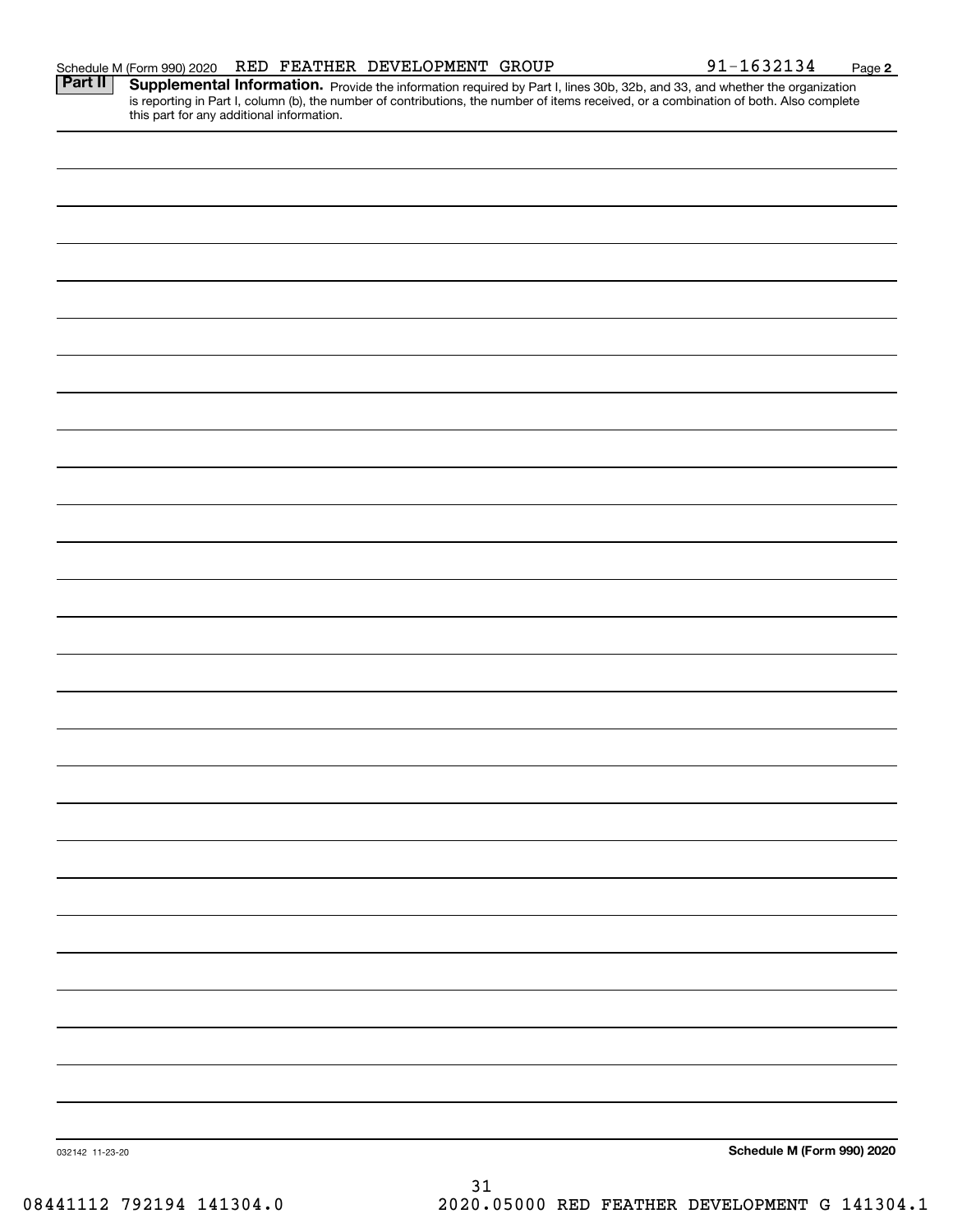**(Form 990 or 990-EZ)**

Department of the Treasury Internal Revenue Service Name of the organization

**SCHEDULE O Supplemental Information to Form 990 or 990-EZ**

**Complete to provide information for responses to specific questions on Form 990 or 990-EZ or to provide any additional information. | Attach to Form 990 or 990-EZ. | Go to www.irs.gov/Form990 for the latest information.**



RED FEATHER DEVELOPMENT GROUP  $|91-1632134$ 

**Employer identification number**

FORM 990, PART I, LINE 1, DESCRIPTION OF ORGANIZATION MISSION:

SUSTAINABLE SOLUTIONS TO THE HOUSING NEEDS WITHIN THEIR COMMUNITIES.

FORM 990, PART VI, SECTION B, LINE 11B:

THE ORGANIZATION'S FORM 990 IS REVIEWED BY THE BOARD OF DIRECTORS PRIOR TO

IT BEING FILED. ANY QUESTIONS OR ISSUES ARE ADDRESSED TO THE BOARD CHAIR,

AS NECESSARY.

FORM 990, PART VI, SECTION B, LINE 12C:

NEW MEMBERS OF THE BOARD ARE PROVIDED A COPY OF THE CONFLICT OF INTEREST

POLICY. ANY CONFLICTS ARE DISCLOSED AT THIS TIME.

FORM 990, PART VI, SECTION B, LINE 15:

EMPLOYMENT AND COMPENSATION OF THE EXECUTIVE DIRECTOR IS THE RESPONSIBILITY

OF THE BOARD, AS DESCRIBED IN THE PERSONNEL POLICY MANUAL.

FORM 990, PART VI, SECTION C, LINE 18:

THESE DOCUMENTS ARE AVAILABLE UPON REQUEST AND ARE PUBLISHED ON

GUIDESTAR.ORG.

FORM 990, PART VI, SECTION C, LINE 19:

GOVERNING DOCUMENTS, CONFLICT OF INTEREST POLICY, AND FORM 990 ARE ALL

AVAILABLE UPON REQUEST. THE FORM 990 IS ALSO AVAILABLE ON THE

GUIDESTAR.ORG WEBSITE.

FORM 990, PART IX, LINE 11G, OTHER FEES:

032211 11-20-20 LHA For Paperwork Reduction Act Notice, see the Instructions for Form 990 or 990-EZ. Schedule O (Form 990 or 990-EZ) 2020 32